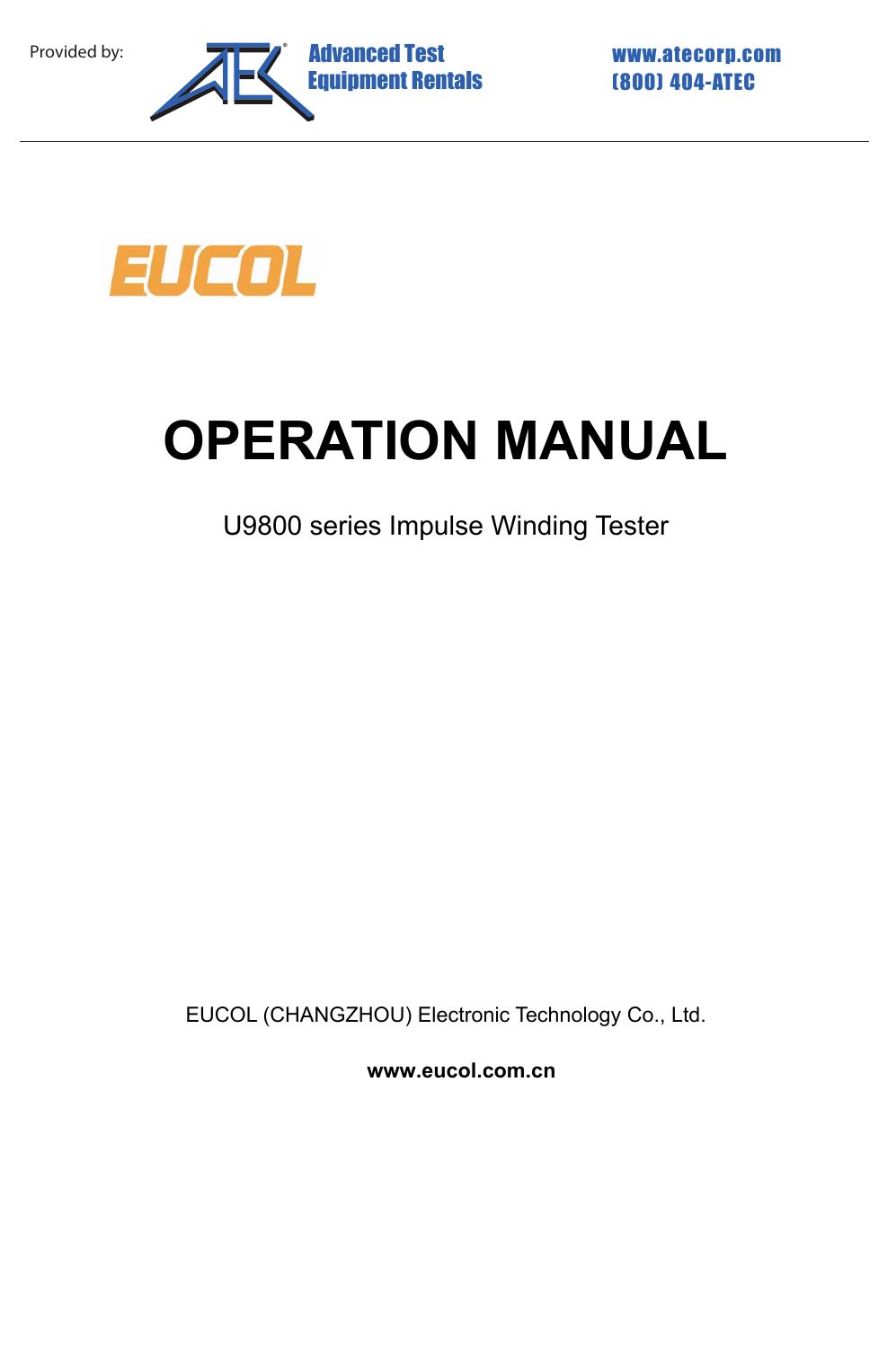### **Contents**

| Chapter 1 |        |  |  |  |
|-----------|--------|--|--|--|
| 2.1       |        |  |  |  |
| 2.2       |        |  |  |  |
| 2.3       |        |  |  |  |
|           | 3.1.1  |  |  |  |
|           | 3.1.2  |  |  |  |
|           | 3.1.3  |  |  |  |
| Chapter 2 |        |  |  |  |
| 2.1       |        |  |  |  |
| 2.2       |        |  |  |  |
|           | 2.2.1  |  |  |  |
|           | 2.2.2  |  |  |  |
|           | 2.2.3  |  |  |  |
|           | 2.2.4  |  |  |  |
| Chapter 3 |        |  |  |  |
| 3.1       |        |  |  |  |
| 3.2       |        |  |  |  |
| 3.3       |        |  |  |  |
| Chapter 4 |        |  |  |  |
| 4.1       |        |  |  |  |
|           | 4.1.1  |  |  |  |
|           | 4.1.2  |  |  |  |
|           | 4.1.3  |  |  |  |
|           | 4.1.4  |  |  |  |
|           | 4.1.5  |  |  |  |
|           | 4.1.6  |  |  |  |
|           | 4.1.7  |  |  |  |
|           | 4.1.8  |  |  |  |
|           | 4.1.9  |  |  |  |
| 4.2       |        |  |  |  |
|           | 4.2.1  |  |  |  |
|           | 4.2.2  |  |  |  |
|           | 4.2.3  |  |  |  |
| 4.3       |        |  |  |  |
|           | 4.3.1  |  |  |  |
|           | 4.3.2  |  |  |  |
|           | 4.3.3  |  |  |  |
|           | 4.3.4  |  |  |  |
|           | 4.3.5  |  |  |  |
|           | 4.3.6  |  |  |  |
|           | 4.3.7  |  |  |  |
|           | 4.3.8  |  |  |  |
|           | 4.3.9  |  |  |  |
|           | 4.3.10 |  |  |  |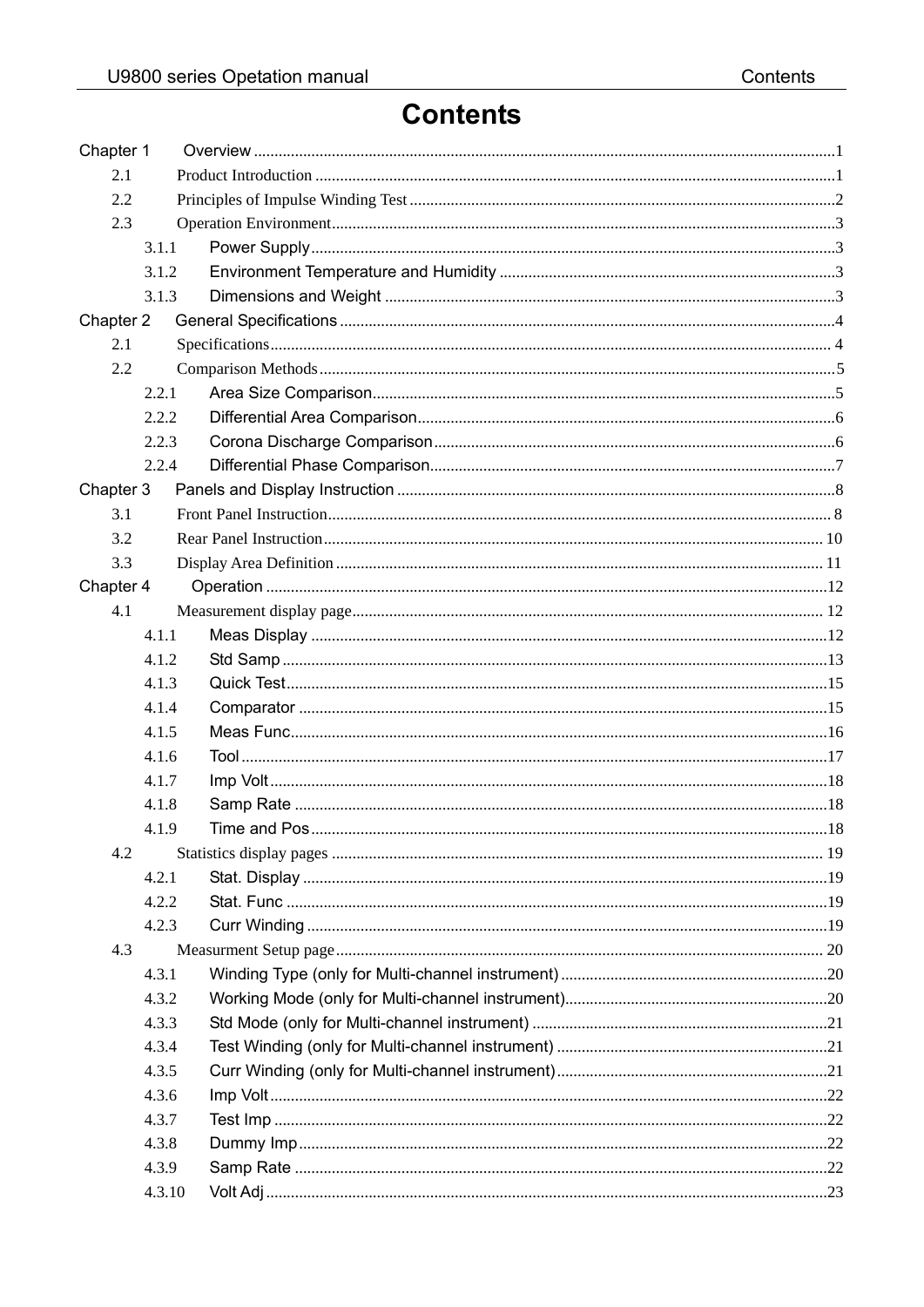|           | 4.3.11 |  |
|-----------|--------|--|
|           | 4.3.12 |  |
|           | 4.3.13 |  |
|           | 4.3.14 |  |
|           |        |  |
|           |        |  |
|           |        |  |
|           |        |  |
|           | 4.3.15 |  |
|           |        |  |
|           |        |  |
|           |        |  |
|           |        |  |
|           |        |  |
| 4.4       |        |  |
|           | 4.4.1  |  |
|           | 4.4.2  |  |
|           | 4.4.3  |  |
|           | 4.4.4  |  |
|           | 4.4.5  |  |
|           | 4.4.6  |  |
|           | 4.4.7  |  |
|           | 4.4.8  |  |
|           | 4.4.9  |  |
|           | 4.4.10 |  |
|           | 4.4.11 |  |
|           | 4.4.12 |  |
|           | 4.4.13 |  |
|           | 4.4.14 |  |
|           | 4.4.15 |  |
|           | 4.4.16 |  |
|           | 4.4.17 |  |
| 4.5       |        |  |
| Chapter 5 |        |  |
| 5.1       |        |  |
|           | 5.1.1  |  |
|           | 5.1.2  |  |
| 5.2       |        |  |
|           | 5.2.1  |  |
|           | 5.2.2  |  |
|           | 5.2.3  |  |
|           | 5.2.4  |  |
| Chapter 6 |        |  |
| 6.1       |        |  |
| 6.2       |        |  |
|           | 6.2.1  |  |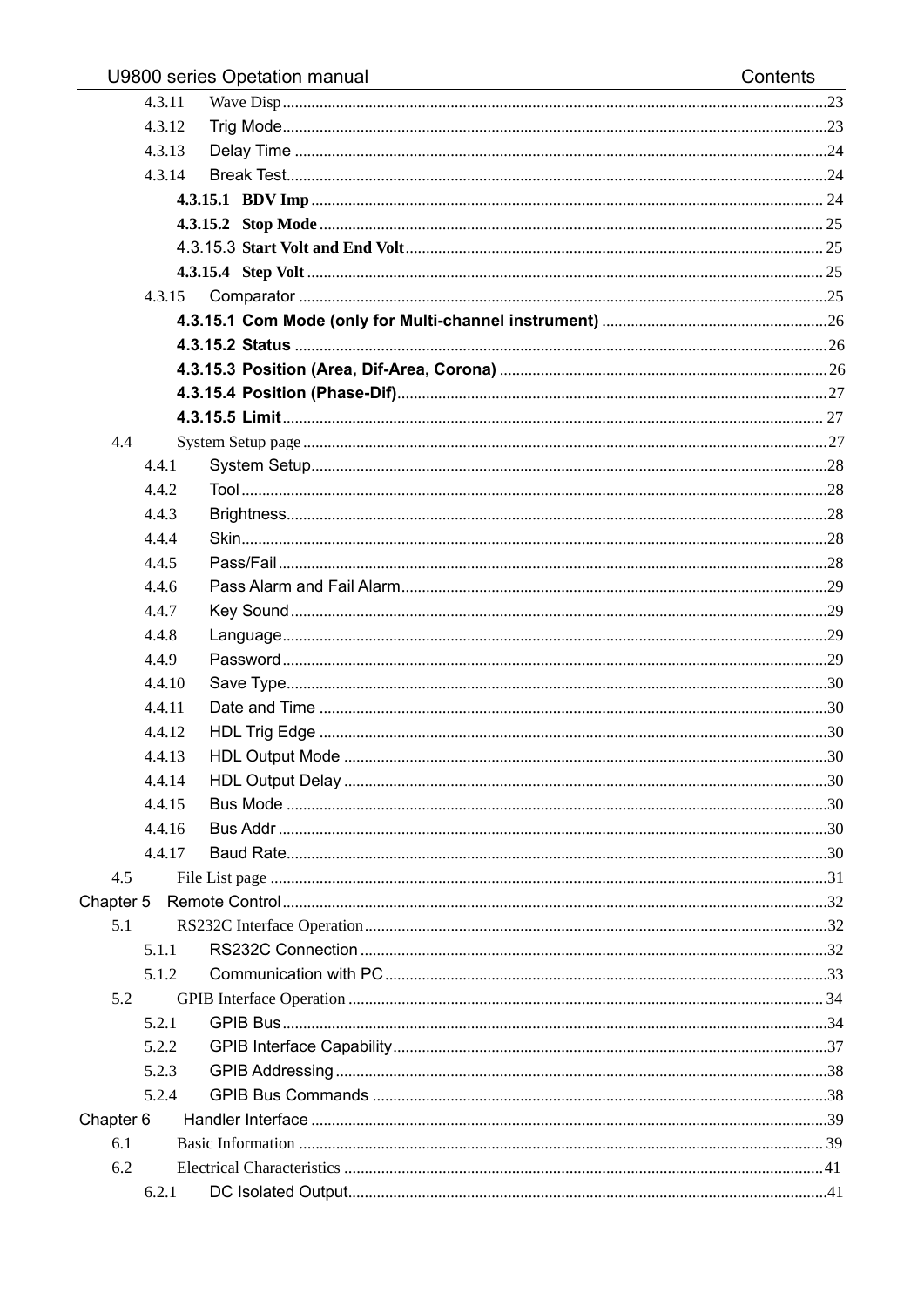#### U9800 series Opetation manual Contents 6.2.2 6.3 Chapter 7  $7.1$  $7.2$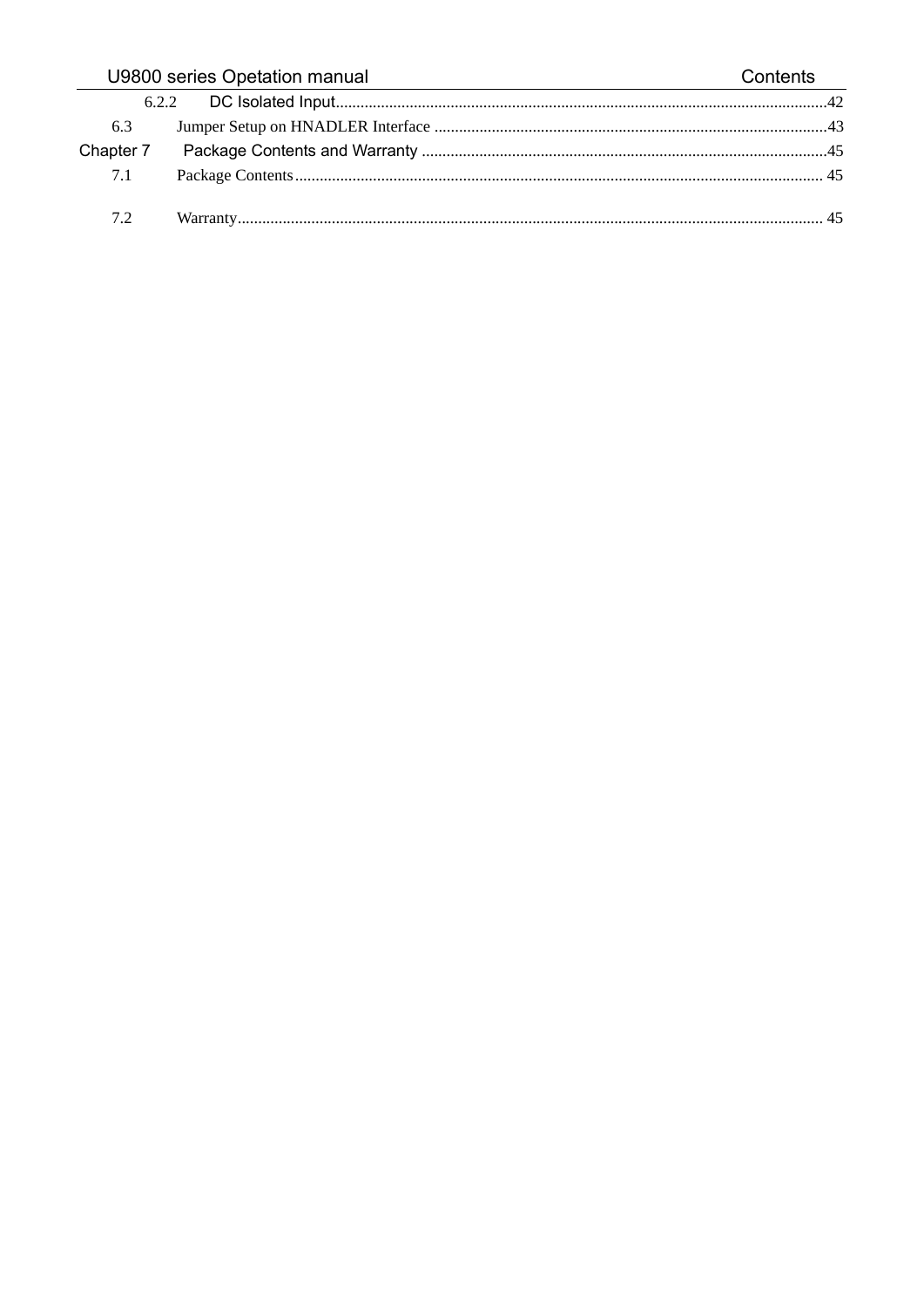### **Chapter 1 Overview**

Thank you for your use of our products. Before the use of it, please locate the items listed in this manual to ensure nothing is missing. If in the case that any item is missing, please contact us immediately.

It is necessary to read this manual carefully before your proper use of U9800 series impulse winding tester

### **WARNING**!

1) Operation

Do not put heavy objects on the tester.

There is a cooling fan on the rear side of this instrument, so any block of the air inlet is prohibited.

2) Rigid Power Input

The stability of high voltage depends on stable power input. Be sure to provide rated AC power or corrected power.

3) Grounding

For the safety of personnel and instrument, ensure the grounding terminal, designed in power cord, be grounded correctly.

4) Test Cable

To avoid electrical shock hazard, do not touch test terminals and test samples. The reason is that a high voltage test cable is connected to the front panel of this instrument, thus when testing, the cable and test samples connected will carry a high voltage.

5) DO NOT Open Case Unauthorized!

To avoid the injury to personnel and damage to the instrument, do not open the case unauthorized due to the existence of high voltage in instrument.

6) Carry or Move

Before moving the instrument, unplug the AC power sockets and remove high voltage test line or external control line.

7) Maintenance

In non-use state, the instrument should be covered with a plastic or cloth cover. To clean the tester, wipe the dirty parts with a soft cloth soaked with diluted neutral detergent. Do not use the following chemicals to clean the instrument: diluent, benzene or organic solvent with similar chemical property with above materials.

8) Location

Do not locate the instrument in the environment of high temperature, direct sunlight or poor ventilation. In addition, the instrument will generate high voltage, so it must be used at room temperature and in the absence of much dust.

### **2.1 Product Introduction**

Due to the influence of wire material, magnetic material, framework and manufacture technics, winding products such as transformers, motor windings may have defects of low insulation between winding layers, circles and leads. U9800 Series Impulse Winding Tester, adopting the high-speed sampling technique, is a new generation test instrument for insulation performance of winding products.

U9800 series compares the standard waveform stored in the non-volatile memory with the current tested waveform. U9800 provides the PASS or FAIL comparison result according to AREA SIZE, DIFFERENTIAL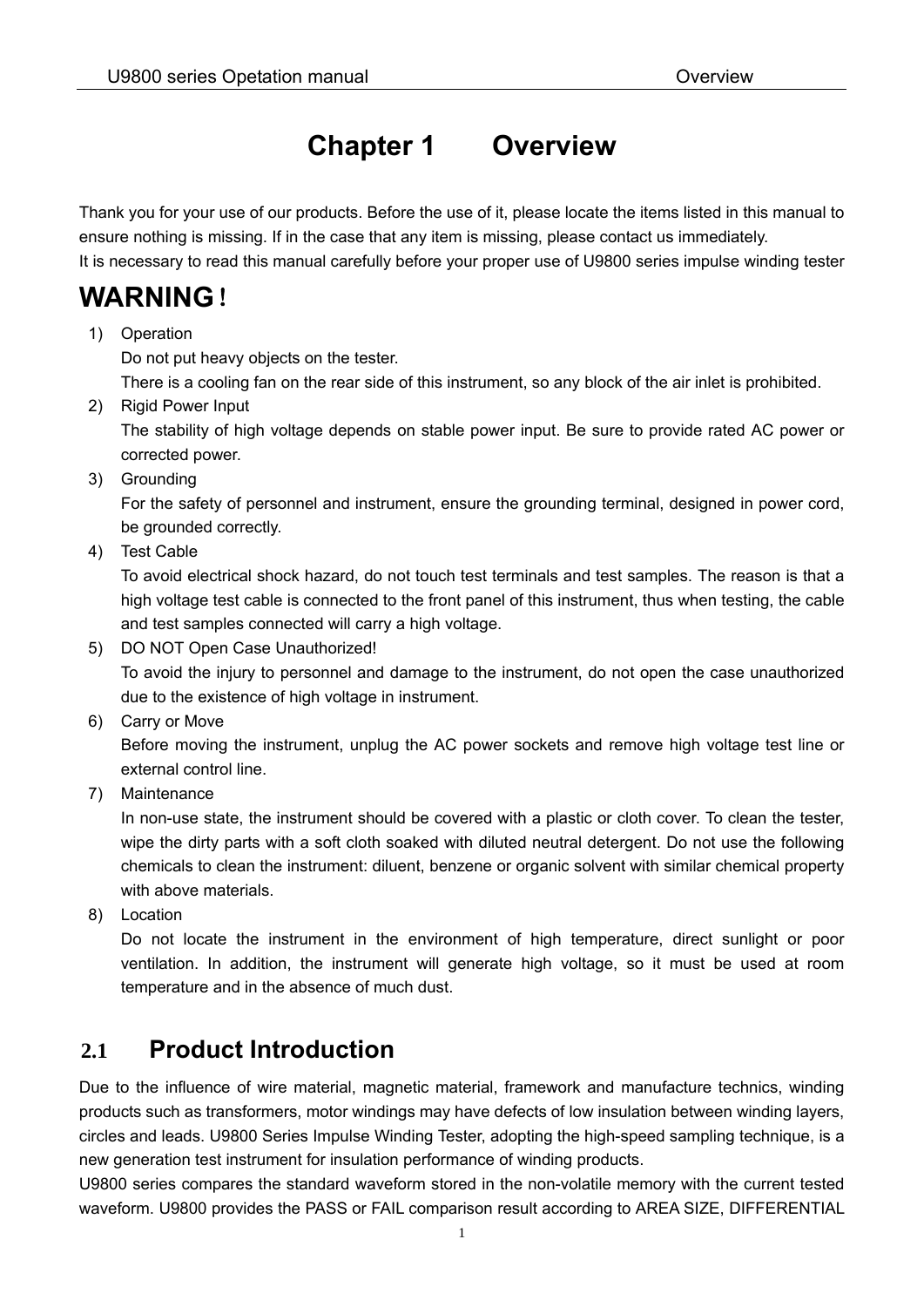AREA, CORONA DISCHARGE or DIFFERENTIAL PHASE. With its strong functions, accurate comparison methods, easy operation and various interfaces, U9800 series can provide a perfect test solution for most winding products.

### **2.2 Principles of Impulse Winding Test**

The impulse winding tester tests the electrical characteristics of coil winding without damaging the DUT. The prerequisite condition is to test the quality of a coil at just a glance. The detection is carried out when the same electric impulse, as used in the standard coil and here discharged by a capacitor, is applied to the DUT. The voltage attenuation wave is generated in response to the impulse, related to the Q-factor and inductance of the coil. In this sense, the tester can detect turn& layer short, the differences in the number of turns and the material of the core. If high impulse voltage is applied, the poor insulation will appear as a corona or layer discharge.



Figure 1-1 Simplified Diagram for Principles of Impulse Winding Test

In figure 1-2, the self-oscillation attenuation wave has a close relation with the inductance L and quality factor Q, while L and Q depend on the number of turn, manufacture technology, properties of iron core material and whether it has air-coils. What' more, the applied voltage is a high impulse voltage, thus, it is easy to observe the short circuit, partial short of turns and layers or turns discharge phenomenon caused by insulation damage.



Figure 1-2 Typical Self-attenuation oscillation Wave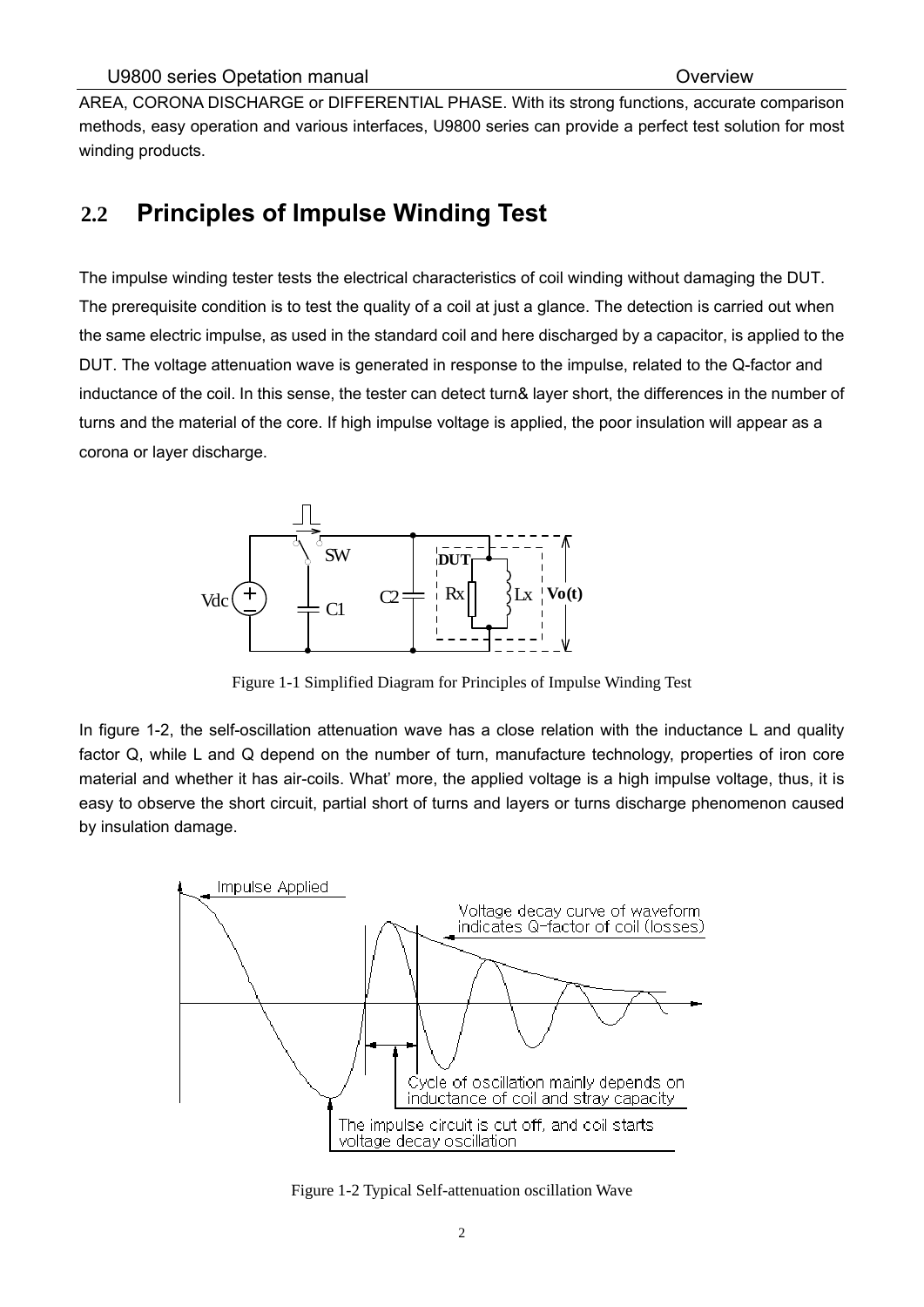#### **2.3 Operation Environment**

#### **3.1.1 Power Supply**

Voltage:198V-242V AC or 99V-121V AC Frequency:47.5Hz-63Hz Consumption:≤50VA

#### **3.1.2 Environment Temperature and Humidity**

Normal Working Temperature: 0℃~40℃, Humidity: ≤ 90%RH Referential Working Temperature: 20℃±8℃, Humidity: ≤ 80%RH Transferring Environment Temperature: 0℃~50℃, Humidity:≤ 93%RH

#### **3.1.3 Dimensions and Weight**

Dimensions (W\*H\*D): 400mm×132mm×350mm Weight (Weight): Approx. 7.0kg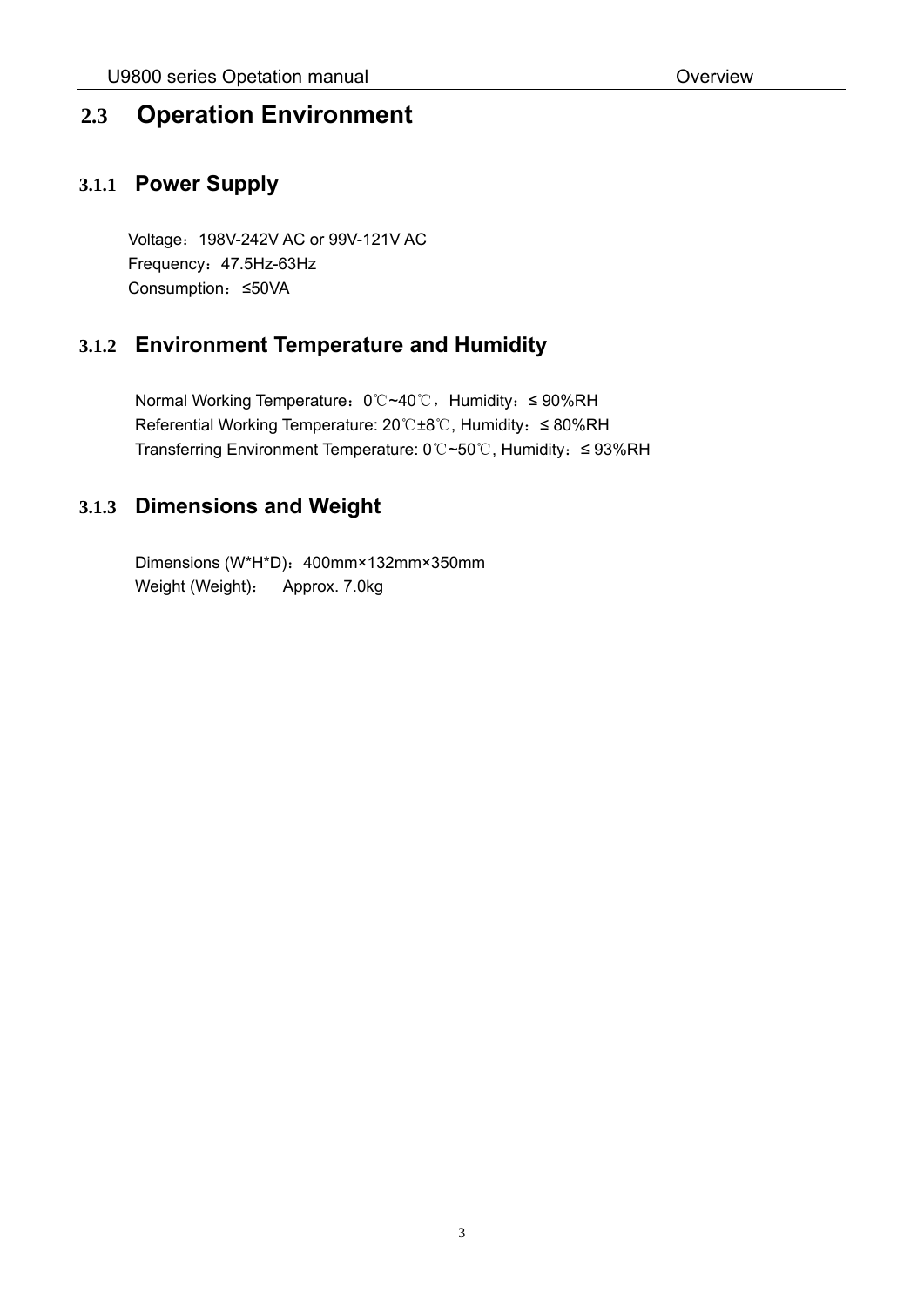## **Chapter 2 General Specifications**

### **2.1 Specifications**

| <b>Specifications</b>              | U9813                                    | U9823                  | U9843                    | U9815                               | U9915                                                       | U9845        | U9810                                                              |
|------------------------------------|------------------------------------------|------------------------|--------------------------|-------------------------------------|-------------------------------------------------------------|--------------|--------------------------------------------------------------------|
| Channel                            | 1                                        | $\overline{2}$         | 4                        |                                     | 1                                                           | 4            | 1                                                                  |
|                                    | 100V~3000V                               |                        |                          | 100V~5000V                          |                                                             |              | 100V~10kV                                                          |
| Output for Impulse Voltage         | 10V steps                                |                        |                          | 10V steps                           |                                                             |              | 10V steps                                                          |
|                                    | 5%±10V                                   |                        |                          | 5%±10V                              |                                                             |              | 5%±10V                                                             |
|                                    | More                                     |                        |                          |                                     |                                                             | More         |                                                                    |
| Inductance Test Range              | than                                     |                        | More than 20µH           | More than 10µH<br>than              |                                                             |              | More<br>than                                                       |
|                                    | $10\mu$ H                                |                        |                          |                                     |                                                             | $50\mu H$    |                                                                    |
|                                    |                                          |                        |                          |                                     |                                                             |              | Max                                                                |
| Impulse Energy                     |                                          | Max 90mili-Joules      |                          |                                     | Max 250mili-Joules                                          | 500mili-Joul |                                                                    |
|                                    |                                          |                        |                          |                                     |                                                             |              | es                                                                 |
|                                    |                                          |                        | 800 x 480 dot-matrix LCD |                                     |                                                             |              |                                                                    |
| <b>LCD Display Resolution</b>      |                                          |                        |                          |                                     | 650×250 dot-matrix(Support 1.5 times amplification display) |              |                                                                    |
| Waveform Display Area              |                                          |                        |                          |                                     |                                                             |              | Setup parameters, standard wave and test wave, comparison result,  |
| Contents                           |                                          | file information, etc. |                          |                                     |                                                             |              |                                                                    |
|                                    |                                          |                        |                          |                                     |                                                             |              |                                                                    |
|                                    |                                          |                        |                          |                                     | Sampling rate: Max. 100MSPS, 10 grades(adjustable)          |              |                                                                    |
| Sample Wave                        |                                          | Resolution: 8bits      |                          |                                     |                                                             |              | Sampling rate: Max. 200MSPS, 11 grades(adjustable)(only for U9915) |
|                                    |                                          |                        |                          |                                     |                                                             |              |                                                                    |
|                                    | Memory depth: 6500 Bytes                 |                        |                          |                                     |                                                             |              |                                                                    |
| Input Impedance                    | $10M\Omega$                              |                        |                          |                                     |                                                             |              |                                                                    |
| Max Test Speed                     | Single-channel test: 15 times/sec        |                        |                          |                                     |                                                             |              |                                                                    |
|                                    | Number of test impulse                   |                        |                          | 1 to 32 averaging rate programmable |                                                             |              |                                                                    |
| <b>Averaging Rate</b>              | Number of demagnetizing                  |                        |                          |                                     |                                                             |              |                                                                    |
|                                    | impulse                                  |                        |                          | 0 to 8 averaging rate programmable  |                                                             |              |                                                                    |
| <b>Measurement Function</b>        | Voltage, Time and Frequency              |                        |                          |                                     |                                                             |              |                                                                    |
| <b>Trigger Mode</b>                | Internal, Manual(Foot), External and Bus |                        |                          |                                     |                                                             |              |                                                                    |
|                                    | Area Size Comparison                     |                        |                          |                                     |                                                             |              |                                                                    |
|                                    | Differential Zone Comparison             |                        |                          |                                     |                                                             |              |                                                                    |
| <b>Comparison Method</b>           | Corona Discharge Comparison              |                        |                          |                                     |                                                             |              |                                                                    |
|                                    | Differential Phase Comparison            |                        |                          |                                     |                                                             |              |                                                                    |
| <b>Size</b><br>Measurement<br>Area |                                          |                        |                          |                                     |                                                             |              |                                                                    |
| Accuracy                           | ±1%                                      |                        |                          |                                     |                                                             |              |                                                                    |
|                                    |                                          |                        |                          |                                     |                                                             |              |                                                                    |
| <b>Difference</b><br>Area          |                                          |                        |                          |                                     |                                                             |              |                                                                    |
| <b>Measurement Accuracy</b>        | ±1%                                      |                        |                          |                                     |                                                             |              |                                                                    |
|                                    | PASS/FAIL display                        |                        |                          |                                     |                                                             |              |                                                                    |
| <b>Comparison Output</b>           | Beeper alarm and Light alarm             |                        |                          |                                     |                                                             |              |                                                                    |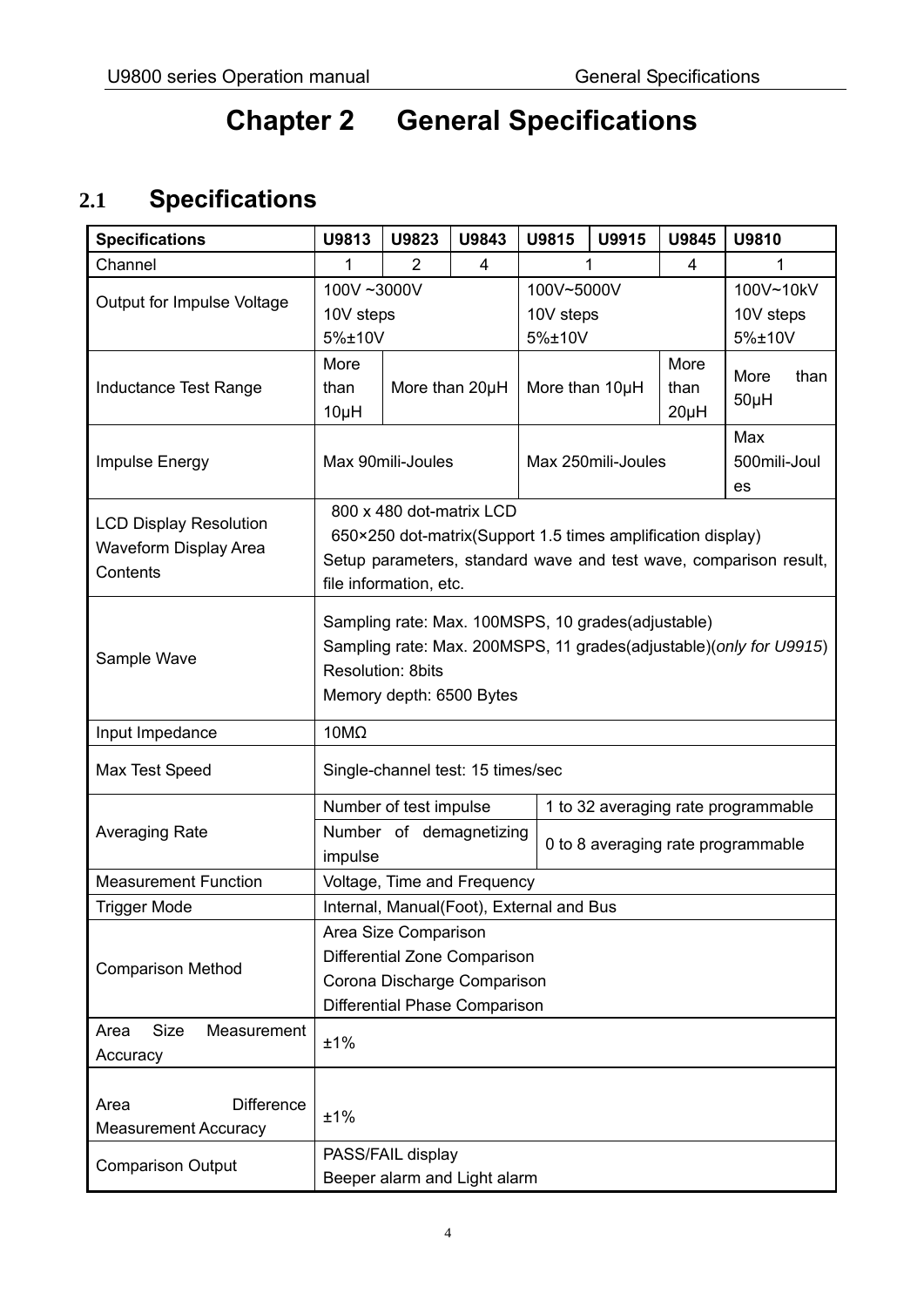U9800 series Operation manual General Specifications

| Beep Mode |          | Long High, Long Low, Single Short, Double Short tone and OFF |                           |       |                                                         |       |       |
|-----------|----------|--------------------------------------------------------------|---------------------------|-------|---------------------------------------------------------|-------|-------|
|           | Built-in | 300                                                          | 150                       | 120   | 300 files                                               | 120   | 300   |
| Memory    |          | files                                                        | files                     | files |                                                         | files | files |
|           | USB disk |                                                              |                           |       | 600 files (standard waveforms and measurement settings) |       |       |
|           |          | Handler (START, STOP, PASS, FAIL, BUSY, EOC)                 |                           |       |                                                         |       |       |
|           |          | <b>RS232C</b>                                                |                           |       |                                                         |       |       |
|           |          | USB Device (support USB TMC and USB CDC)                     |                           |       |                                                         |       |       |
| Interface |          | USB Host (support FAT16 and FAT32, BMP, GIF, PNG, CSV files, |                           |       |                                                         |       |       |
|           |          |                                                              | support firmware upgrade) |       |                                                         |       |       |
|           |          | GPIB (option)                                                |                           |       |                                                         |       |       |

### **2.2 Comparison Methods**

#### **2.2.1 Area Size Comparison**

As shown in figure 2-1, when comparison method is set to AREA SIZE, the area sizes of both standard waveform and the tested waveform are calculated (integration method) between A and B. The percent deviation is the ratio of the area size difference to the area size of the standard waveform between A and B, expressed as a percentage.



Figure 2-1 Area Size Comparison

**The area size of the waveform is nearly proportional to the energy loss in the winding. When a sample winding has a short circuit between layers, the short circuit area is reflected as an increase of energy loss.**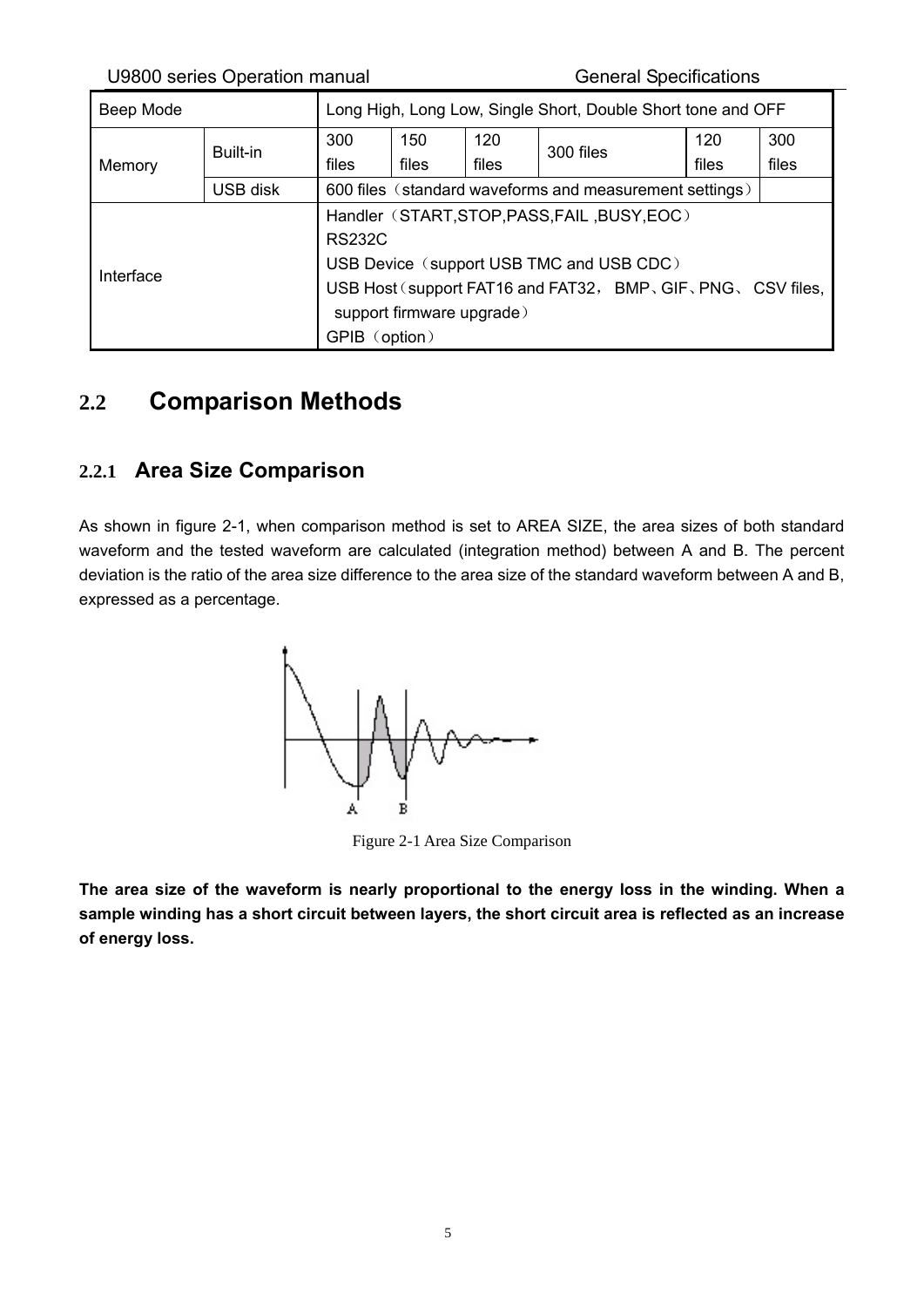#### **2.2.2 Differential Area Comparison**

When comparison method is set to Differential Area, the U9800 calculates the area size of differential portion between the standard waveform and the tested waveform from A to B. (The differential portion area size is indicated as the shaded part in Figure 2-2.) The percent deviation is the ratio of the differential portion area size to the area size of the standard waveform between A and B, expressed as a percentage.



Figure 2-2 Differential Area Comparison

**The differential area size reflects the value of inductance and total energy loss. This method is especially effective to detect the differences of inductance L between the standard winding and the tested winding.** 

#### **2.2.3 Corona Discharge Comparison**

When comparison method is set to Corona Discharge, the U9800 detects the high frequency energy of corona discharge from A to B as shown in Figure 2-3. When the corona evaluation value is less than the corona difference limit, then the comparison result will be PASS. When the corona evaluation value is more than the corona difference limit, then the comparison result will be FAIL. The corona evaluation value and difference limit are both expressed as an integer.



Figure 2-3 Corona Discharge Comparison

User can sample some coil samples (e.g. 10 samples) to set an effective corona discharge value. First, applying an impulse voltage to each coil will gain the corona discharge value of each coil. Then, a new effective value can be set by adding 20% to the maximum corona discharge value. In order to ensure the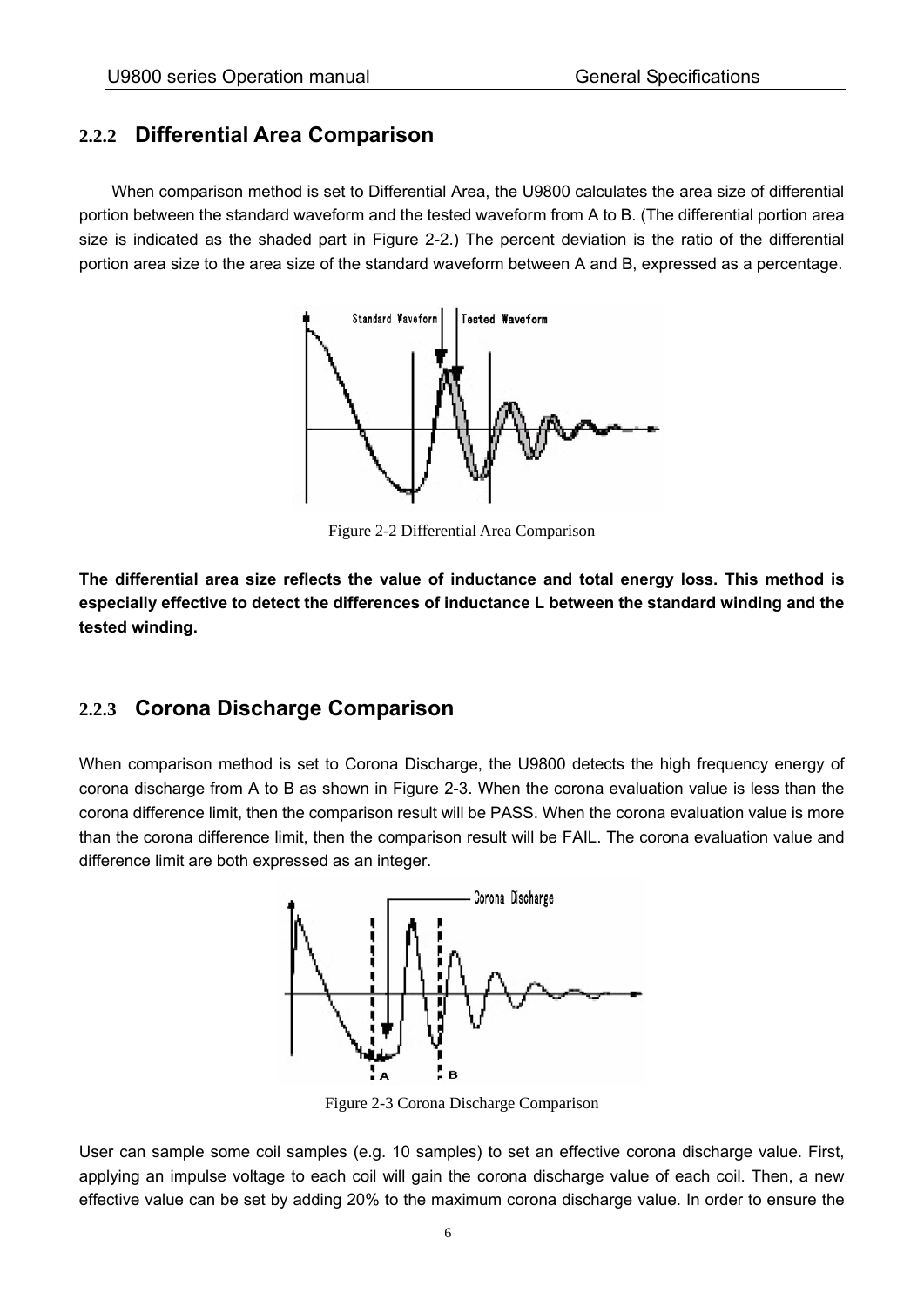correctness of the new value, user can test these coils once more and observe the corona PASS or FAIL.

#### **2.2.4 Differential Phase Comparison**

User can specify a zero-crossing point to compare. The instrument will judge the zero-crossing offset between the tested waveform and standard waveform and then compare the oscillation period between the two waveforms. The percentage of the two values will be taken as the judging criterion and the reference is set by percentage. As is shown in figure 2-4, A~B is the offset and C~D is the oscillation period of standard waveform. The third zero-crossing point of the compared waveform is to set.



Figure 2-4 Phase Differential Comparison

**NOTE:** The tester can only set zero-crossing points from 2 to 10. The first zero-crossing point cannot reflect the actual performance of coils, so it is not necessary to set the first point. In real phase differential comparison, there are four results generated: PASS, FAIL, FAIL1 and FAIL2. PASS is up to standard; FAIL, below standard. While FAIL1 means the zero-crossing point has not been found, that is to say, it is unable to find the set zero-crossing point on the waveform of the tested coil; FAIL2 indicates that a complete period cannot be found on the standard waveform. As is shown in figure2-4, the third zero-crossing point must be present in the waveform to ensure the normal operation of phase differential comparison.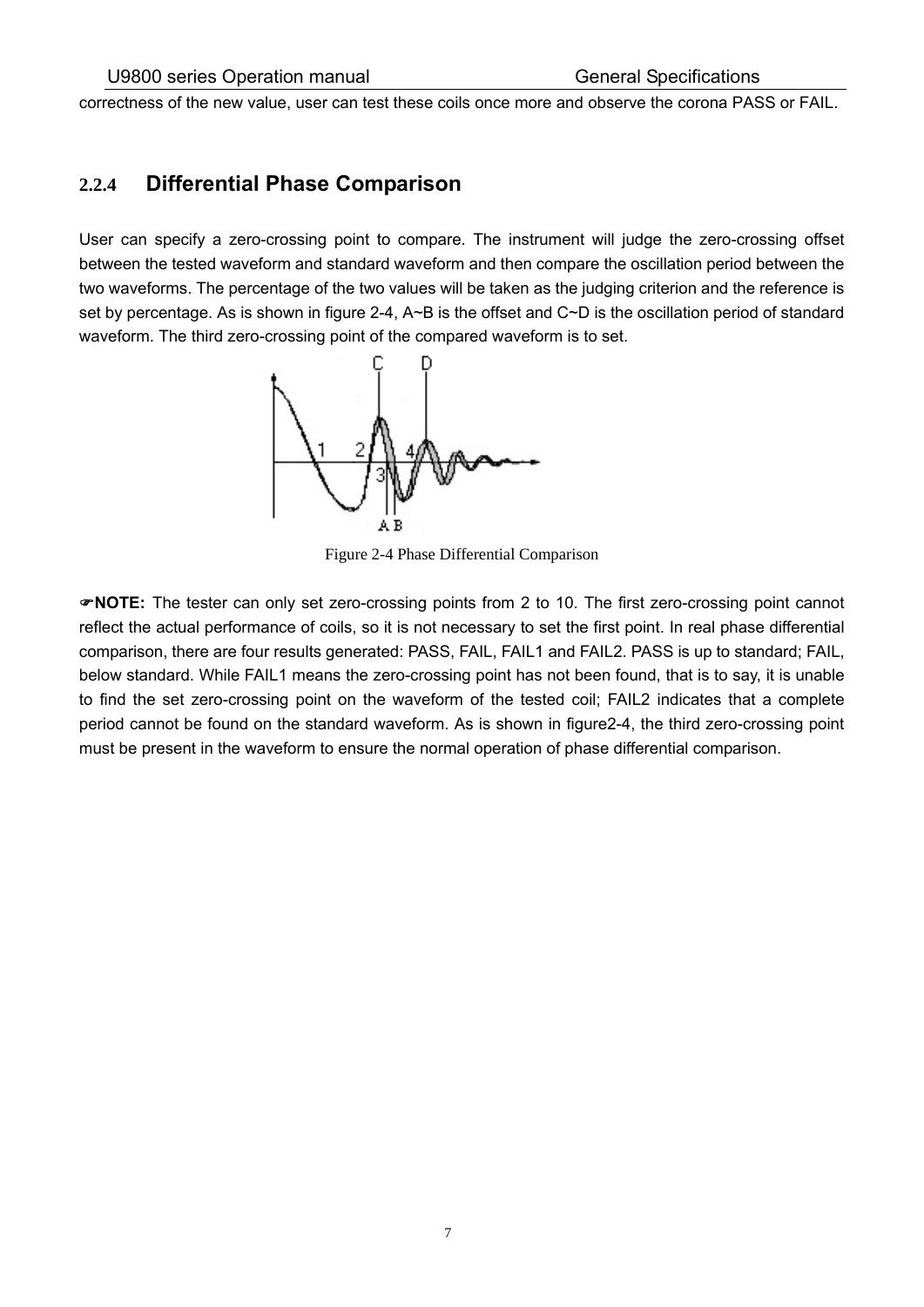### **Chapter 3 Panels and Display Instruction**

### **3.1 Front Panel Instruction**



| <b>Serial</b>  | <b>Name</b>            | <b>Instruction</b>                                                     |
|----------------|------------------------|------------------------------------------------------------------------|
| <b>Number</b>  |                        |                                                                        |
| 1              | <b>Brand and Model</b> |                                                                        |
| $\overline{2}$ | <b>USB Interface</b>   | An USB disk can be connected for standard                              |
|                |                        | waveforms, test waveforms<br>and<br>measurement<br>conditions storage. |
| 3              | LOCK/LOCAL             |                                                                        |
|                | key                    |                                                                        |
| 4/21           | STOP key               | Press STOP key to stop measuring for all trigger                       |
|                |                        | modes                                                                  |
| $5/22$         | START key              | Press the START key to start a measurement. In the                     |
|                |                        | process of test, pressing the key will terminate the                   |
|                |                        | measurement.                                                           |
| 6              | POWER key              | Switch on or off the main power                                        |
| $\overline{7}$ | <b>LCD</b>             | 800×600 dot-matrix LCD displays measurement                            |
|                |                        | waveform, test conditions and system configurations,                   |
|                |                        | etc.                                                                   |
| 8              | SAVE key               | Press SAVE key to save the image file (BMP, GIF,                       |
|                |                        | PNG) and waveform file(CSV) to the USB disk                            |
| 9              | <b>SOFT KEY</b>        | The five keys' functions are not fixed and have                        |
|                |                        | different functions in different menus. Five soft keys                 |
|                |                        | are used to select control and parameter functions.                    |
|                |                        | Current function of each soft key is displayed along its               |
|                |                        | left side.                                                             |
| 10             | Roller                 | Used to adjust and modify parameters                                   |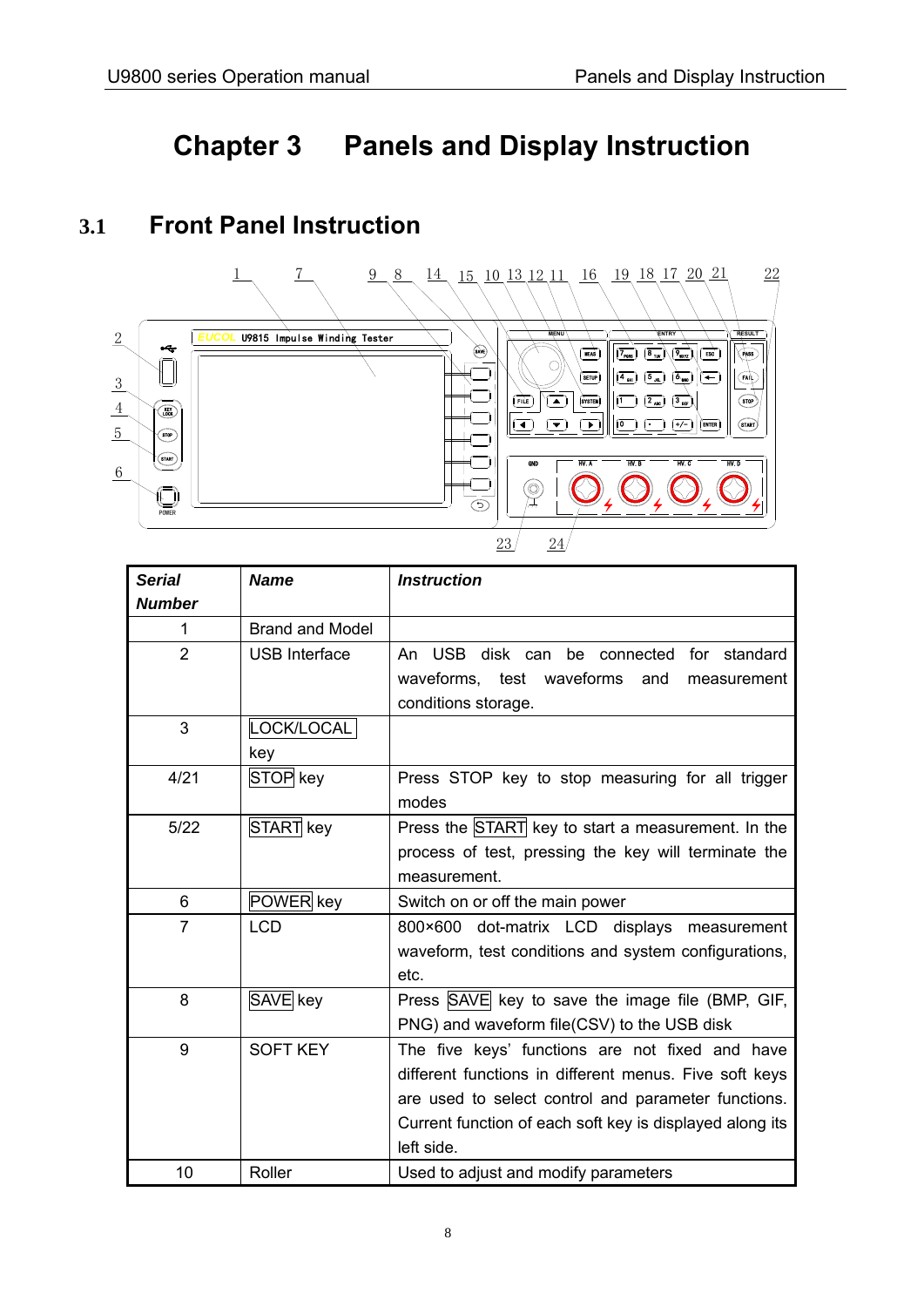| 11 | MEAS menu key           | Press MEAS menu key to enter the <meas disp=""></meas>                        |
|----|-------------------------|-------------------------------------------------------------------------------|
|    |                         | page.                                                                         |
| 12 | SETUP menu key          | Press SETUP menu key to enter the <meas setup=""></meas>                      |
|    |                         | page.                                                                         |
| 13 | <b>SYSTEM</b><br>menu   | Press SYSTEM menu key to enter the <system< td=""></system<>                  |
|    | key                     | SETUP> page.                                                                  |
| 14 | <b>FILE</b><br>menu key | Press FILE menu key to enter the <file list=""> page</file>                   |
| 15 | <b>CURSOR keys</b>      | The CURSOR keys are used to move the field select                             |
|    |                         | cursor from field to field on the LCD display page.                           |
|    |                         | When the cursor is moved to a field, the field changes                        |
|    |                         | to an inverse video image of the original field.                              |
| 16 | <b>NUMBER keys</b>      | The NUMBER keys are composed of the digits $\overline{0}$ to $\overline{9}$ , |
|    |                         | a period $\[\ ]$ , a minus sign $\[\ ]$ . The number keys are                 |
|    |                         | used to enter numeric data into the U9800.                                    |
|    |                         |                                                                               |
| 17 | <b>ESC</b> key          | ESC key is used to cancel the enter of numbers or                             |
|    |                         | characters.                                                                   |
| 18 | <b>BACKSPACE</b> key    | The function of BACKSPACE key is to delete                                    |
|    |                         | numbers or characters wrongly entered.                                        |
| 19 | <b>ENTER</b> key        | ENTER key terminates numeric input data and enters                            |
|    |                         | the displayed value on the data input line (bottom line                       |
|    |                         | of the LCD screen).                                                           |
| 20 | Pass/<br>Fail           | When PASS indicator flashes, the comparison result                            |
|    | Indicator               | is up to standard; while FAIL, below indicator. Valid                         |
|    |                         | only in comparison function.                                                  |
| 23 | <b>Ground Terminal</b>  | The terminal is used to connect the instrument to the                         |
|    |                         | ground, thus to protect the operating personnel.                              |
| 24 | Voltage<br>High         | High Voltage Indicator indicates that the U9800 is                            |
|    | (HV)<br>Indicator       | outputting dangerous impulse test voltage to the HV                           |
|    |                         | terminal on the rear panel.                                                   |

Table 3-1 Front Panel Instruction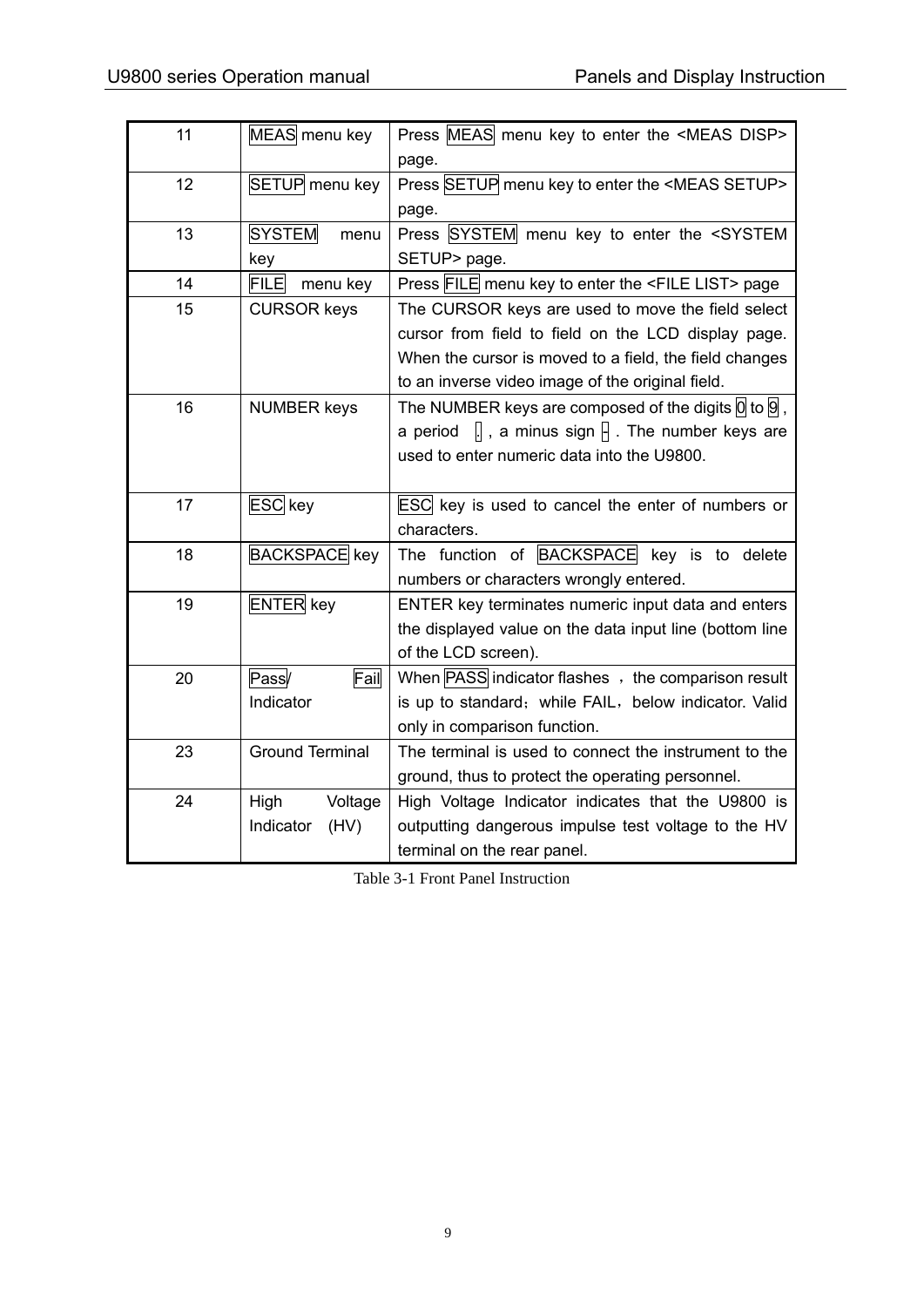### **3.2 Rear Panel Instruction**



| <b>Serial</b><br><b>Number</b> | <b>Name</b>                      | <b>Instruction</b>                                                                                                                                                                                                                                                                               |
|--------------------------------|----------------------------------|--------------------------------------------------------------------------------------------------------------------------------------------------------------------------------------------------------------------------------------------------------------------------------------------------|
| 1                              | <b>Fuse Holder</b>               | Fuse holder is used to protect the instrument.<br>220V/1A                                                                                                                                                                                                                                        |
| $\overline{2}$                 | Line Input Receptacle            | AC power cord receptacle                                                                                                                                                                                                                                                                         |
| 3                              | Cooling Fan                      | Make sure that sufficient space must be kept<br>around the U9800 to avoid obstructing the air<br>flow of the cooling fans.                                                                                                                                                                       |
| 4                              | <b>Ground Terminal</b>           | Connect the case with the ground.                                                                                                                                                                                                                                                                |
| 5                              | <b>FOOT CONTROL</b>              | A footswitch can be used to start a measurement<br>instead of pressing the START key from the front<br>panel.                                                                                                                                                                                    |
| 6                              | RS232C Interface                 | Communication<br><b>RS232C</b><br>Interface<br>can<br>be<br>connected to a computer for remote control and<br>operation.                                                                                                                                                                         |
| $\overline{7}$                 | <b>USB</b> interface             | Support USB TMC and USB CDC                                                                                                                                                                                                                                                                      |
| 8                              | <b>HANDLER Interface</b>         | This is the HANDLER Interface connector used<br>when operation with an external handler to fully<br>automate testing, comparing, and quality control<br>data processing. Comparison results are output<br>via the handler interface. You can also start or<br>stop a test through the interface. |
| 9                              | Interface<br>IEEE488<br>(option) | IEEE488 general purpose interface bus can be<br>connected to a computer for remote control and<br>operation.                                                                                                                                                                                     |
| 10                             | <b>Serial Number</b>             | Used to provide the information of date, model,<br>serial number.                                                                                                                                                                                                                                |

#### Table 3-2 Rear Panel Instruction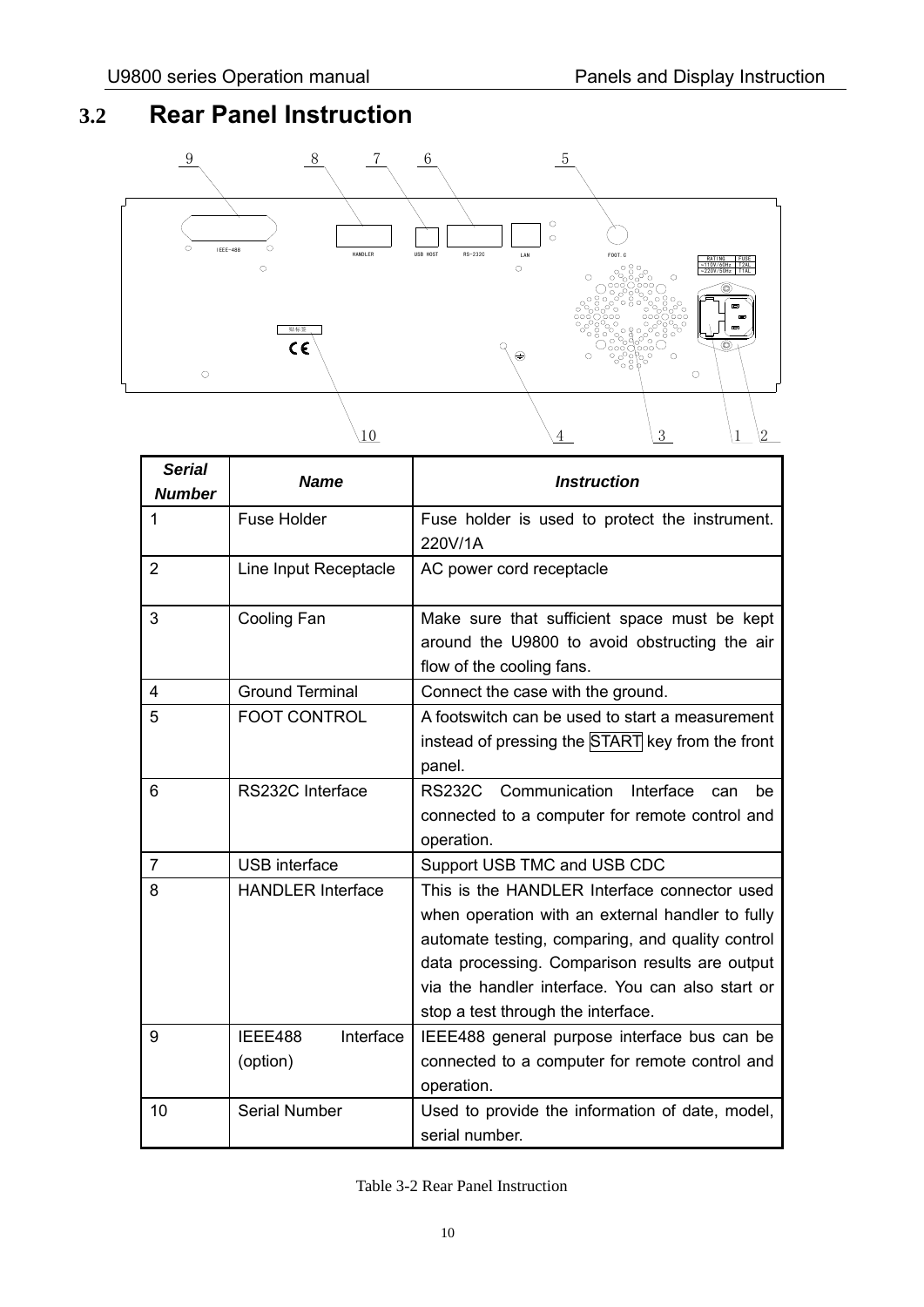### **3.3 Display Area Definition**



Specific definition for each area:

| <b>Serial</b><br><b>Number</b> | <b>Instruction</b>                                                                                                                      |
|--------------------------------|-----------------------------------------------------------------------------------------------------------------------------------------|
| 1                              | This is the display page area. This area identifies the current display page.                                                           |
|                                |                                                                                                                                         |
| $\mathbf{2}$                   | Some special controls which cannot be set on a display page's fields are made available                                                 |
| 3                              | Indicate the waveform location in the memory                                                                                            |
| 4                              | Show the serial number and name of the current file, No.0 is default file. Starting from no.1<br>is stored in the internal or USB disk. |
| 5                              | Show the final measurement result                                                                                                       |
| 6                              | Main menu for soft key, show the corresponding function and parameter of each soft key.                                                 |
| $\overline{7}$                 | In this area, test and standard waveforms, peaks of impulse voltage and comparison<br>results are displayed                             |
| 8                              | Show the current set impulse voltage. This voltage can be changed by the soft key,                                                      |
|                                | numeric key or the roller.                                                                                                              |
| 9                              | Show the sampling rate of the current waveform, which can be altered by the soft key and                                                |
|                                | the roller.                                                                                                                             |
| 10                             | Time base display area, supports waveform 4-class zoom. This time base can be                                                           |
|                                | changed by the soft key and the roller to check the details of the waveform.                                                            |
| 11                             | The starting position of waveform. This position can be changed by the soft key and the                                                 |
|                                | roller to view the details of waveform.                                                                                                 |
| 12                             | The test parameter display area, the voltage scale indicates the vertical scale voltage                                                 |
|                                | value, the peak voltage indicates the value of test waveform, the test pulse and                                                        |
|                                | degaussing pulse is the current number of pulses.                                                                                       |
| 13                             | Four comparison results and their final display results                                                                                 |
| 14                             | Information display area.                                                                                                               |
| 15                             | Additional information display area, such as display the current coil name or the                                                       |
|                                | destruction test information.                                                                                                           |
| 16                             | Show the state of interface selecting, availability of U disk, key lock, etc.                                                           |
| 17                             | Display the real time                                                                                                                   |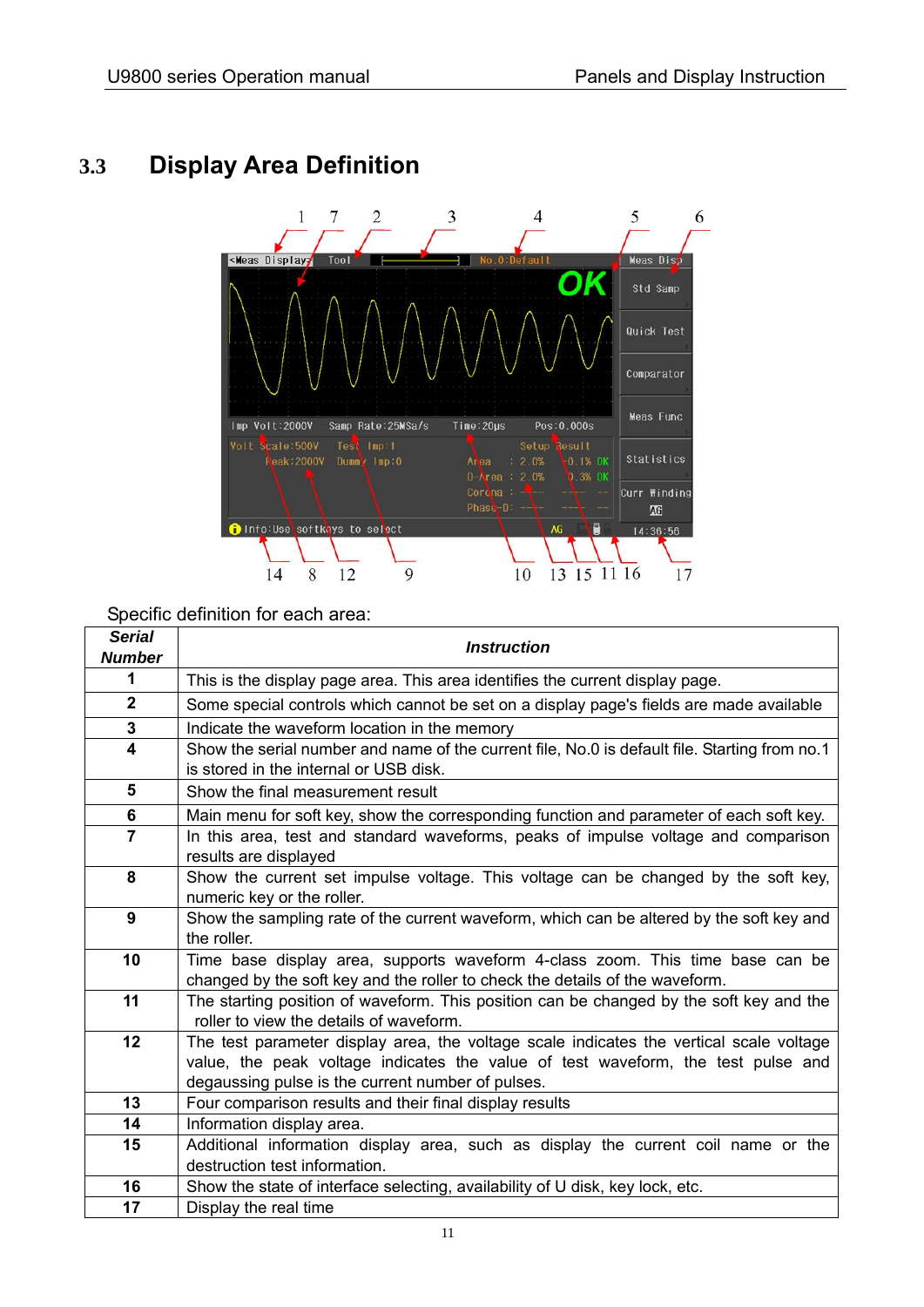### **Chapter 4 Operation**

 This chapter describes how to use the instrument keys and roller to operate, contains the operation of Measurement display page, Measurement setup page, System setup page and File list page.

Basic operation: use the Menu key to select the desired display page, move the cursor to the desired position using the cursor arrow key, and then set the parameter or select function by using the soft keys, roller or numeric keypad according to the message.

### **4.1 Measurement display page**

Press the DISP menu key to enter the <Meas Display> page. In this page, measurements are taken and the test waveform is displayed. You can also set some measurement parameters and function settings such as impulse voltage(Imp volt), sampling rate(Samp Rate), time base(Time),waveform position(Pos),standard sampling(Std Samp), quick test(Qucik Test), comparison setting(Comparator), measurement function(Meas Func), statistic fuction(Statistics),current winding(Curr Winding),etc. Figure 4-1 shows the measurement display page.



Figure 4-1 Measurement display page

#### **4.1.1 Meas Display**

When the anti-white bars in this area, the user can use the soft keys to select the appropriate action, including the standard sampling (Std

Samp), quick test (Quick Test), comparing set (Comparator), measurement function (Meas Func) and statistical functions (Statistics).Description shows in table 4-1.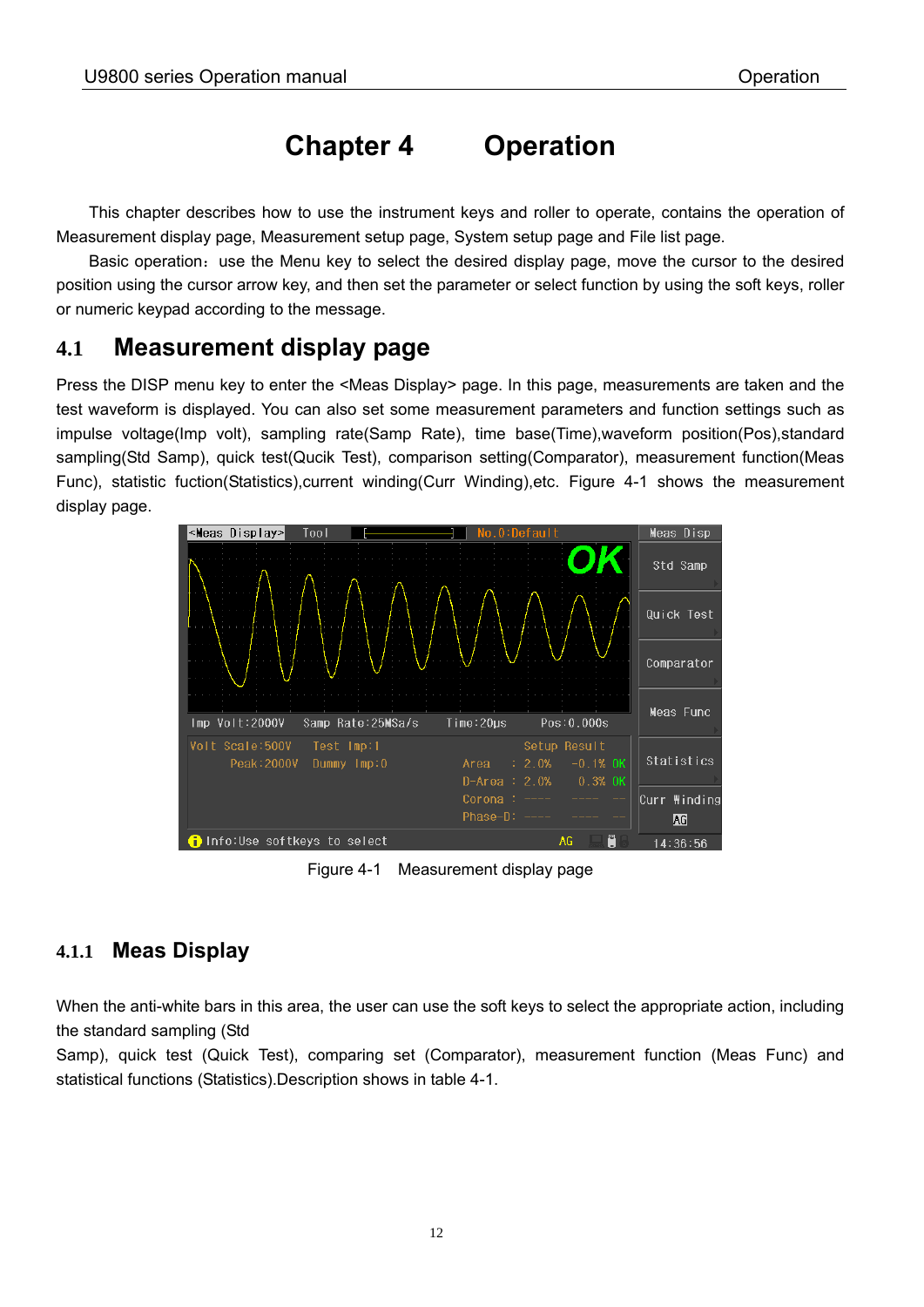|            | <b>Function Menu</b> | <b>Description</b>                                                                                                                                                                                                                            |
|------------|----------------------|-----------------------------------------------------------------------------------------------------------------------------------------------------------------------------------------------------------------------------------------------|
|            | Std Samp             | Press the soft key to enter the standard acquisition<br>menu, you can choose manual collection, automatic<br>collection and recycling collection three standard<br>acquisition modes.                                                         |
| st.<br>)r  | Quick Test           | Press the soft key to enter the quick test function,<br>the instrument perform continuous acquisition test,<br>the impulse voltage and sampling rate can be<br>modified during the measurement, providing similar<br>simulation turns effect. |
| Ċ.         | Comparator           | Press the soft key to enter the comparison set menu,<br>set the parameter of Area Size Comparison,<br>Differential Area Comparison, Corona Discharge<br>Comparison and Phase Differential Comparison.                                         |
| ts:<br>ing | Meas Func            | Press the soft key to enter the measurement<br>function menu; you can measure the voltage, time<br>and frequency.                                                                                                                             |
|            | <b>Statistics</b>    | Press the soft key to enter the statistics page, view<br>and save the statistical results.                                                                                                                                                    |
|            | <b>Curr Winding</b>  | Used to switch the current coil display (only for<br>multi-channel instrument).                                                                                                                                                               |

#### Table 4-1 Measurement display page

#### **4.1.2 Std Samp**

Std Sam

Quick Tes

Comparato

Meas Fun

Statisti

Curr ₩ind  $\pmb{\mathbb{M}}$ 

The instrument provides three standard waveform acquisition modes: Manual, Automatic and Loop. Each menu description is shown in Table 4-2 ,Table 4-3 and Table 4-4。

 In the Manual mode, the standard waveform is acquisition at the current sampling rate, also support the sample average test.

| Complete              | <b>Function Menu</b> | <b>Description</b>                                                                                                                                                                                                                                                                                                    |
|-----------------------|----------------------|-----------------------------------------------------------------------------------------------------------------------------------------------------------------------------------------------------------------------------------------------------------------------------------------------------------------------|
| Undo Last<br>Undo All | Complete             | Press the soft key to end the standard waveform<br>acquisition. The current waveform data is saved as a<br>standard waveform. The number is the average times<br>of sample, instrument support up to 32 times, when the<br>number is reach to 32, the instrument automatically<br>executed to complete the operation. |
|                       | Undo Last            | Revoke the previous standard data acquisition                                                                                                                                                                                                                                                                         |
|                       | Undo All             | Revoke all of the standard data acquisition                                                                                                                                                                                                                                                                           |
|                       |                      | Return to Std Samp menu.                                                                                                                                                                                                                                                                                              |
|                       |                      |                                                                                                                                                                                                                                                                                                                       |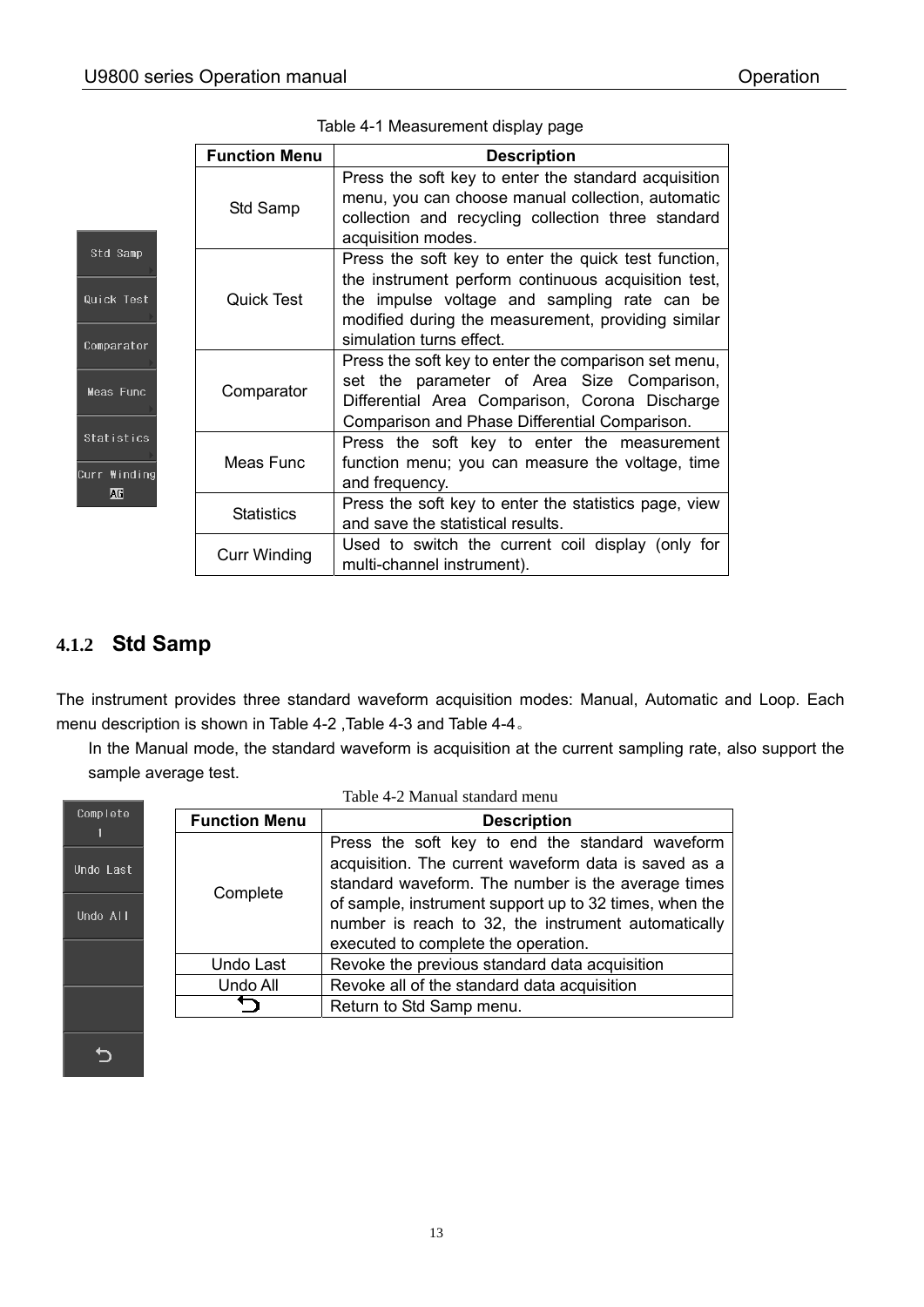In the Auto mode, at each frequency, the instrument automatically samples a standard wave on the sample. Finally, a wave at an appropriate frequency will be selected. the user can also choose the standard waveform demand (adjust the sampling rate).

|                         |                      | Table 4-2 Auto standard menu                                                                                                                                                                                                                                                                                                                                     |
|-------------------------|----------------------|------------------------------------------------------------------------------------------------------------------------------------------------------------------------------------------------------------------------------------------------------------------------------------------------------------------------------------------------------------------|
| ,Rate 介                 | <b>Function Menu</b> | <b>Description</b>                                                                                                                                                                                                                                                                                                                                               |
|                         | Samp Rate n          | Increase the sampling rate                                                                                                                                                                                                                                                                                                                                       |
| o Rate <sup>U</sup>     | Samp Rate $\Phi$     | Reduce the sampling rate                                                                                                                                                                                                                                                                                                                                         |
|                         | Select               | Select the sample waveform at the current frequency as<br>the standard waveform.                                                                                                                                                                                                                                                                                 |
| elect<br>elect<br>Check | Select & Check       | Compare the sample wave with the standard wave at the<br>current frequency, if the compare result is within the error<br>range, choose the sample wave at the current frequency<br>as the standard wave and return to the main menu; if the<br>compare result is beyond the error range, an error<br>information will prompt and the instrument will keep in the |
|                         |                      | wait state to Start a new sample.                                                                                                                                                                                                                                                                                                                                |
|                         |                      | Return to Std Samp menu.                                                                                                                                                                                                                                                                                                                                         |

In the loop Mode, the instrument will test each sampling rate of standard waveform cycle, and will wait for a period of time between the two tests, waiting for the user's actions。

| Select            |
|-------------------|
| Select<br>& Check |
|                   |
|                   |
|                   |
|                   |
|                   |

|<br>|Sam

 $|{\tt Sam}|$ 

 $\overline{\mathbf{g}}$ 

Table 4-3 Loop standard menu

| <b>Function Menu</b> | <b>Description</b>                                                                                                                                                                                                                                                                                                                                                                                    |  |  |  |
|----------------------|-------------------------------------------------------------------------------------------------------------------------------------------------------------------------------------------------------------------------------------------------------------------------------------------------------------------------------------------------------------------------------------------------------|--|--|--|
| Select               | Select the sample waveform at the current frequency as                                                                                                                                                                                                                                                                                                                                                |  |  |  |
|                      | the standard waveform.                                                                                                                                                                                                                                                                                                                                                                                |  |  |  |
| Select & Check       | Compare the sample wave with the standard wave at the<br>current frequency, if the compare result is within the error<br>range, choose the sample wave at the current frequency<br>as the standard wave and return to the main menu; if the<br>compare result is beyond the error range, an error<br>information will prompt and the instrument will keep in the<br>wait state to Start a new sample. |  |  |  |
|                      | Return to Std Samp menu.                                                                                                                                                                                                                                                                                                                                                                              |  |  |  |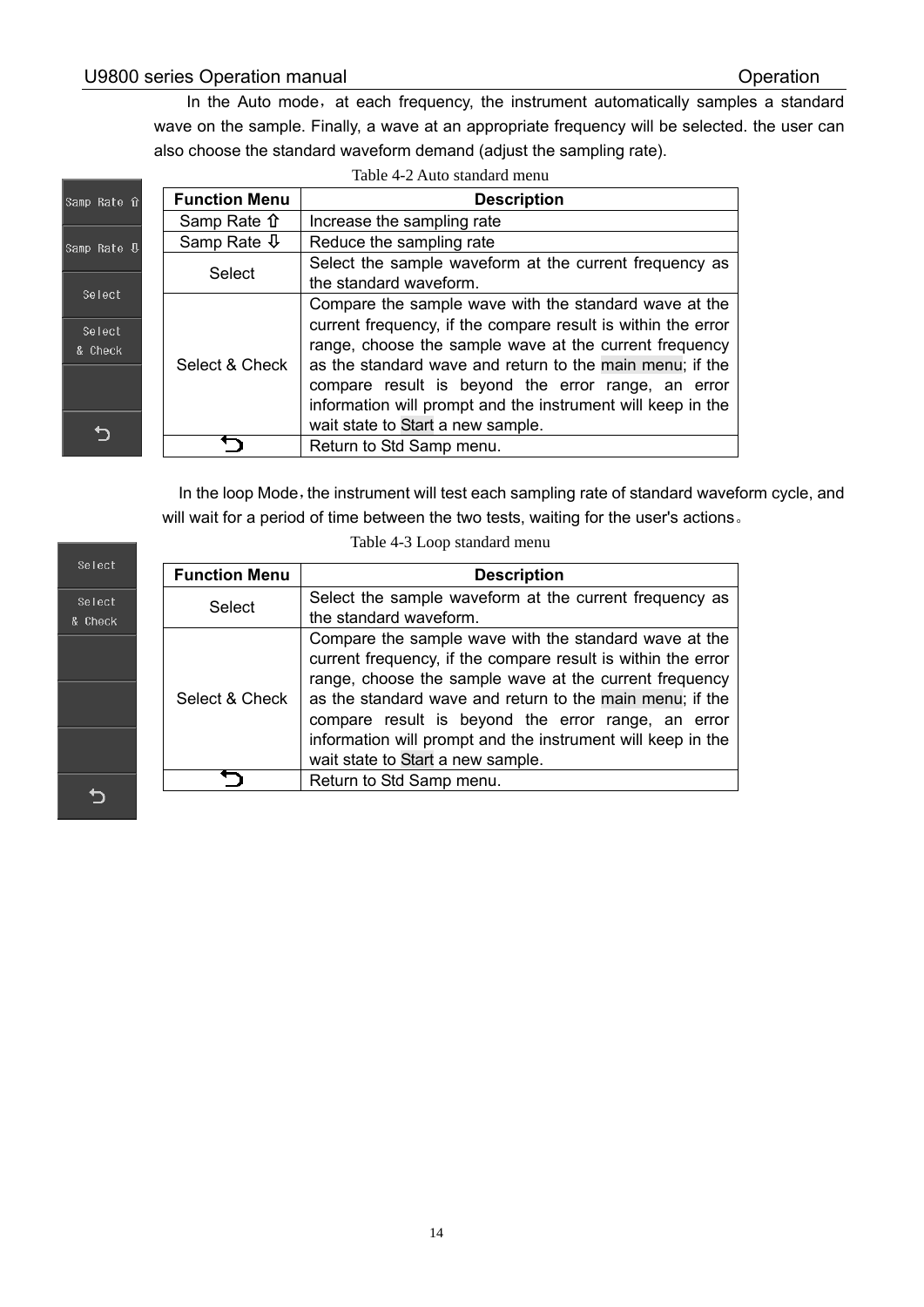#### **4.1.3 Quick Test**

In quick test mode, when press start, the instrument test the sample coil continuously, the user can modify the impulse voltage and sampling rate during the testing.

| mp Volt 介                                   | Table 4-4 Quick test menu     |                                              |  |  |  |  |  |
|---------------------------------------------|-------------------------------|----------------------------------------------|--|--|--|--|--|
|                                             | <b>Function Menu</b>          | <b>Description</b>                           |  |  |  |  |  |
| mp Volt ∯                                   | $Imp$ Volt $\hat{\mathbf{u}}$ | Increase the impulse voltage                 |  |  |  |  |  |
|                                             | - ⊕<br>Imp Volt               | Reduce the impulse voltage                   |  |  |  |  |  |
| amp Rate û                                  | Samp Rate <del>n</del>        | Increase the sampling rate                   |  |  |  |  |  |
|                                             | Samp Rate $\Phi$              | Reduce the sampling rate                     |  |  |  |  |  |
| $\texttt{amp}$ Rate $\overline{\mathbb{V}}$ | Ok As Std                     | After stop the acquisition, save the current |  |  |  |  |  |
|                                             |                               | waveform as a standard waveform              |  |  |  |  |  |
| se As Std                                   | Return to Meas Disp menu      |                                              |  |  |  |  |  |

#### **4.1.4 Comparator**

セ

U9800 series provides four kinds of compare methods as follows: Area Size Comparison, Differential Area Comparison, Corona Discharge Comparison and Phase Differential Comparison. The instrument collects the waveform data of 6500 points, thus user can select the comparison area between the start position and 65000.



Press the Comparator soft key to enter the main menu of it. Four compare methods can be set under this menu.

| <b>Function Menu</b> | <b>Description</b>                          |  |  |
|----------------------|---------------------------------------------|--|--|
| <b>Status</b>        | Switch Comparison Status: Open, Close.      |  |  |
| <b>Start</b>         | Set the starting position of the comparison |  |  |
| End                  | Set the end position of the comparison      |  |  |
| Limit                | Set the limit of the comparison             |  |  |
|                      | Return to Comparator menu                   |  |  |

 *Note: set the start, end, or the limit data, first press the corresponding soft key, then use the roller to adjust the data. The attention point applies to all of the following operations.* 



| Table 4-7 Comparator setting menu (Phase-Dif) |  |  |
|-----------------------------------------------|--|--|
|-----------------------------------------------|--|--|

| <b>Function Menu</b> | <b>Description</b>                                  |  |  |  |
|----------------------|-----------------------------------------------------|--|--|--|
| <b>Status</b>        | Switch Comparison Status: Open, Close.              |  |  |  |
| <b>Position</b>      | Set the zero-crossing position and the value ranges |  |  |  |
|                      | from $2$ to $20$ .                                  |  |  |  |
| Limit                | Set the limit of the comparison                     |  |  |  |
|                      | Return to Comparator menu                           |  |  |  |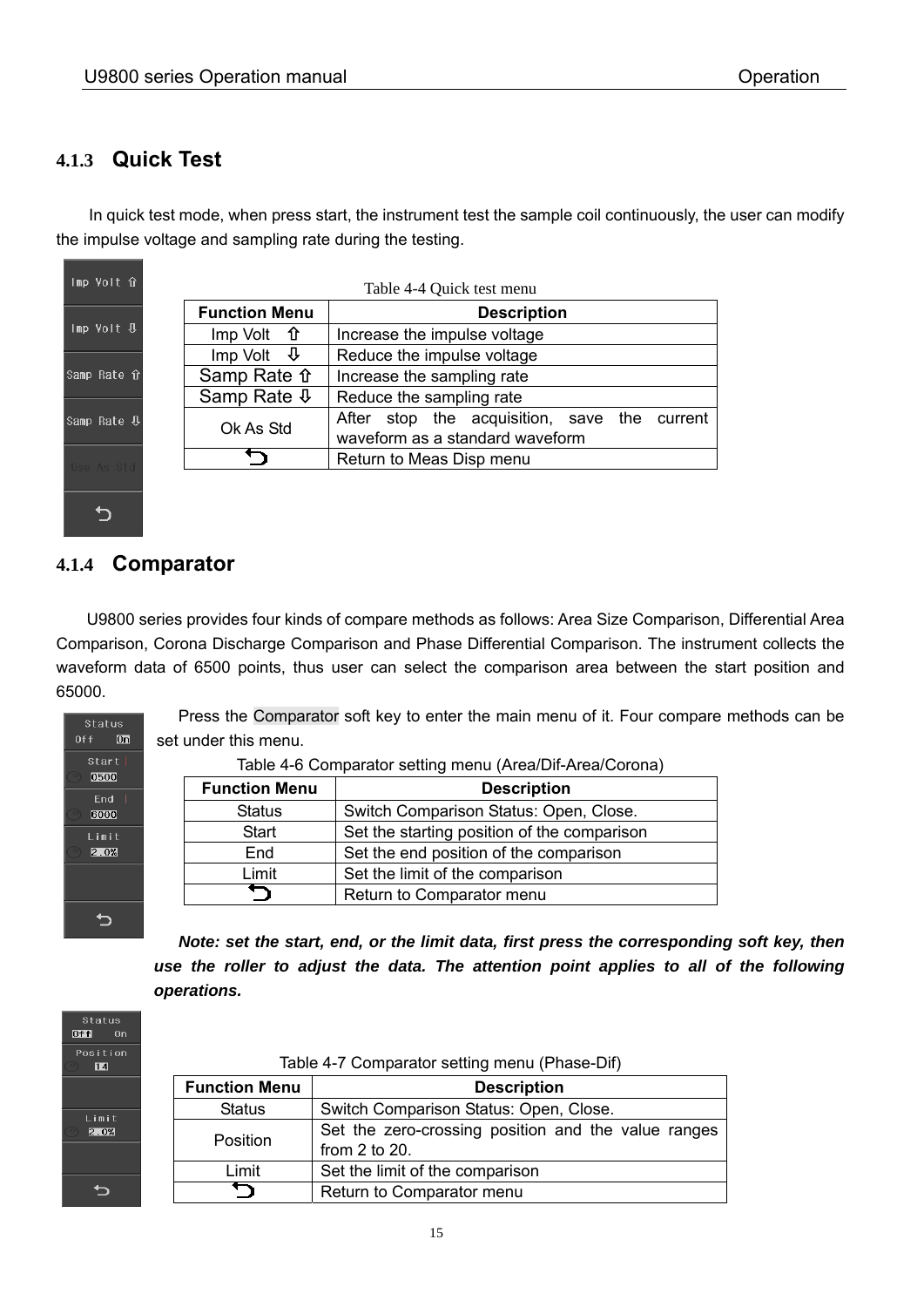#### **4.1.5 Meas Func**

Upper **1500V** Lower  $-1500V$ **AVolt** 3000V

Measurement function is used to measure impulse voltage, time and frequency.

**Note: When a function is selected and the roller is enabled, two lines will be displayed in the waveform display zone. The differential value of the two lines corresponds to the value showing on the second soft key.** 

| Table 4-8 Voltage measurement menu         |                                                                                               |  |  |  |  |
|--------------------------------------------|-----------------------------------------------------------------------------------------------|--|--|--|--|
| <b>Function Menu</b><br><b>Description</b> |                                                                                               |  |  |  |  |
| Upper                                      | Press the soft key, and then revolve the roller to change<br>the position of the high limits. |  |  |  |  |
| Lower                                      | Press the soft key, and then revolve the roller to change<br>the position of the low limits.  |  |  |  |  |
| <b>AVolt</b>                               | The voltage differential value between the high and the<br>low limits                         |  |  |  |  |
|                                            |                                                                                               |  |  |  |  |
|                                            |                                                                                               |  |  |  |  |
|                                            | Return to Meas Func menu                                                                      |  |  |  |  |

Table 4-9 Time and Frequency measurement menu

| <b>Function</b><br>Menu | <b>Description</b>                                   |  |  |  |  |  |
|-------------------------|------------------------------------------------------|--|--|--|--|--|
| <b>Start</b>            | Press the soft key, and then revolve the roller to   |  |  |  |  |  |
|                         | change the position of the high limits.              |  |  |  |  |  |
| End                     | Press the soft key, and then revolve the roller to   |  |  |  |  |  |
|                         | change the position of the low limits.               |  |  |  |  |  |
|                         | The time differential value between the high and the |  |  |  |  |  |
| <b>ATime</b>            | low limits                                           |  |  |  |  |  |
| Freq                    | The frequency between the high and the low limits    |  |  |  |  |  |
|                         | Return to Meas Func menu                             |  |  |  |  |  |



 $\bigcup$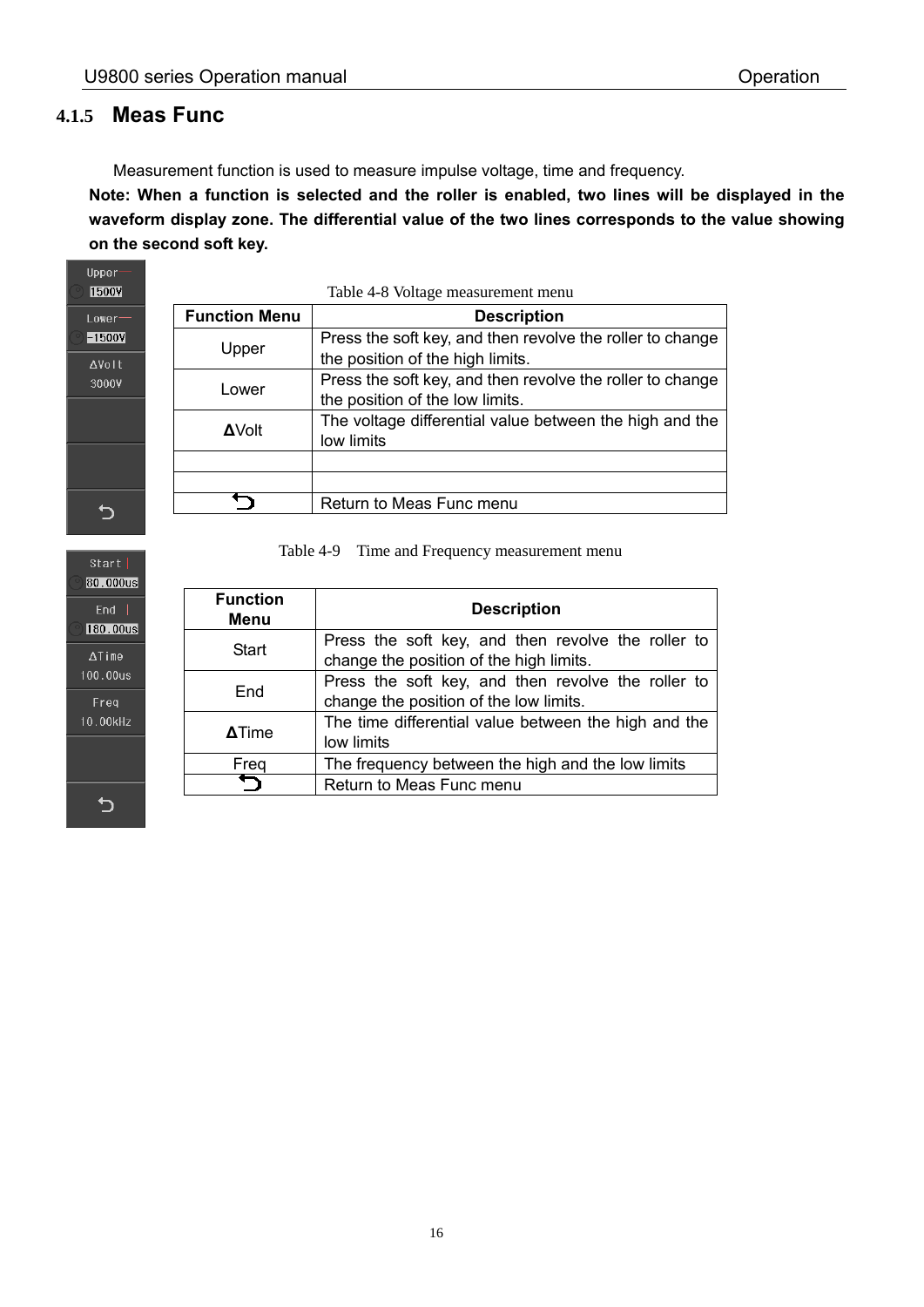#### **4.1.6 Tool**

 Move the highlight bar to the tool area, the user can set the functions of zoom waveform, corona display or grid display.

|                                                                                    | Table 4-10 Tool menu                                            |                                                                                                                                                                                                                                                                                                   |  |  |  |
|------------------------------------------------------------------------------------|-----------------------------------------------------------------|---------------------------------------------------------------------------------------------------------------------------------------------------------------------------------------------------------------------------------------------------------------------------------------------------|--|--|--|
| File Load                                                                          | <b>Function Menu</b>                                            | <b>Description</b>                                                                                                                                                                                                                                                                                |  |  |  |
| Of f <br>0n<br>Grid Disp<br>l0nl<br>0 <sub>f</sub><br>Wave Enlarge<br> Of f <br>0n | File Load                                                       | Switch ON/OFF the starting-up load function. When<br>File Load is ON and turned on the instrument, it will<br>call the last file (internal document only), otherwise<br>use the default file (document file support parameters<br>in real time saved, but there is no standard waveform<br>data). |  |  |  |
| Coro Disp<br>Of fl<br>0n                                                           | <b>Grid Disp</b>                                                | Switch ON/OFF the waveform grid display.                                                                                                                                                                                                                                                          |  |  |  |
| Clear Std                                                                          | <b>Wave Enlarge</b>                                             | Switch ON/OF the waveform zoom display. Shows in<br>Figure 4-2 and Figure 4-3.                                                                                                                                                                                                                    |  |  |  |
|                                                                                    | Core Disp                                                       | Swithc ON/OFF the corona display. Shows in Figure<br>4-4 and Figure 4-5.                                                                                                                                                                                                                          |  |  |  |
|                                                                                    | Cancel all acquisition data for standard waveform.<br>Clear Std |                                                                                                                                                                                                                                                                                                   |  |  |  |

**Note**:**At the Meas Display page, Key . can switch ON/OFF the waveform zoom display function, Key /- can switch ON/OFF the corona display function.**





Time: 20us

Pos

Samp Rate: 25MSa/s

(伸用软键器)



Time: 20us

Clear Std

**Note**:**Corona display need switch ON both corona comparator and corona display. Corona display in red when it beyond the limit, otherwise display in green.** 

Clear Std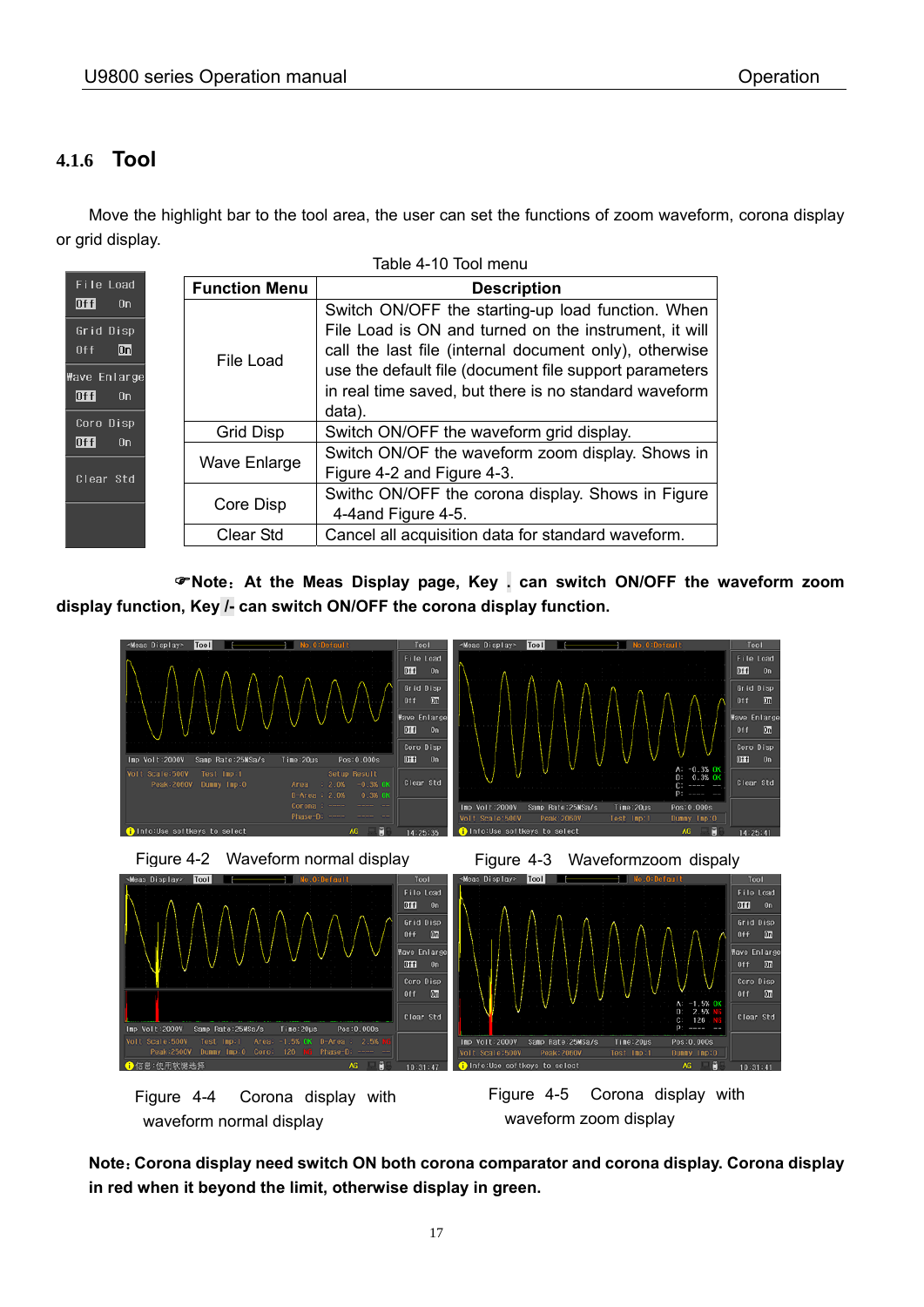#### **4.1.7 Imp Volt**

 Move the highlight bar to the impulse voltage area, then you can use the soft keys, roller or numeric keypad to set the value of impulse voltage.



| Table 4-11 Impulse voltage menu            |                    |  |  |
|--------------------------------------------|--------------------|--|--|
| <b>Function Menu</b><br><b>Description</b> |                    |  |  |
| በ (++)                                     | Increase with 100V |  |  |
| $f(+)$<br>Increase with 10V                |                    |  |  |
| $\sim$                                     | Decrease with 10V  |  |  |
|                                            | Decrease with 100V |  |  |

**Note**:**Changed the impulse voltage, the standard waveform will be cleared. You must recollect the standard waveform before comparison operation. If the voltage return to the original value, the original standard waveform will be effective.** 

#### **4.1.8 Samp Rate**

 Move the highlight bar to the sampling rate, and then use the soft keys or the roller to set the sampling rate. The optional sampling rate is 10 points from 100kSa / s to 100MSa / s.

**Note: Changed the sampling rate, the standard waveform will be invalid. If the sampling rate is reset to the original value, the original standard waveform will be effective.** 

#### **4.1.9 Time and Pos**

 Move the highlight bar to the time base or location, and then use the soft key or knob to set time base or location. Each sampling rate contains 4 groups time base to display the waveform retractable, the user also can move the waveform position to view waveforms details.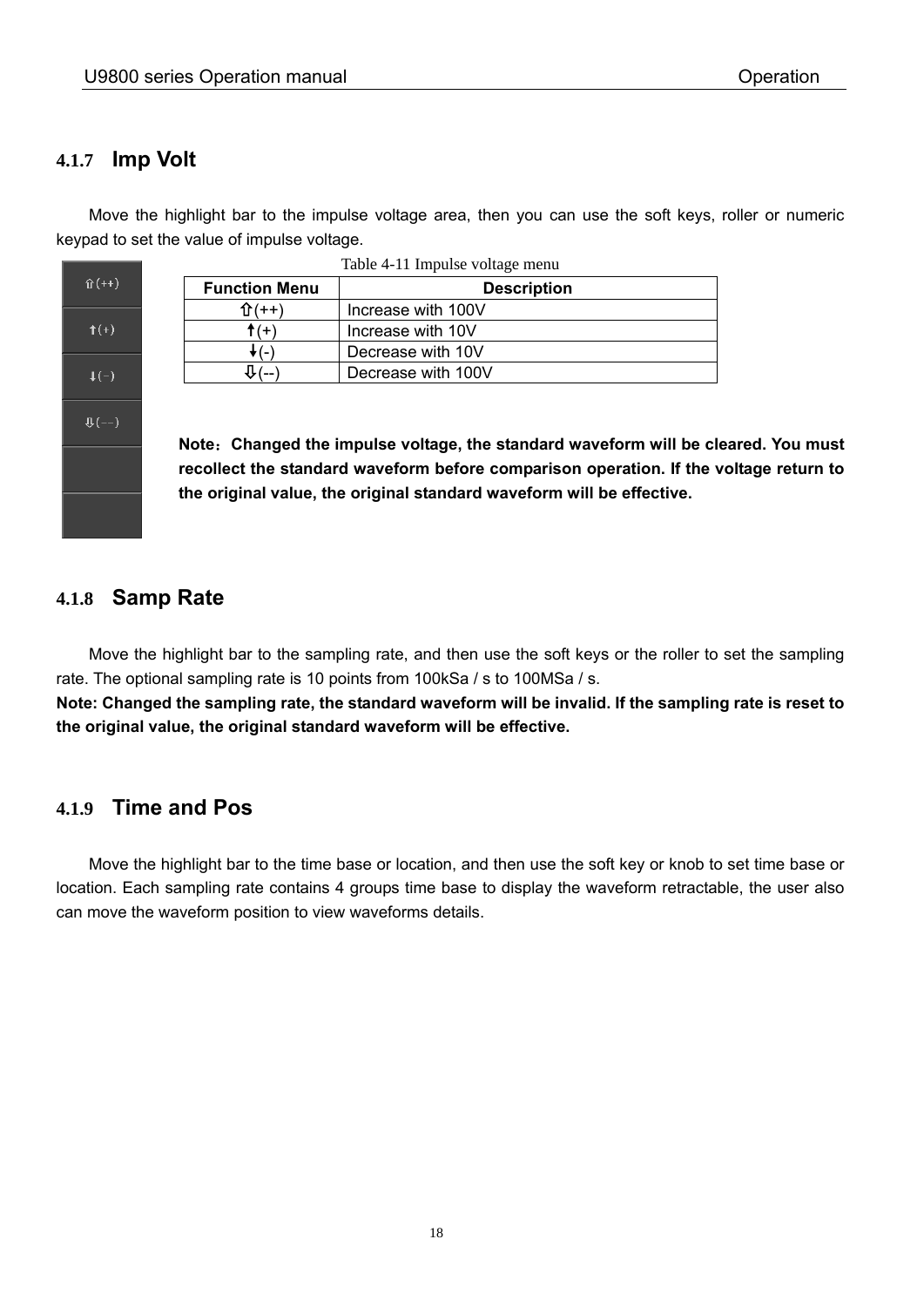### **4.2 Statistics display pages**

On <Meas Display> page, press Statistics, enter into the statistics display pages. On this page, the user can view, clear and save the results of statistics.

| <stat.display></stat.display> |                                      |              |                  |           |   | Statistics |
|-------------------------------|--------------------------------------|--------------|------------------|-----------|---|------------|
|                               | Stat.Func:Off                        |              | Curr Winding: AG |           |   | Clear      |
|                               | Item                                 | Total        | Passed           | Ratio     |   |            |
|                               | AI I                                 | $\theta$     | $\theta$         | $***.**%$ |   | Save       |
|                               | Area                                 | $\theta$     | $\theta$         | $***.**%$ |   |            |
|                               | Dif-Area                             | $\theta$     | $\theta$         | $***.**%$ |   |            |
|                               | Corona                               | $\mathbf{0}$ | $\theta$         | $***.**%$ |   |            |
|                               | Phase-Dif                            | $\theta$     | $\theta$         | $***.**%$ |   |            |
|                               |                                      |              |                  |           |   |            |
|                               |                                      |              |                  |           |   |            |
|                               |                                      |              |                  |           |   |            |
|                               |                                      |              |                  |           |   |            |
|                               |                                      |              |                  |           |   |            |
|                               |                                      |              |                  |           |   |            |
|                               | <b>f</b> Info:Use softkeys to select |              |                  |           | Ū | 14:27:25   |

#### **4.2.1 Stat. Display**

■ Clear Clear the current statistic results.

■ Save Save the current statistic data to external U disk. The default format is CSV.

When statistics function is turned on, the comparisons results will be saved into the internal memory each time, the memory can record max. 20,000 group's data. More than 20, 000,it will start at zero again.

CSV file Format:

Date, Time, Area, Dif-Area, Corona, Phase-Dif, Judge 2012-1-1, 10:02:15, -0.2, 1.1, 2, 0.5, OK

#### **4.2.2 Stat. Func**

- On Open the statistics function.
- Off Close the statistics function.

#### **4.2.3 Curr Winding**

 This parameter is used only for multi-channel instrument. It is used to select the currently displayed statistics results.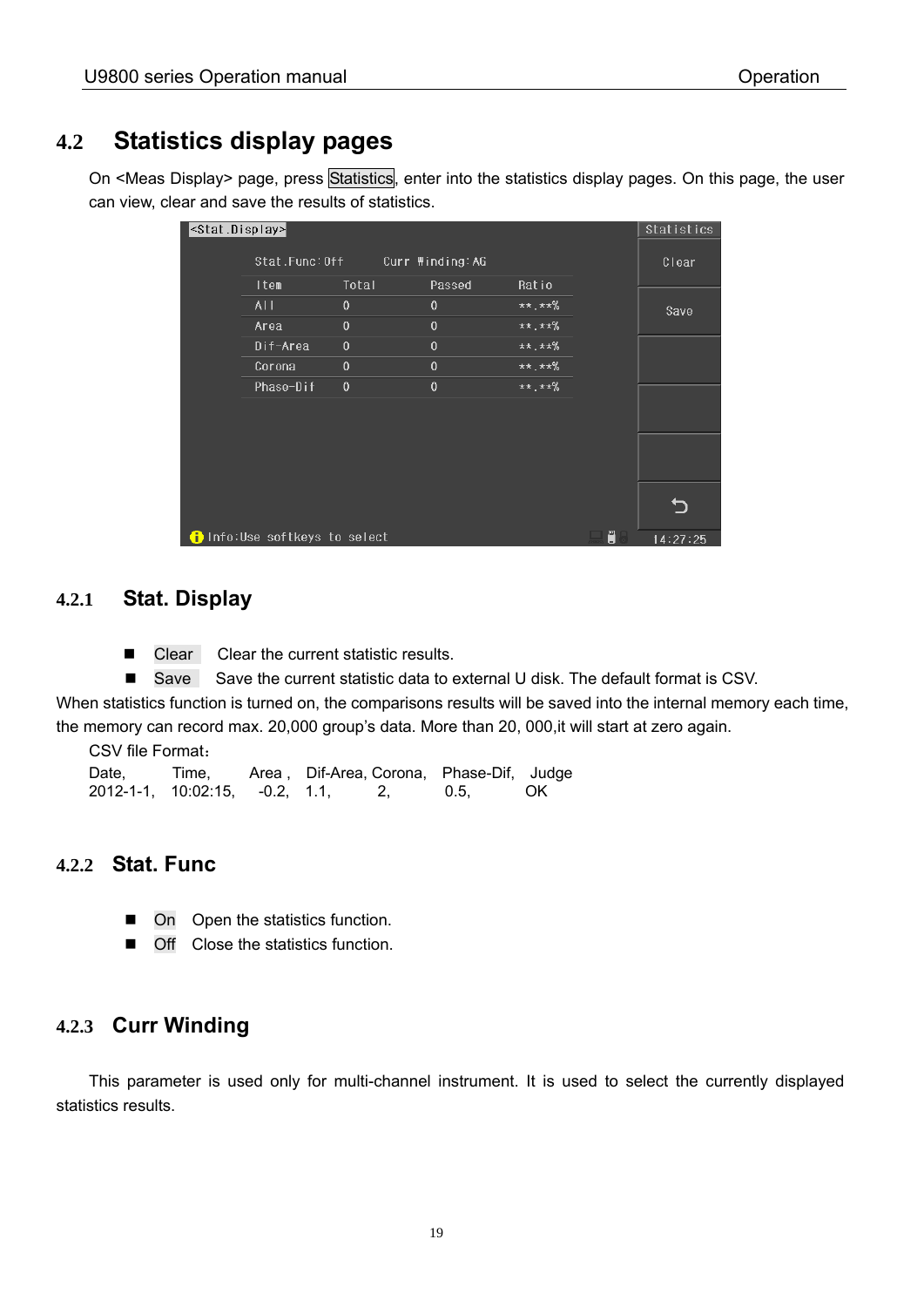### **4.3 Measurment Setup page**

Press SETUP key to enter into <Meas Step> page.

| <meas setup=""><br/>Tool</meas>                                |                                                           |                                              |                     | Comp Mode |
|----------------------------------------------------------------|-----------------------------------------------------------|----------------------------------------------|---------------------|-----------|
| Winding Type:2 Coil<br>Std Mode :Multi Std                     |                                                           | Working Mode:Normal<br>Test Winding:AG-BG    |                     | Public    |
| Imp Volt :2000V<br>Test Imp :1                                 | Samp Rate:25MSa/s<br>Volt Adj :0n                         | Trig Mode :MAN<br>Delay Time: 100ms          |                     | Private   |
| Dummy $\mathsf{Imp} : 0$<br>Break Test:Off<br>Start Volt:1000V | Wave Disp:All On<br>$BDV$ $Imp$ : 1<br>End $Volt = 2000V$ | Curr Winding: AG<br>Step Volt :5%            | Stop Mode :End Stop |           |
| Comparator:0n<br>Method                                        | Comp Mode: Private<br>State                               | Position                                     | <b>AG</b><br>Limit  |           |
| Area<br>Dif-Area                                               | 0n<br>0n                                                  | $0500 ~ \sim ~ 6000$<br>$0500 ~ \sim ~ 6000$ | 2.0%<br>2.0%        |           |
| Corona<br>Phase-Dif                                            | 0 <sup>†</sup><br>0 <sup>0</sup>                          | $0500 \sim 6000$<br>14                       | 20<br>2.0%          |           |
| n Info:Udisk is installed                                      |                                                           |                                              | H                   | 15:09:32  |

### **4.3.1 Winding Type (only for Multi-channel instrument)**

 The two-channel instrument can select 1 Coil or 2 Coil modes. The four-channel instrument can select 1 Coil, 2 Coil, 3 Coil, 4 Coil, 3-Phase 3-Wire or 3-Phase 4-Wire mode.

|        | Table 4-12 Winding Type menu |                                   |  |
|--------|------------------------------|-----------------------------------|--|
|        | <b>Function Menu</b>         | <b>Description</b>                |  |
|        | 1 Coil                       | Test single coil                  |  |
|        | 2 Coil                       | Test two coils                    |  |
| 3 Coil | 3 Coil                       | Test three coils                  |  |
|        | 4 Coil                       | Test four coils                   |  |
|        | 3-Phase 3-Wire               | Test three-phase three-wire motor |  |
|        | 3-Phase 4-Wire               | Test three-phase four-wire motor  |  |
|        |                              |                                   |  |

**The three-phase three-wire and three-wire four-wire is a special three-winding test, they only use one standard waveform test.**

### **4.3.2 Working Mode (only for Multi-channel instrument)**

3-Phase<br>4-₩ire

It is used to set the multi-channel instrument test mode: Normal test and Balance test.

| Normal  | <b>Function</b><br>Menu | <b>Description</b>                                                                                                                          |  |
|---------|-------------------------|---------------------------------------------------------------------------------------------------------------------------------------------|--|
| Balance |                         | If the instrument saved the standard waveform, the tested<br>waveforms compared with standard waveforms.                                    |  |
|         | Normal                  | If the instrument don't save the standard waveform, only acquire<br>and display the test waveform (the corona can be calculated).           |  |
|         | <b>Balance</b>          | Only for multi-winding coil, in this mode, the instrument check the<br>consistency of the coils, not need to acquire the standard waveform. |  |
|         |                         |                                                                                                                                             |  |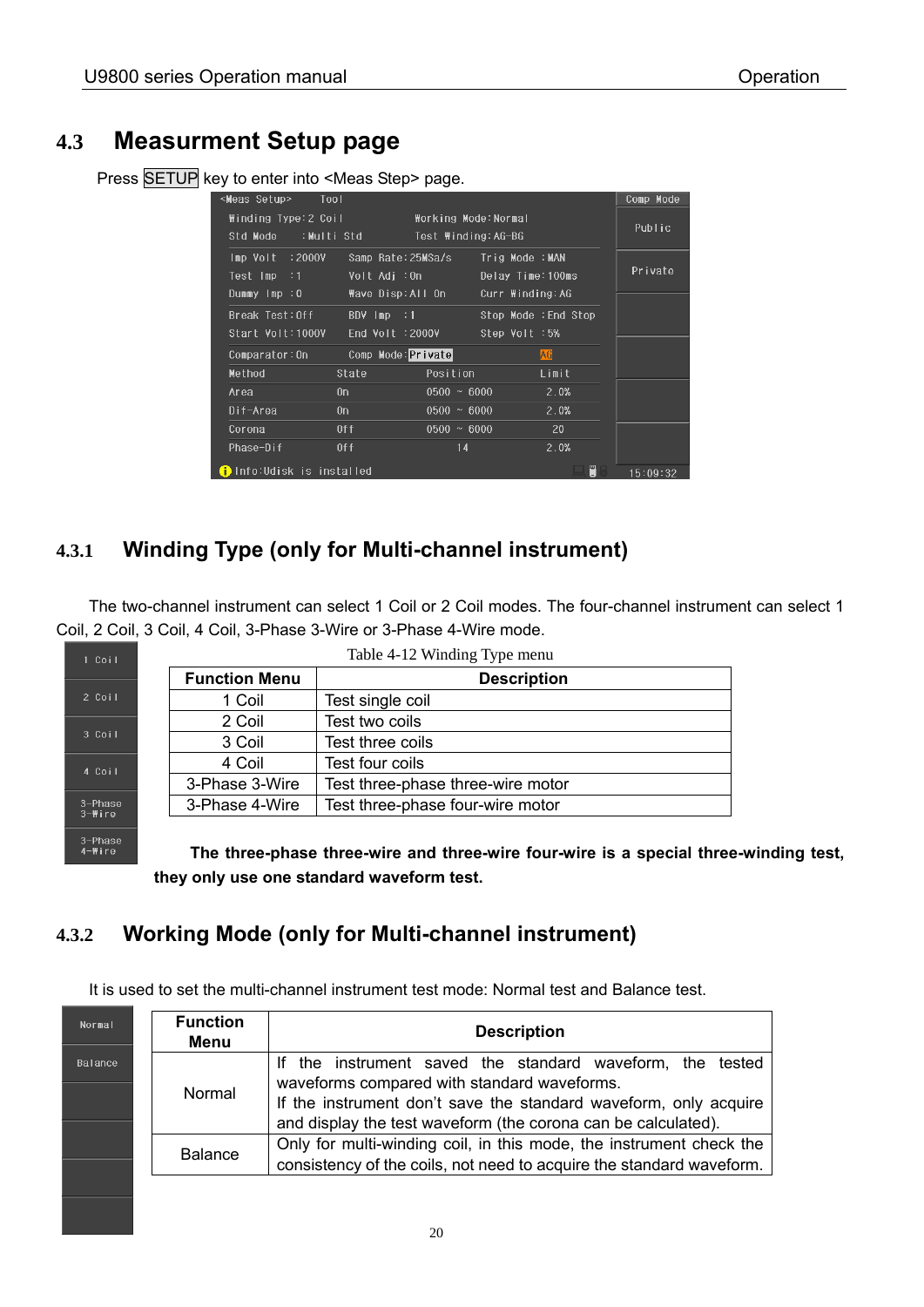#### **4.3.3 Std Mode (only for Multi-channel instrument)**

 For multi-channel instrument, if you select the working type as 2 coil, 3 coil or 4 coil and the working mode as Normal, the instrument can offer the independent standard waveform with different voltage and sampling rate for each winding.

| Single Std |
|------------|
| Multi Std  |
|            |
|            |
|            |
|            |

| <b>Function</b><br>Menu | <b>Description</b>                                                                                     |
|-------------------------|--------------------------------------------------------------------------------------------------------|
| Single Std              | All of the windings use the same standard waveform.                                                    |
| Multi Std               | All of the windings use the independent standard<br>waveform with different voltage and sampling rate. |

### **4.3.4 Test Winding (only for Multi-channel instrument)**

 It used to set the type of the test windings. Four-channels instrument: Normal Working Mode: 1 Coil: AG、BG、CG、DG 2 Coil: AG-BG、CG-DG、AB-CD 3 Coil: AG-BG-CG、AB-BC-AC 2 Coil: AG-BG-CG-DG 3-Phase 4-Wire: AG-BG-CG 3-Phase 3-Wire: AB-BC-AC Balance Working Mode: 1 Coil: Not support 2 Coil: AG-BG、CG-DG、AB-CD 3 Coil: AG-BG-CG、AB-BC-AC 4 Coil: AG-BG-CG-DG 3-Phase 4-Wire: AG-BG-CG 3-Phase 3-Wire: AB-BC-AC Four-channels instrument: Normal Working Mode: 1 Coil: AG、BG 2 Coil: AG-BG Balance Working Mode: 1 Coil: Not support 2 Coil: AG-BG

#### **4.3.5 Curr Winding (only for Multi-channel instrument)**

It used to select the current winding, then the impulse voltage and sampling rate can be set to the correspond to the winding.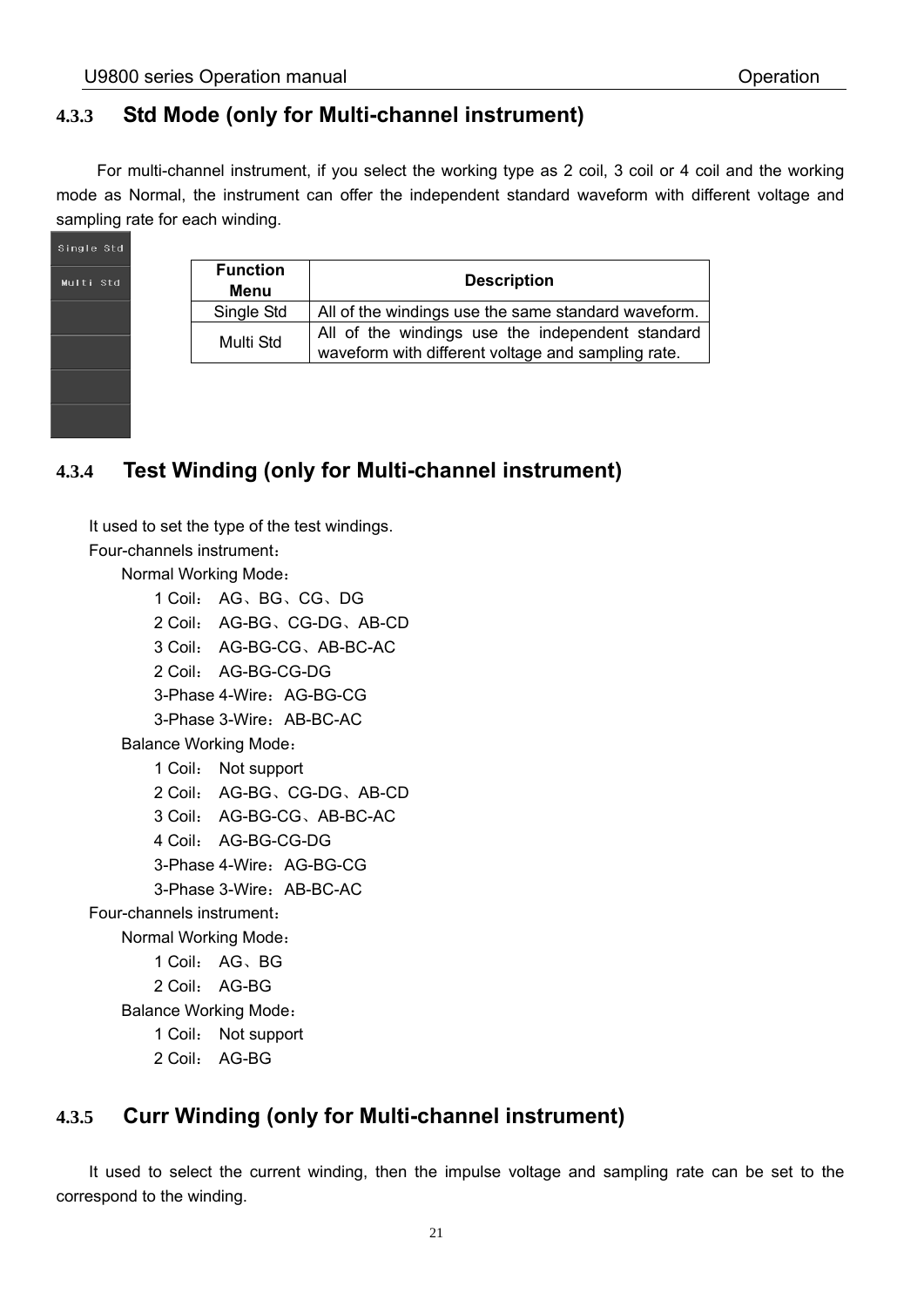#### **4.3.6 Imp Volt**



| <b>Function</b><br>Menu | <b>Description</b>                            |  |
|-------------------------|-----------------------------------------------|--|
|                         | Increase the voltage by a resolution of 100V. |  |
| $f(+)$                  | Increase the voltage by a resolution of 10V.  |  |
|                         | Decrease the voltage by a resolution of 10V.  |  |
|                         | Decrease the voltage by a resolution of 100V. |  |
|                         |                                               |  |

 **Note: User can directly input the desired voltage by numerical keys. In the state of inputting numbers, soft keys are unavailable. When the number is input, ENTER can be used to end inputting and the default unit is volt (V).** 

#### **4.3.7 Test Imp**

 The number of tested impulses can be set from 1 to 32. Move the cursor to this zone, the number can be adjusted by the soft key or the roller.

**Note: User can directly input the desired number by numerical keys. In the state of inputting numbers, soft keys are unavailable. ENTER can be used to terminate inputting.**

#### **4.3.8 Dummy Imp**

 In testing the motor or solenoid coils, some magnetic field may remain in the core of the coils even after the flow of the current is cut off. In this case, the response of the wave to the first impulse will differ from that of the second one. As a result, the unstable wave could mistakenly be used to judge a good sample as a bad one. To solve the problem, the U9800 automatically sends dummy pulses to remove the magnetic field to remake the initial directions of the magnetization.

The number of erase impulses can be set from 0 to 8. Move the cursor to this zone, the number can be adjusted by the soft key or the roller.

**Note: User can directly input the desired number by numerical keys. In the state of inputting numbers, soft keys are unavailable. ENTER can be used to terminate inputting.**

#### **4.3.9 Samp Rate**

 The sample rate can be set from 100kSa/s to 100MSa/s, there is total 10 points. Move the cursor to this zone, the number can be adjusted by the soft key or the roller.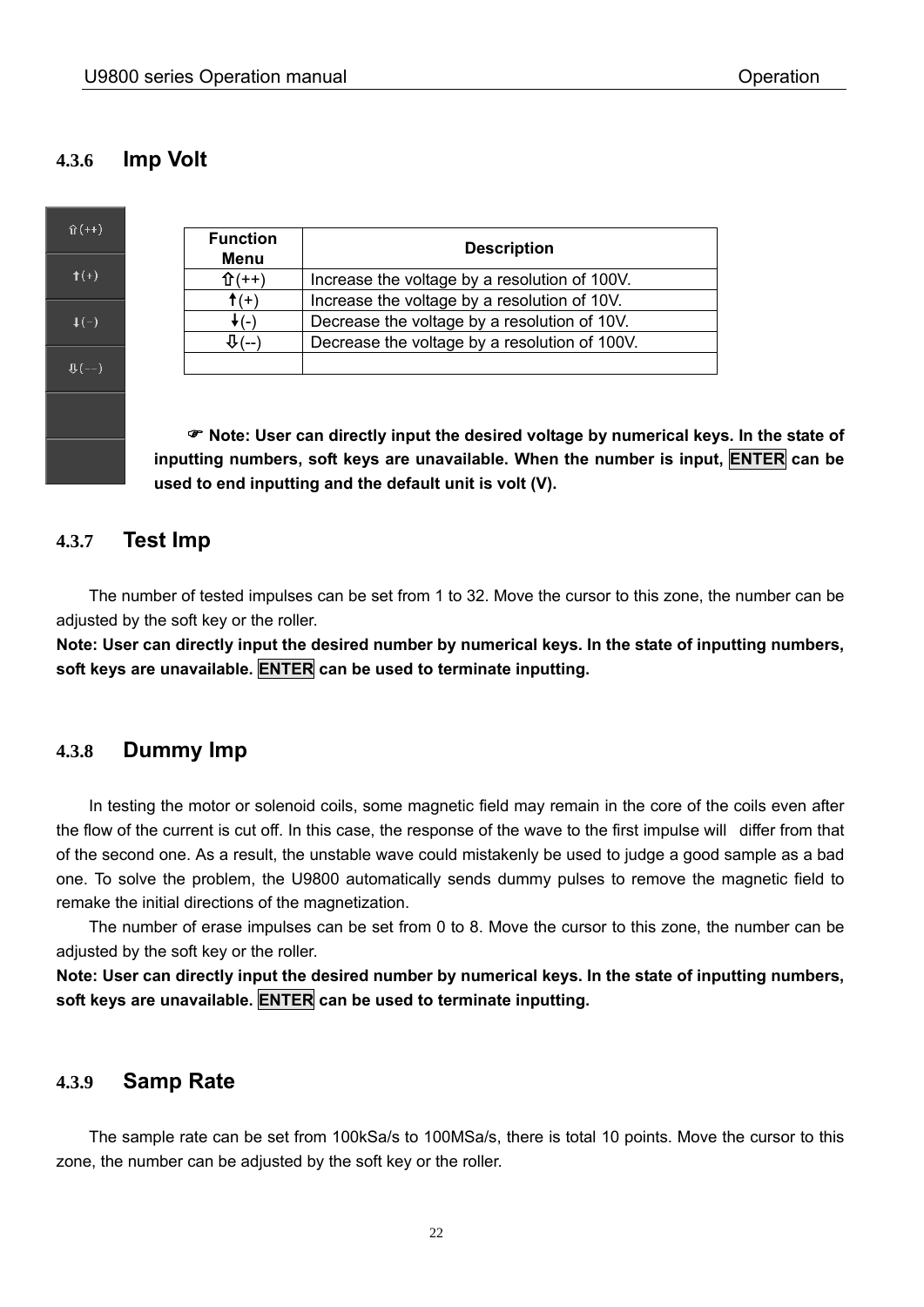#### **4.3.10 Volt Adj**

 For different load on each DUT, when a given impulse voltage is applied across them, the actual voltage applied on each DUT may also be different. User can turn on the voltage adjust function to automatically change the output voltage, thus making all voltages applied across all DUT identical. **Note: This function is particularly suitable for a small inductance of the coil.** 

### **4.3.11 Wave Disp**

| All On      | <b>Function</b><br>Menu | <b>Description</b>                                                                                                                                                                                                                                       |
|-------------|-------------------------|----------------------------------------------------------------------------------------------------------------------------------------------------------------------------------------------------------------------------------------------------------|
| Std<br>Test | All On                  | Both the standard waveform and the test waveform will<br>be displayed on the screen at the same time. For the<br>consumption of display time, the test speed will be<br>decreased. This display will bring convenience for user<br>to observe waveforms. |
| All Off     | <b>Std</b>              | In the phase of measurement, only the standard<br>waveform will be displayed on the screen, so the<br>measurement will be taken at the fastest speed. This<br>way is suitable for users only needing the comparison<br>result.                           |
|             | Test                    | In this mode, only the test waveform is displayed thus it<br>will take some time to refresh the tested waveforms<br>after each test and the test speed will be decreased.                                                                                |
|             | All Off                 | With the exception of comparison result, none<br>waveforms will be displayed, therefore the test speed is<br>the fastest in this mode.                                                                                                                   |

 **Note: In the latter two modes, when SEQ CYCLE or SINGLE CYCLE is selected, the standard waveform will disappear; when SINGLE SAMPLE is selected, none waveforms will be displayed. Thus it is highly recommended for user to turn on standard waveform.** 

#### **4.3.12 Trig Mode**

| <b>MAN</b> | <b>Function</b><br>Menu | <b>Description</b>                                                                                                                                    |
|------------|-------------------------|-------------------------------------------------------------------------------------------------------------------------------------------------------|
|            | <b>MAN</b>              | This is the default trigger mode. Pressing START or<br>using the foot switch to start a measurement.                                                  |
| EXT.       |                         | Via HANDLER interface, input a negative TTL pulse                                                                                                     |
| <b>INT</b> | <b>EXT</b>              | (more than 1µs) from external to the instrument, the<br>rising edge of which will form a trigger impulse.                                             |
| <b>BUS</b> | <b>INT</b>              | When the trigger mode is set to this mode, U9800<br>starts a measurement once START is pressed on the<br>MEAS DISP page, and then the instrument will |
|            |                         | continuously repeat measurements until MEAS EXIT<br>soft key is pressed.                                                                              |
|            | <b>BUS</b>              | TRIGGER commands are sent to U9800 via RS232SC,<br>USBTMC, USBCDC or LAN interface.                                                                   |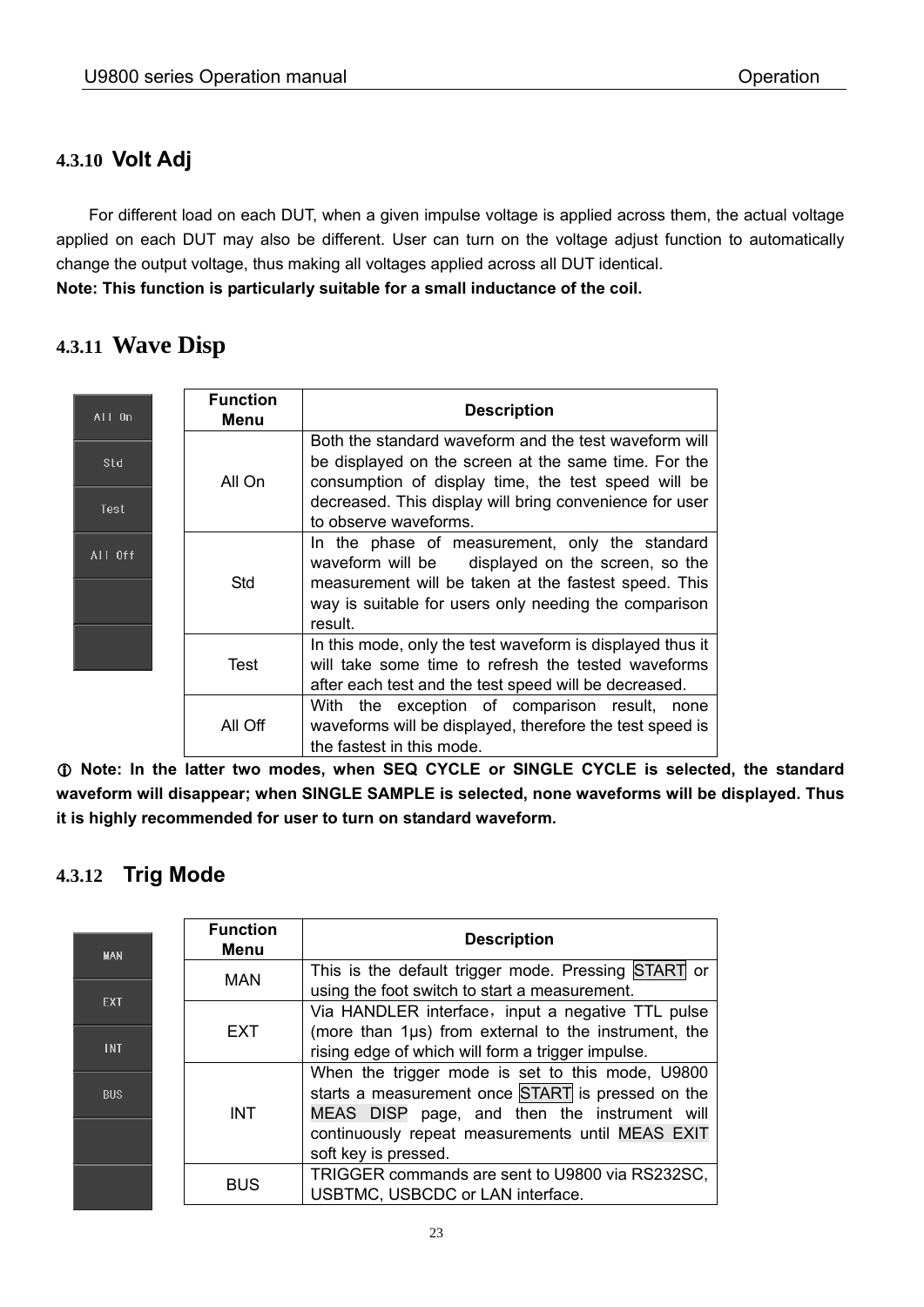#### **4.3.13 Delay Time**

 Delay time refers to the time between the end of a measurement and the start of the next measurement. The delay function is only available when trigger mode is set to INT trigger mode. The trigger delay time can be set from 0ms to 60s by 1ms steps.

 $\hat{U}(++)$  $\hat{\mathsf{T}}(+)$  $\downarrow$  (-)  $\mathbf{\mathbb{Q}}(-)$ 

| <b>Function</b><br>Menu | <b>Description</b>               |  |
|-------------------------|----------------------------------|--|
| $(++)$                  | Increase the delay time by 100ms |  |
| $(+)$                   | Increase the delay time by 1ms   |  |
|                         | Decrease the delay time by 1ms   |  |
|                         | Decrease the delay time by 100ms |  |
|                         |                                  |  |
|                         |                                  |  |

#### **4.3.14 Break Test**

 Break Test is a test method for turn-to-turn insulation test. Starting from Start Volt and ending at End Volt by a resolution of Volt Step, the test is finally done by comparing with four comparison methods.

#### **4.3.15.1 BDV Imp**

 In Break Test mode, the instrument uses the BDV impulse to alternative the test impulse. The BDV Imp can be set from 1 to 8. Move the cursor to this zone, the number can be adjusted by the soft key or the roller. **Note: User can directly input the desired number by numerical keys. In the state of inputting numbers, soft keys are unavailable. ENTER can be used to terminate inputting.**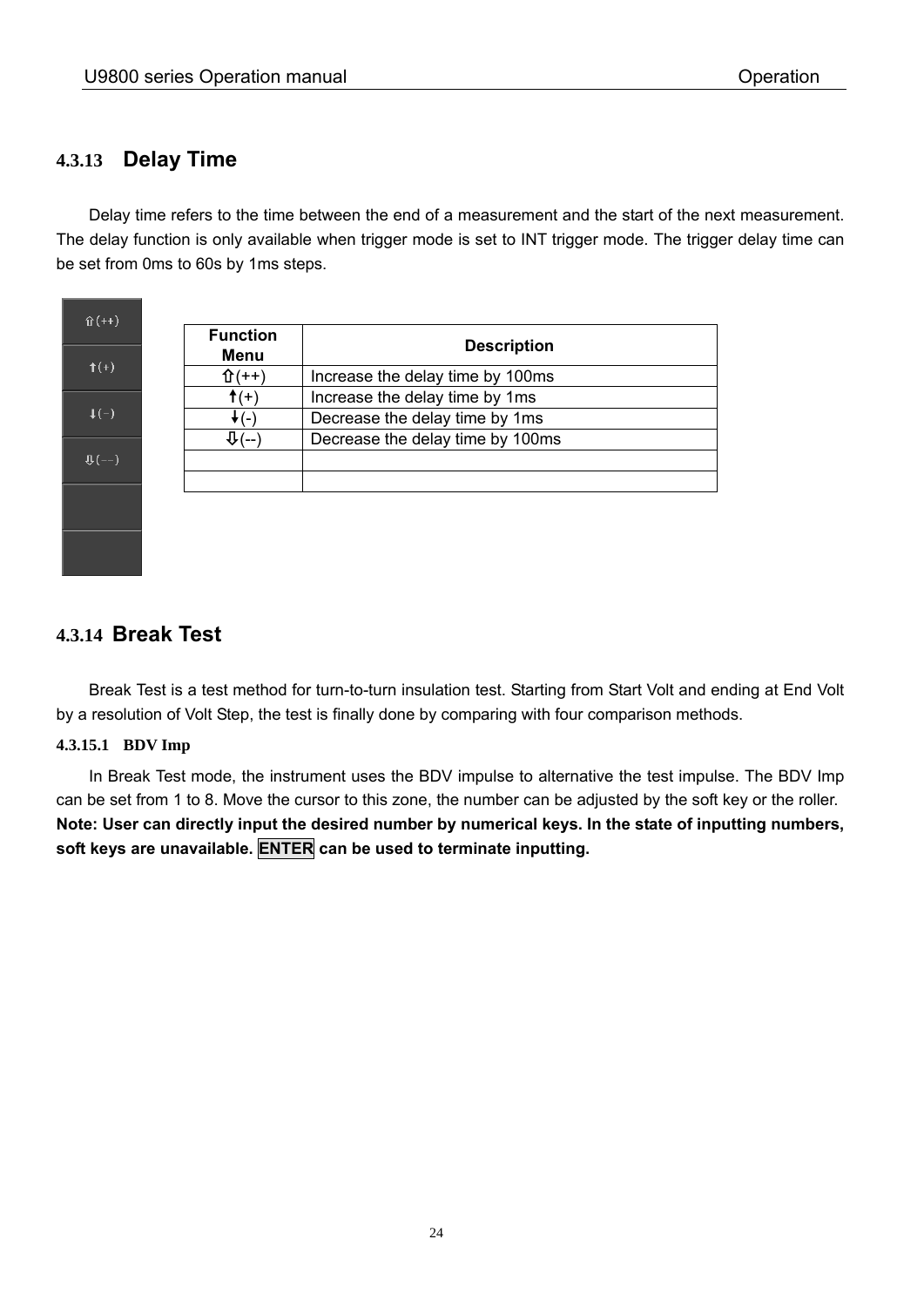#### **4.3.15.2 Stop Mode**

Stop Mode is used to set the stop time after the Break Test started。

| Fail Stop | <b>Function</b><br>Menu | <b>Description</b>                                    |
|-----------|-------------------------|-------------------------------------------------------|
| End Stop  | Fail Stop               | Stop the test at the result of the comparison is Fail |
|           | End Stop                | Stop the test after termination voltage test          |
|           |                         |                                                       |
|           |                         |                                                       |
|           |                         |                                                       |
|           |                         |                                                       |
|           |                         |                                                       |
|           |                         |                                                       |

#### 4.3.15.3 **Start Volt and End Volt**

| $\hat{U}(++)$             | <b>Function</b><br>Menu  | <b>Description</b> |
|---------------------------|--------------------------|--------------------|
| $f(+)$                    | $(++)$                   | Increase with 100V |
|                           | $f(+)$                   | Increase with 10V  |
| $\downarrow$ (-)          | $\overline{\phantom{0}}$ | Decrease with 10V  |
|                           | $\Psi$ (--               | Decrease with 100V |
|                           |                          |                    |
| $\mathbf{\mathbb{U}}(--)$ |                          |                    |
|                           |                          |                    |
|                           |                          |                    |

#### **4.3.15.4 Step Volt**

Volt Step ranges from 1% to 50%. 1%~50%, it can be set by the soft key, roller and the numeric keypad,  $\mathbf{t}(t+), \ \mathbf{t}(-)$ . They are coarse soft keys used to change Volt Step by a resolution of 5%.  $(t+),$   $(t-).$  They are fine soft keys used to change Volt Step by a resolution of 1%.

#### **4.3.15 Comparator**

 The comparator function allows you to set all comparators to ON or OFF. Once the comparator is turned off, the instrument cannot make any comparisons, but the test wave or the standard wave is also displayed on the measurement display page.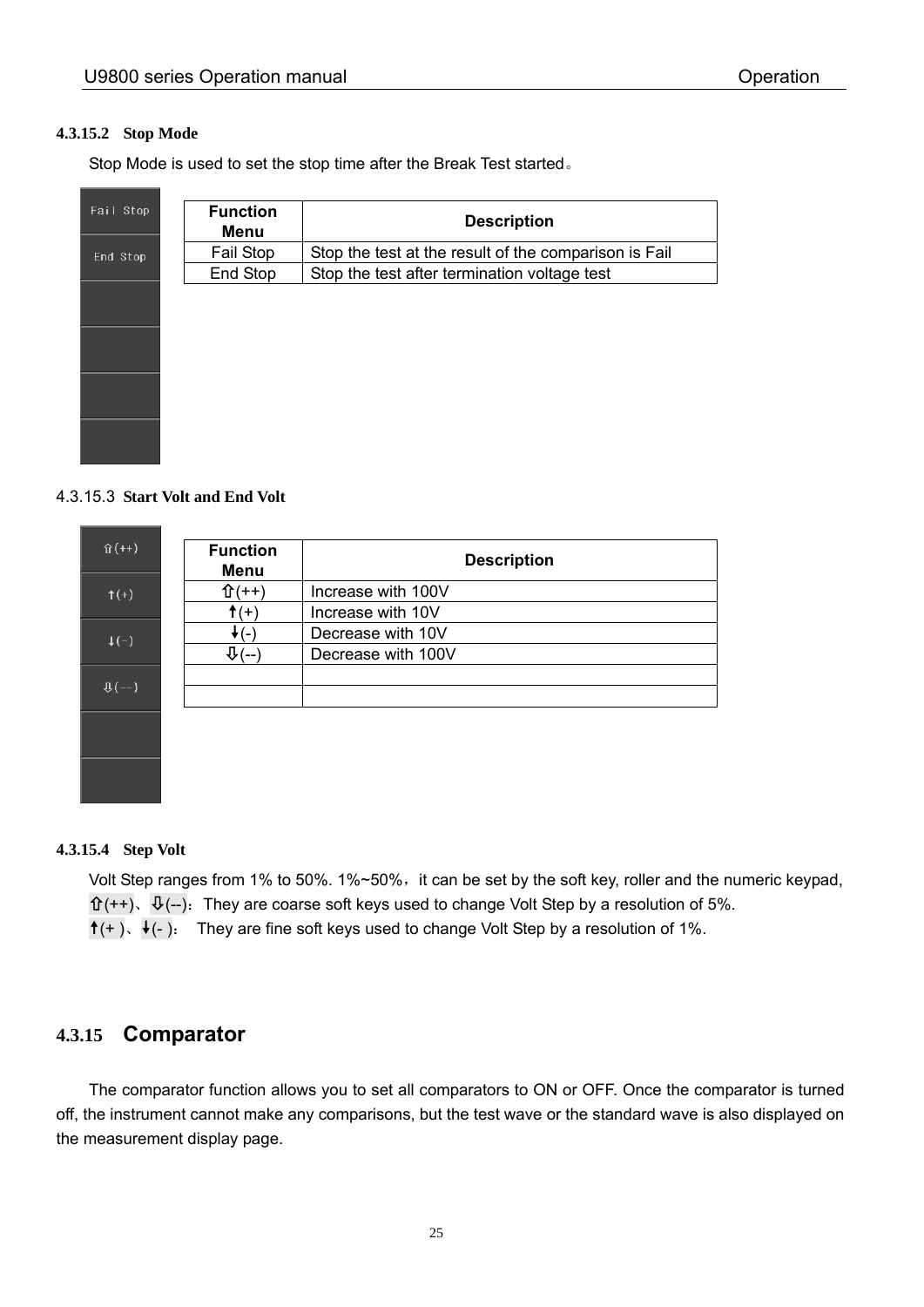#### **4.3.15.1 Com Mode (only for Multi-channel instrument)**

| Public  |
|---------|
| Private |
|         |
|         |
|         |
|         |

| <b>Function</b><br>Menu | <b>Description</b>                                                |
|-------------------------|-------------------------------------------------------------------|
| <b>Public</b>           | All of the test windings using the same comparison<br>parameters  |
| Private                 | The different test windings use different comparison<br>parameter |
|                         |                                                                   |

#### **4.3.15.2 Status**

| 0ff | <b>Function</b><br>Menu | <b>Description</b>                                                      |
|-----|-------------------------|-------------------------------------------------------------------------|
| 0n  | Off                     | Turn off the comparator of Area or Dif-Area or Corona<br>or Phase-Diff. |
|     | On                      | Turn On the comparator of Area or Dif-Area or Corona<br>or Phase-Diff.  |
|     |                         |                                                                         |
|     |                         |                                                                         |

#### **4.3.15.3 Position (Area, Dif-Area, Corona)**

 Set the comparison ranges for AREA SIZE, DIFF ZONE and CORONA that range from 0 to 6500 (the value of the end position must be larger than that of the start position.). It can be set by the soft key, roller or the numeric keypad.

| $\hat{U}(++)$                  |
|--------------------------------|
| $f(+)$                         |
| $\overline{\downarrow}$ (-)    |
| $\mathbf{\Psi}\left( -\right)$ |
|                                |
|                                |

| <b>Function</b><br><b>Menu</b> | <b>Description</b>                   |
|--------------------------------|--------------------------------------|
| $\hat{U}(++)$                  | Increase the value of position by 10 |
| $f(+)$                         | Increase the value of position by 1  |
| 7 ( – 1                        | Decrease the value of position by 1  |
|                                | Decrease the value of position by 10 |
|                                |                                      |
|                                |                                      |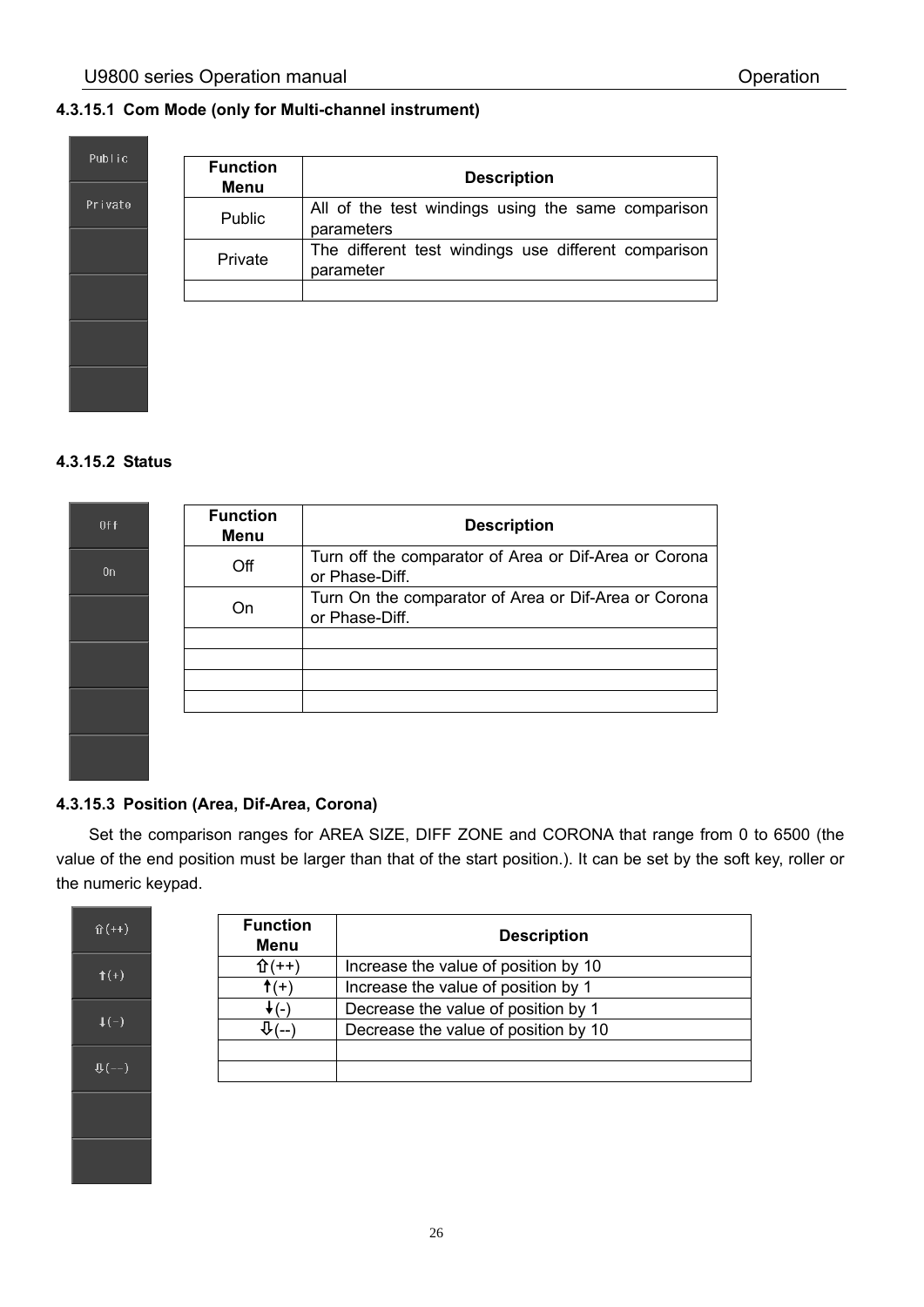#### **4.3.15.4 Position (Phase-Dif)**

 Set the zero-crossing position for PHASE DIFF that is to select a zero-crossing position for the comparison of phase difference. The zero-crossing position ranges from 2 to 20. It can be set by the soft key, roller or the numeric keypad.

 $(t)$ ,  $(t)$ : They are fine adjustment soft keys used to change the zero-crossing position by 1 dot.

#### **4.3.15.5 Limit**

 Set the limit values for comparison methods of Area, Dif-Area, Phase-Dif which range from 0.1% to 99.9% by a resolution of 0.1%. Set the limit values for comparison methods of Corona which range from 1 to 255 by a resolution of 1 dot. It can be set by the soft key, roller or the numeric keypad.



| <b>Function</b><br>Menu | <b>Description</b>                       |
|-------------------------|------------------------------------------|
| 仆(++)                   | Increase the value of limit by 1% or 10  |
| $f(+)$                  | Increase the value of limit by 0.1% or 1 |
| (−)                     | Decrease the value of limit by 0.1% or 1 |
|                         | Decrease the value of limit by 1% or 10  |
|                         |                                          |
|                         |                                          |

### **4.4 System Setup page**

Press SYSTEM key to enter into <System Setup> page.

| <system setup=""><br/>Tool</system>                 |                                                   | System             |
|-----------------------------------------------------|---------------------------------------------------|--------------------|
| Brightness:10<br>:Concise Ash<br>Skin               | $HDL$ Trig Edge : Rise<br>HDL Output Mode : Hold  | System<br>Setup    |
| Pass/Fail:0n<br>Pass Alarm: Off                     | HDL Output Delay: Oms<br>:USB TMC<br>Bus mode     |                    |
| Fail Alarm:Long High<br>Key Sound : Off<br>:English | $\therefore$ 8<br>Bus Addr<br>Baud Rate<br>: 9600 | System<br>Info     |
| Language<br>Password : Off<br>Save Type : BMP8      |                                                   | Firmware<br>Update |
| Date<br>$: 2012 - 09 - 06$<br>Time<br>:14:29:03     |                                                   | System<br>Test     |
|                                                     |                                                   |                    |
| i)Info:Use softkeys to select                       | Ū                                                 | 14:29:03           |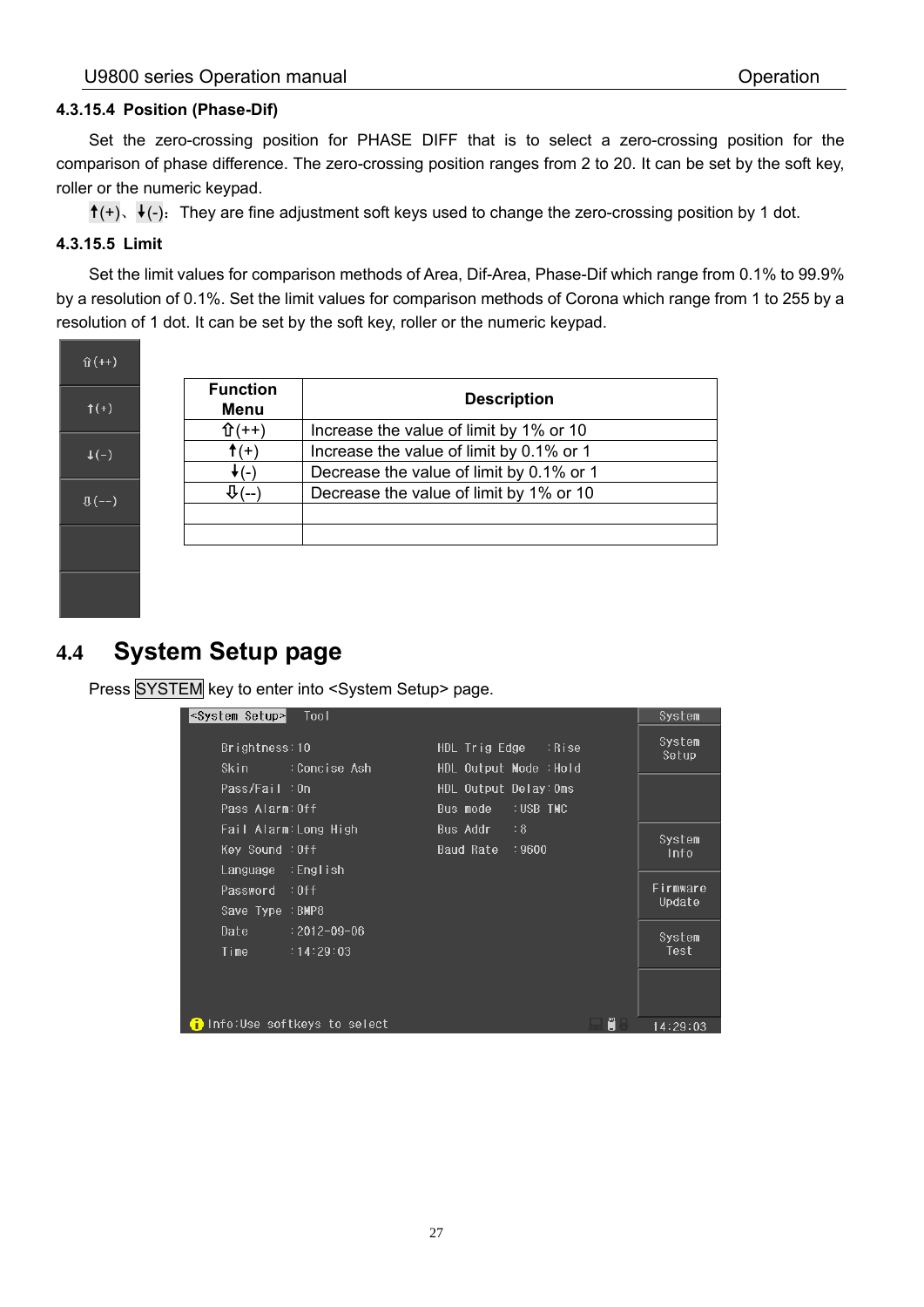#### **4.4.1 System Setup**

When the anti-white bars in this area, the user can use the soft keys to select the appropriate action including system information, Firmware Update, System Test.

| stem<br>tup!  | <b>Function</b><br>Menu | <b>Description</b>                                  |
|---------------|-------------------------|-----------------------------------------------------|
|               | <b>System Setup</b>     | Press the key enter into the system setup page      |
| stem          | System Info             | Press the key to check the system information       |
| mware<br>date | Firmware<br>Update      | Press the key to update the firmware with U disk    |
| stem          | <b>System Test</b>      | Press the key to do the test of screen and keyboard |
| est           |                         |                                                     |

**Note**:**Using Firmware Update function, you need to copy the upgrade file in the root directory of the U disk. During the upgrade process, the instrument should be powered continuously.** 

#### **4.4.2 Tool**

 $\frac{sy}{s}$ 

 $\frac{S}{1}$ 

 $F_{\text{tr}}$ 

\$y

Move the cursor to this zone, following soft keys will be displayed.

- Default Setting Load the default settings, need to enter into the password.
- System Reset Restart the instrument.

#### **4.4.3 Brightness**

 The LCD brightness can be adjusted from 1 to 20. Move the cursor to this zone, following soft keys will be displayed. It also can be adjusted by the roller.

- $\blacksquare$   $\uparrow$  (+) Increase the LCD display
- $\blacksquare$   $\blacklozenge$  (-) Decrease the LCD display

#### **4.4.4 Skin**

The instrument provides 6 kinds of theme. User can select by the soft key.

#### **4.4.5 Pass/Fail**

Move the cursor to this zone, following soft keys will be displayed.

- On Turn on Pass/Fail display function.
- Off Turn off Pass/Fail display function.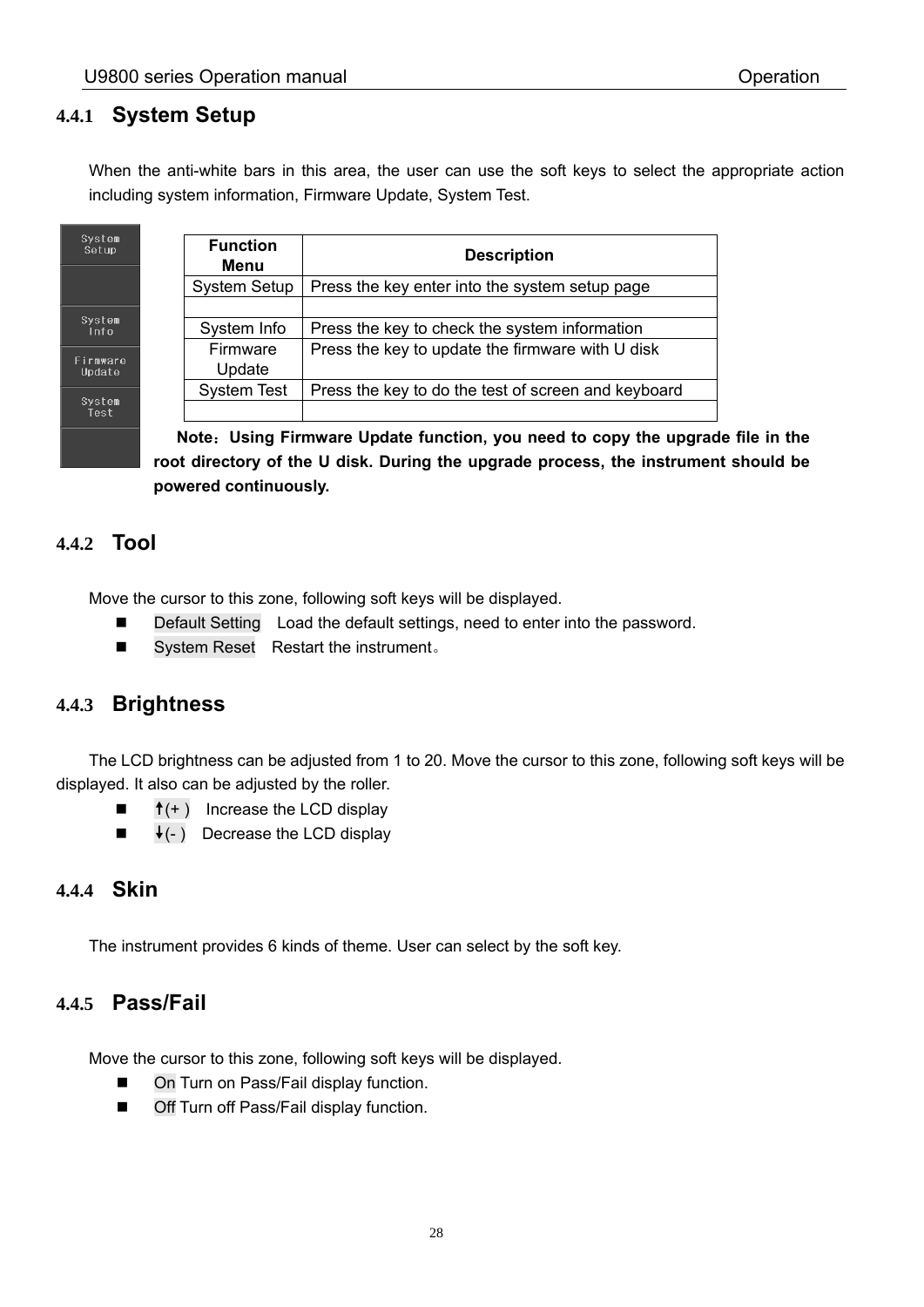#### **4.4.6 Pass Alarm and Fail Alarm**

| <b>Function</b><br>Long High<br>Menu | <b>Description</b>                            |
|--------------------------------------|-----------------------------------------------|
| Off                                  | Turn off the alarm sound                      |
| Long High                            | Select the alarm sound as long and high sound |
| Long Low                             | Select the alarm sound as long and low sound  |
| Single Short                         | Select the alarm sound as single short sound  |
| Double Short                         | Select the alarm sound as dual short sound    |
|                                      |                                               |

#### **4.4.7 Key Sound**

Move the cursor to this zone, following soft keys will be displayed.

- **Off** Turn off the key sound.
- On Turn on the key sound.

#### **4.4.8 Language**

Move the cursor to this zone, following soft keys will be displayed.

- **English** Choose English as the display and operation language.
- 中文 Choose Chinese as the display and operation language.

#### **4.4.9 Password**

| 0 <sup>f</sup> |                         |                                                                               |  |  |
|----------------|-------------------------|-------------------------------------------------------------------------------|--|--|
| <b>Keylock</b> | <b>Function</b><br>Menu | <b>Description</b>                                                            |  |  |
|                | Off                     | Turn off the password function.                                               |  |  |
| System         | Key lock                | When users unlock the instrument, it is required to<br>input the password.    |  |  |
| File           | System                  | When users turn on the instrument, it is required to<br>input the password.   |  |  |
| Modify         | File                    | When users enter into the file page, it is required to<br>input the password. |  |  |
|                | Modify                  | Modify the password.                                                          |  |  |
|                |                         |                                                                               |  |  |

**Note**:**The default password is 123456.**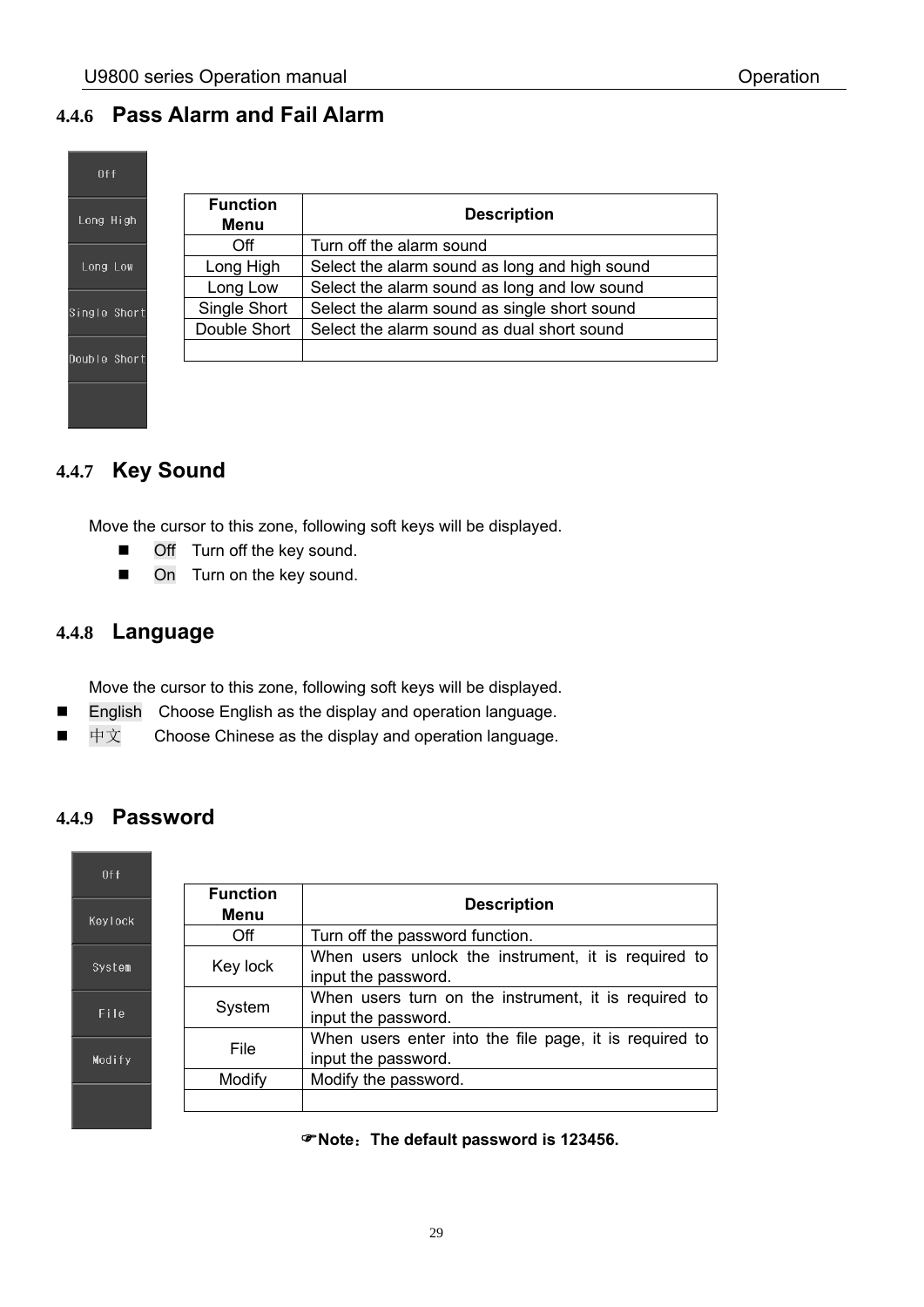#### **4.4.10 Save Type**

The instrument supports GIF、8-bit BMP、24-bit BMP and PNG format picture and CSV format waveform file.

#### **4.4.11 Date and Time**

Date and time can be set at this zone by the soft key, roller and the numeric keypad.

#### **4.4.12 HDL Trig Edge**

Move the cursor to this zone, following soft keys will be displayed

- Rise The instrument is triggered by the rising edge of the start signal.
- Fall The instrument is triggered by the falling edge of the start signal.

#### **4.4.13 HDL Output Mode**

Move the cursor to this zone, following soft keys will be displayed:

- Hold The Pass/Fail signal is held on till the next output Pass/Fail signal.
- Pulse The Pass/Fail signal is reset after a period of time which is set by the HDL Output Delay time.

#### **4.4.14 HDL Output Delay**

Handler output delay time can be set from 0 to 60s with a resolution of 1ms.

#### **4.4.15 Bus Mode**

The instrument provide following bus mode: GPIB (Option)、RS232C、USB CDC and USB TMC. **Note**:**The interface protocol is refer to "U9800 series Programming Manual".** 

#### **4.4.16 Bus Addr**

The bus address can be set from 0 to 30 by the soft key, roller or the numeric keypad.

#### **4.4.17 Baud Rate**

The instrument provides:4800、9600、19200、38400、57600 and 115200。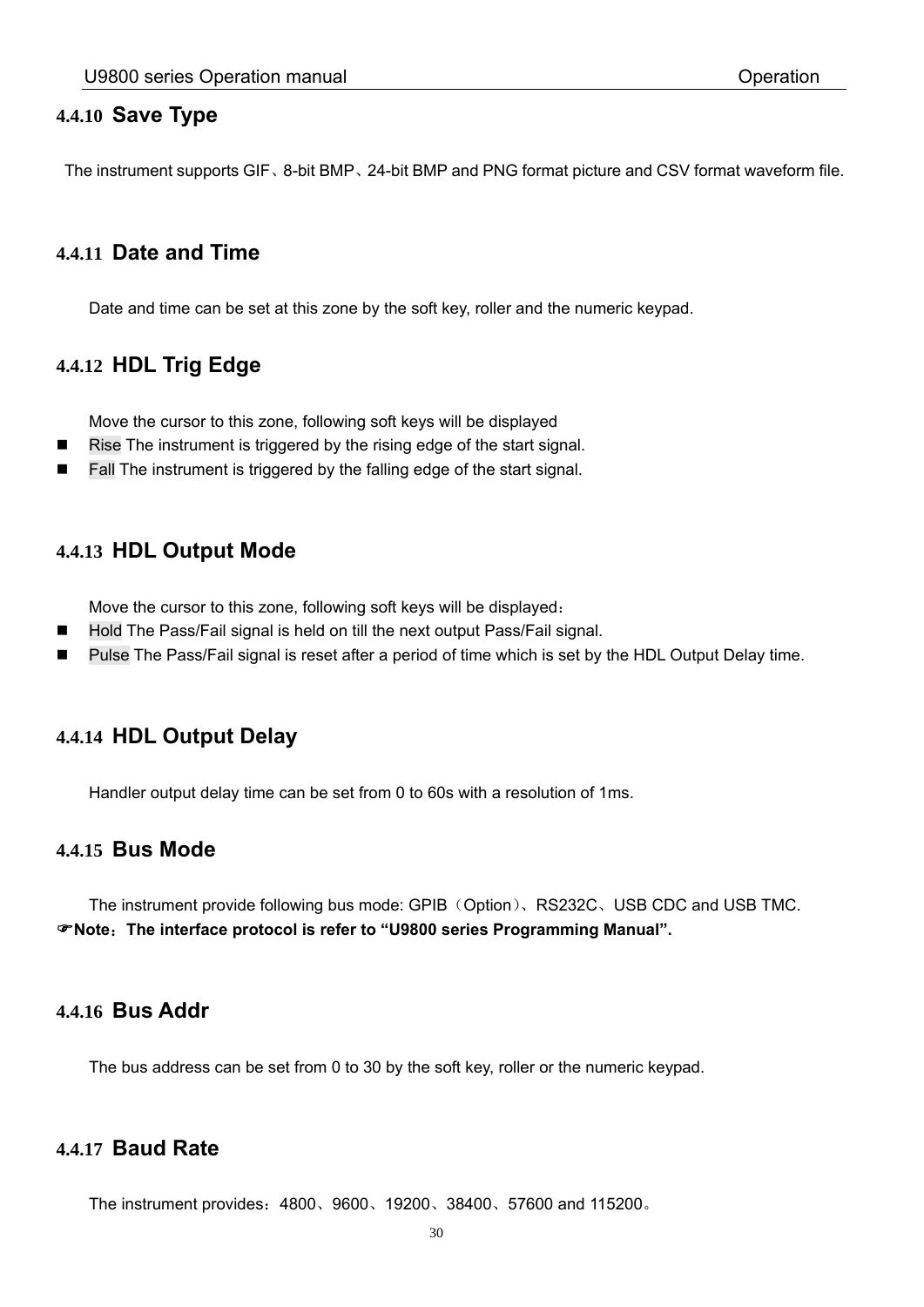### **4.5 File List page**

Press FILE key to enter into <File List> page. User can save the parameters that are set by user to the internal non-volatile memory or U disk in file format. User can load the file to use these parameters instead of resetting.

|                | <file list=""></file>             |      |                               | Memory:ROM               |   | File     |
|----------------|-----------------------------------|------|-------------------------------|--------------------------|---|----------|
| No.            | Name                              |      | :Samp :Volt :Pulse Date       |                          |   |          |
|                | Unnamed                           | :25M | $:3500V:1.0$ 2012-01-01 01:18 |                          |   | Load     |
| $\overline{c}$ | Unnamed                           | :25M | $:5000V:1.0$ 2012-01-01 02:03 |                          |   |          |
| 3              |                                   |      |                               |                          |   | Save     |
| $\overline{4}$ | 666                               | :25M | :2000V:1.0                    | $2012 - 01 - 01$ 10:25   |   |          |
| 5              | 777777777777                      | :25M | :2200V:1.0                    | $2012 - 01 - 01$ 10:58   |   |          |
| 6              | 33333333                          | :25M | $:800$ V $:1.0$               | $2012 - 01 - 02$ $23:32$ |   | Delete   |
| 7              |                                   |      |                               |                          |   |          |
| $\delta$       |                                   |      |                               |                          |   |          |
| $\overline{9}$ |                                   |      |                               |                          |   | Copy     |
| 10             |                                   |      |                               |                          |   |          |
| 11             |                                   |      |                               |                          |   |          |
| 12             |                                   |      |                               |                          |   | Rename   |
| 13             |                                   |      |                               |                          |   |          |
| 14             |                                   |      |                               |                          |   | Exit     |
| 15             |                                   |      |                               |                          |   |          |
|                | i Info:Use softkeys or input data |      |                               |                          | g | 14:30:40 |

| Load   | <b>Function</b><br>Menu | <b>Description</b>                                                                                                                                                                                                        |  |  |
|--------|-------------------------|---------------------------------------------------------------------------------------------------------------------------------------------------------------------------------------------------------------------------|--|--|
| Save   | Load                    | Press this key to load a file stored in the internal<br>non-volatile memory or in U disk. Use the arrow key<br>or the roller can select the needed file. Press LOAD to                                                    |  |  |
| Delete |                         | load the file. If the selected file is needed to load, press<br>YES; otherwise, press NO.                                                                                                                                 |  |  |
| Copy   |                         | Press this key to save a file. Move the arrow key to<br>choose the catalog to store the file. Press the SAVE<br>soft key to store the file and then YES for confirmation                                                  |  |  |
| Rename | Save                    | (Choose NO to give up the save operation.) The file<br>can be save after entering a file name and pressing the                                                                                                            |  |  |
| Exit   |                         | <b>ENTER</b> button. If user press the <b>ENTER</b> button without<br>entering the file name, the file will be saved as the<br>default name- <unnamed>. Pressing ESC can exit the<br/>operation of saving file.</unnamed> |  |  |
|        | <b>Delete</b>           | Delete stored files. Press the Delete soft key and then<br>choose YES to confirm this operation or NO to give up.                                                                                                         |  |  |
|        | Copy                    | Copy files. First, enter the number of the original file;<br>and then enter the number of the target file; then enter<br>the number you need to copy.                                                                     |  |  |
|        | Rename                  | Rename the selected files.                                                                                                                                                                                                |  |  |
|        | Exit                    | Exit the File list page.                                                                                                                                                                                                  |  |  |

**Enter rules: Pressing a numeric key, the corresponding letters or characters will be displayed on the screen. If user wants to input a number, the numeric key should be pressed again. While a letter or character is needed, then the soft key corresponding to the letter or the character should be pressed.**

**Note**:**If the file already exists, the new file will overwrite the original file.** 

**Note**:**Press ENTER key can switch files between the inner memory and U disk.** 

**Note**:**Press left or right arrow key to perform the flip operation.**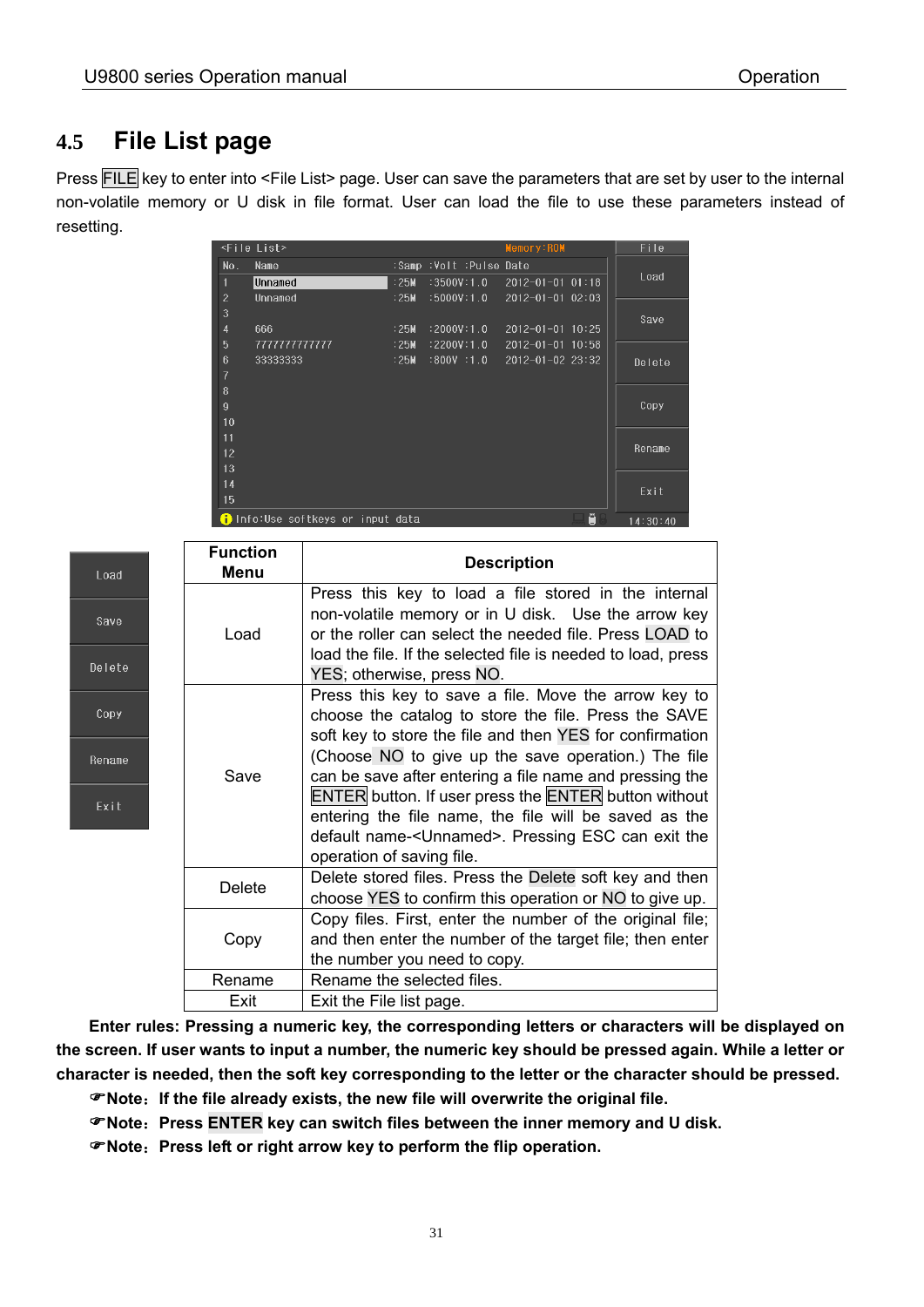### **Chapter 5 Remote Control**

Besides the front panel control, U9800 supports RS232C serial interface (standard) and GPIB parallel interface (optional) for remote control. User can use only one interface at a time. Standard Commands for Programmable Instrument (SCPI) is fully supported by the RS-232 and GPIB interfaces, however they use different hardware configurations and communication protocols. The operation method is dealt with in this chapter; the use for interface commands refer to "U9800 Series Programming Guid".

### **5.1 RS232C Interface Operation**

#### **5.1.1 RS232C Connection**

RS232 standard, also called as asynchronous serial communication standard, has already been widely used for data communication between computers, computer and external equipment. RS is the English abbreviation of Recommended Standard; 232, the standard number. This standard is issued by EIA in 1969, which rules to send one bit in a data line every time.

Configurations of most serial interfaces are not strictly based on RS-232 standard. A 25 pin connector is used on each terminal (IMBAT uses a 9 pin connector). The most frequently used RS-232 signals are as follows:

| Function                | Code       | 25 Pin Connector | 6 Pin Connector |
|-------------------------|------------|------------------|-----------------|
|                         |            | Pin Number       | Pin Number      |
| <b>Request To Send</b>  | <b>RTS</b> | 4                | 7               |
| Clear To Send           | <b>CTS</b> | 5                | 8               |
| Data Set Ready          | <b>DSR</b> | 6                | 6               |
| Data Carrier            | <b>DCD</b> | 8                |                 |
| Detect                  |            |                  |                 |
| Data Terminal           | <b>DTR</b> | 20               | 4               |
| Ready                   |            |                  |                 |
| <b>Transmitted Data</b> | <b>TXD</b> | $\mathcal{P}$    | 3               |
| Received Data           | <b>RXD</b> | 3                | $\mathcal{P}$   |
| Signal Ground           | <b>GND</b> |                  | 5               |
| Common                  |            |                  |                 |

As most serial interfaces, the serial interface of U9800 is also not strictly based on RS-232 standard but only uses the smallest subset of this standard. The signals are listed in the following table.

| <b>Function</b> | Code | Pin connector Pin |
|-----------------|------|-------------------|
|                 |      | Number            |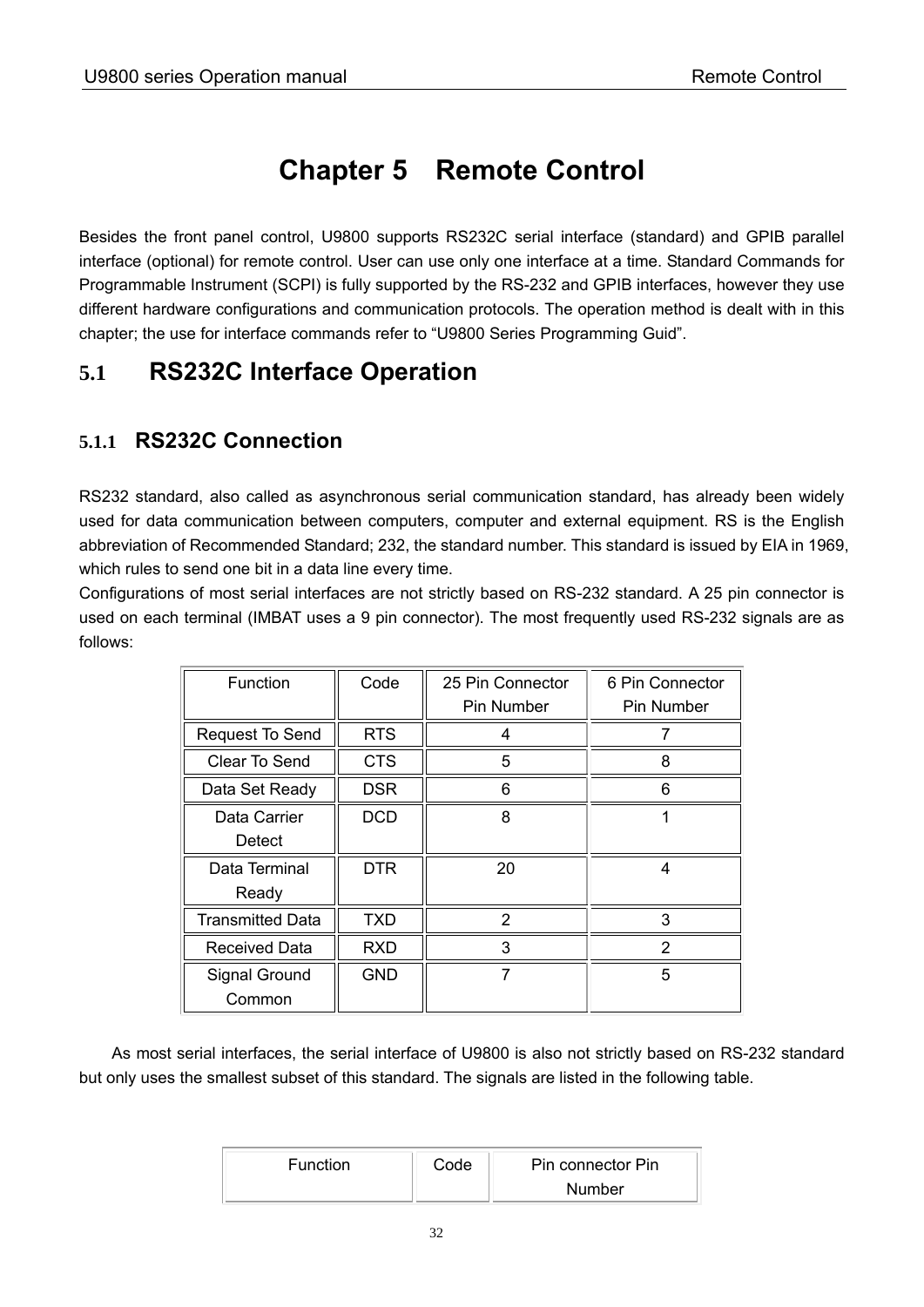#### U9800 series Operation manual and the control Remote Control

| <b>Transmitted Data</b> | TXD        |  |
|-------------------------|------------|--|
| <b>Received Data</b>    | <b>RXD</b> |  |
| Signal Ground<br>Common | <b>GND</b> |  |

The reason is that the use of three lines is much more inexpensive and much simpler than that of five lines or six lines, which is the biggest advantage of using serial interface for communication.

 $\odot$  **NOTE**: The definition for serial interface pin used by the instrument is different from that of standard 9 pin connector.

RS232C used on this instrument applies 9-pin DB socket, and the sequence of pin is as follow.



Figure 5-1 Serial Interface Connector

Use standard 9-pin DB plug to connect the connector.

**NOTE:** Before connect or disconnect the connector, please power off the instrument to avoid electrical shock hazard.

**NOTE:** Do not short the output terminal or case so as to avoid damage to the DUT.

#### **5.1.2 Communication with PC**

The connection of the instrument with PC is shown in figure 5-2.



Figure 5-2 Connection of the instrument with PC

Figure 5-2 shows that the serial interface pin definition of this instrument is different from that of 9 pin connector used in IMB AT compatible computer. User can make three-wire connection cable by using double-core shielding lines or purchase the serial interface cable from our company.

When making connection cable, please short the 4th pin and the 6th pin, the 7th pin and the 8th pin.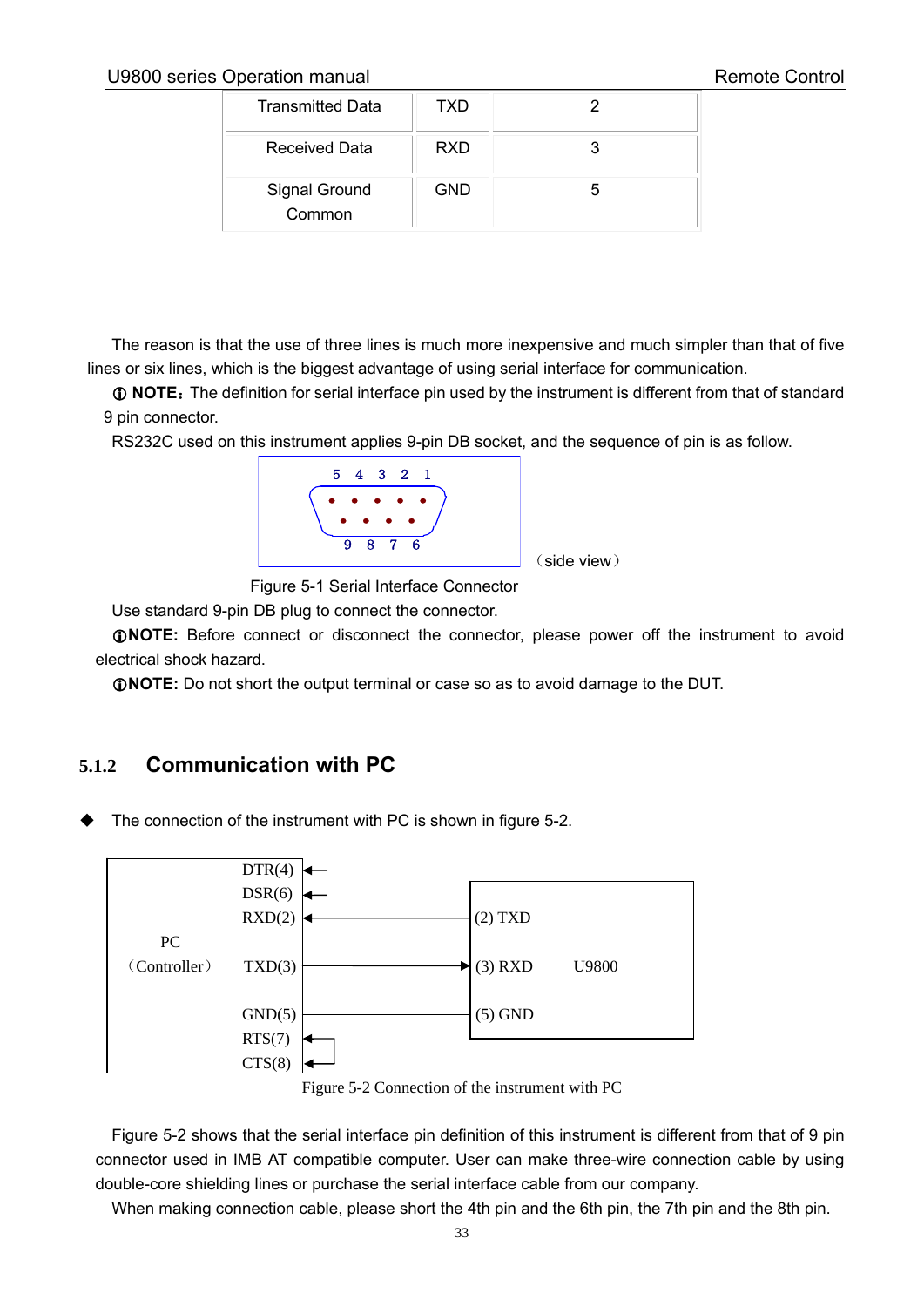Connect the instrument with PC through serial interface. Set the bus mode firstly, and the operation sequence is as follow.

Press the SYSTEM menu key and then move the cursor to BUS MODE to select the RS232C soft key. Move the cursor to BAUD RATE to select the desired communication rate.

Serial Interface Specifications

| <b>Transmitting Mode</b>  | Full Duplex Asynchronous Communication containing |
|---------------------------|---------------------------------------------------|
|                           | start bit and stop bit.                           |
| <b>Baud Rate</b>          | 9600/19200/38400 bps                              |
| Data Bits                 | 8 BIT                                             |
| Stop Bits                 | 1 BIT                                             |
| <b>Parity Bits</b>        | None                                              |
| <b>Terminal Character</b> | NL (Line Break, ASCII Code 10)                    |
| Handshake Mode            | Software handshake                                |
| Connector                 | DB 9 pin                                          |

#### ◆ Software Protocol

For the instrument cannot use hardware for handshake and RS232C serial communication is quite simple, the following protocols should be strictly conducted to program PC communication software. Thus data lose or error, occurred in communication, can be greatly reduced.

- 1. For command syntax and format, refer to "Chapter 6 SCPI Command Reference".
- 2. The controller transmits the command in ASCII code with <NL> as the terminal character (New Line, ASCII code is 10). U9800 executes the command after the terminal character <NL> is received.
- 3. Once a query command is received, U9800 will send the query response information immediately even if the rest commands have not been finished. So if the command includes two queries, the controller should read the query responses twice. One query is recommended to be included in a single command.
- 4. A query response is sent out in ASCII codes with <NL> as the terminal character.
- 5. Several query responses will be sent continuously with 1ms interval. The controller should be ready to receive the responses; otherwise the response information will be lost.
- 6. The query response of waveform data is sent out in ASCII codes with <NL> as the terminal character. If <NL> is received as the first ASCII code, this means that there is no waveform data available.
- 7. If the communication software is programmed by DOS application software, the software should be operated in pure DOS environment, instead of WINDOWS environment, that supports serial interface.

### **5.2 GPIB Interface Operation**

#### **5.2.1 GPIB Bus**

IEEE488 (GPIB) is an international bus interface standard used on intelligent instruments. IEEE is the English abbreviation of Institute of Electrical and Electronics Engineers, and 488 is the standard number. Through this interface, U9800 can communicate with PC or others intelligent equipments and meanwhile can make up automatic test system with the other test equipments. Two or more equipments can be connected on a same bus. U9800 applies IEEE488.2 and the interface plate can be optionally purchased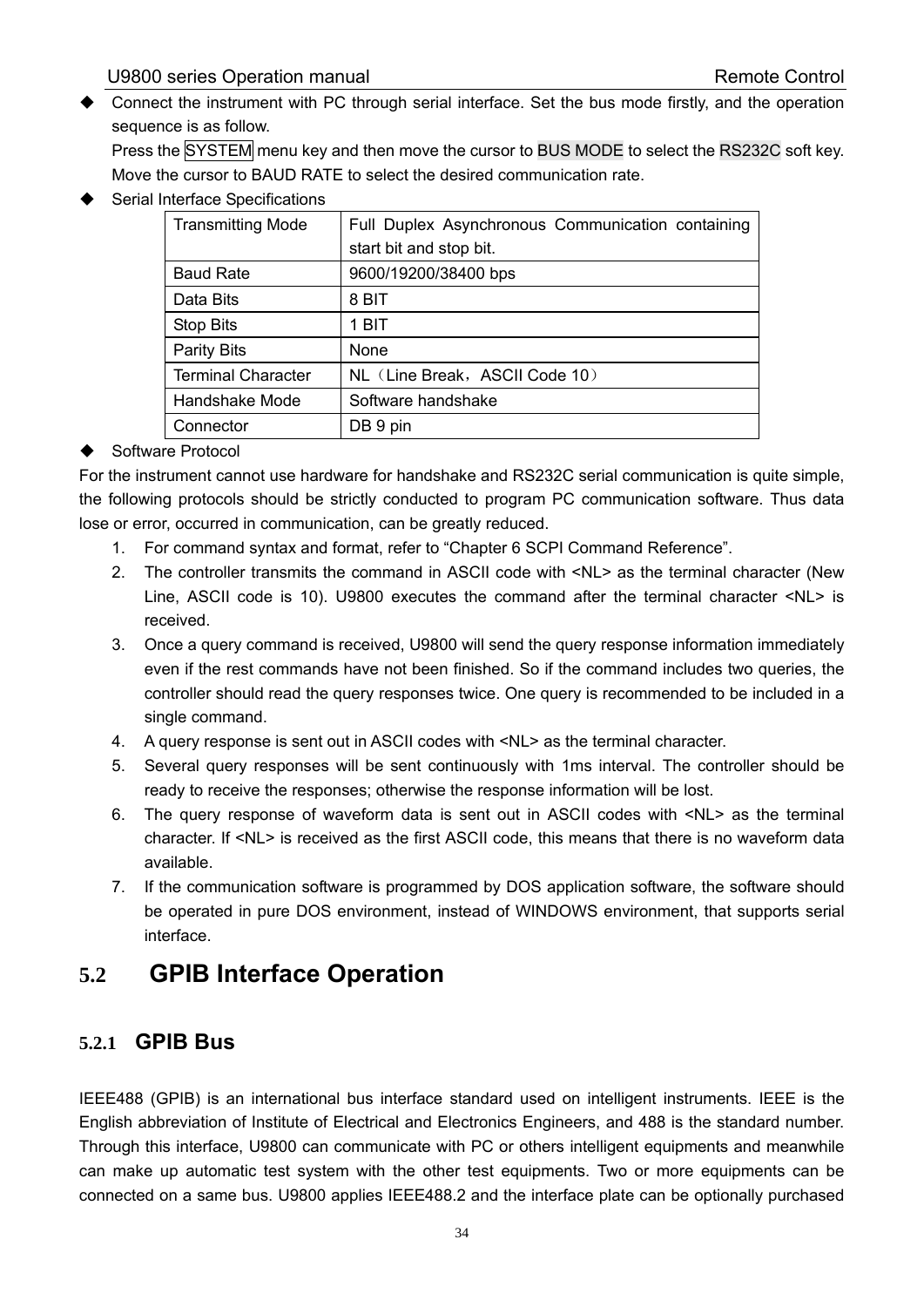#### U9800 series Operation manual and a series operation manual Remote Control

by user. Control command system is open so that user can use the PC operation interface provided by U9800 or take measurements by the control command system. The control command system supports most functions of the instrument, that is to say, user can execute almost all operations on PC. Thus remote control to the instrument is realized.

When configuring a GPIB system, the following restrictions must be adhered to.

- 1.The total length of cable in one bus system must be less than or equal to two meters times the number of devices connected on the bus (the GPIB controller counts as one device) and the total length of cable must not exceed 20 meters.
- 2. A maximum of 15 devices can be connected on one bus system.
- 3. There are no restrictions on how the cables are connected together. However, it is recommended that no more than four piggyback connectors be stacked together on any one device.

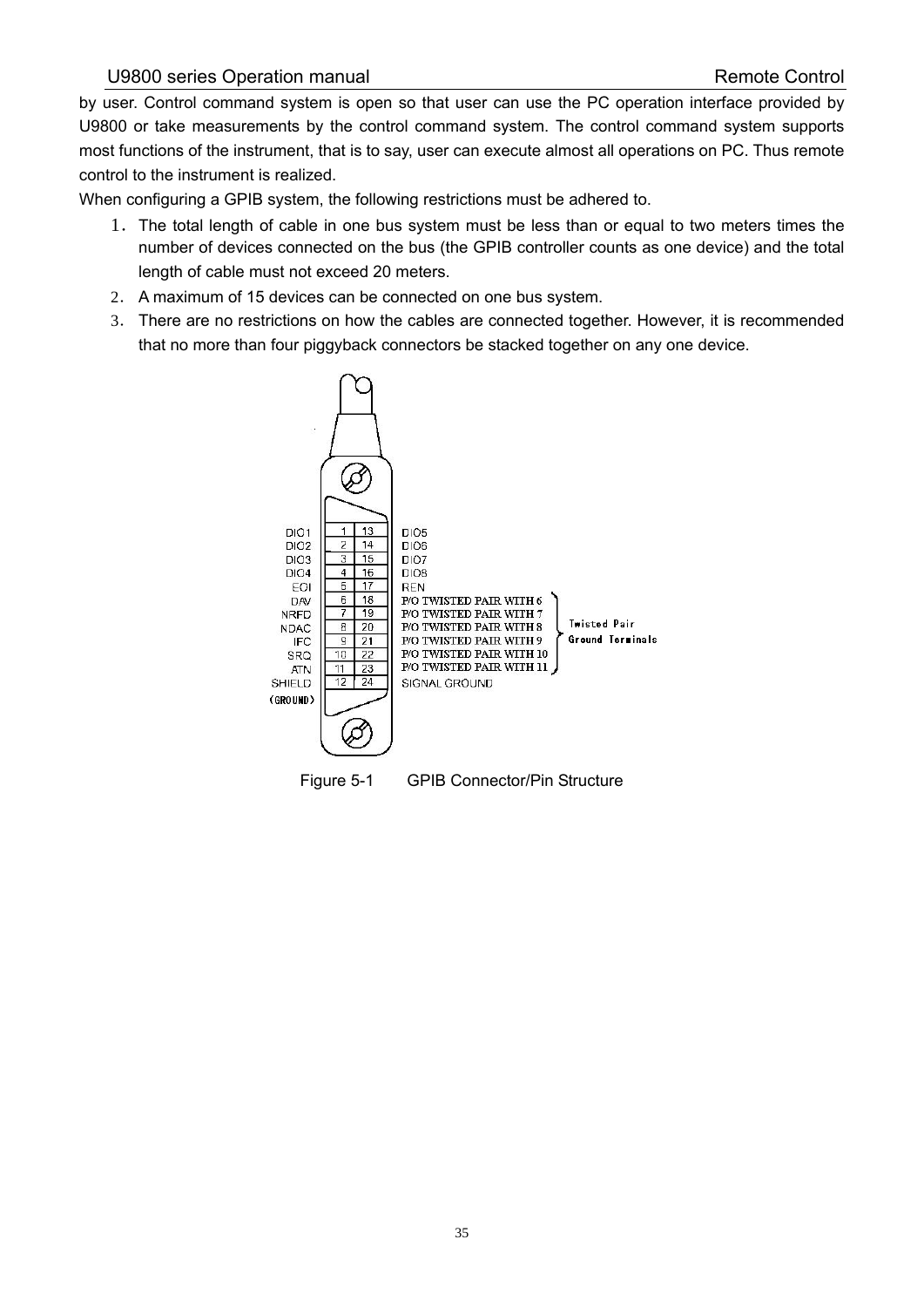GPIB System Interconnection-1:



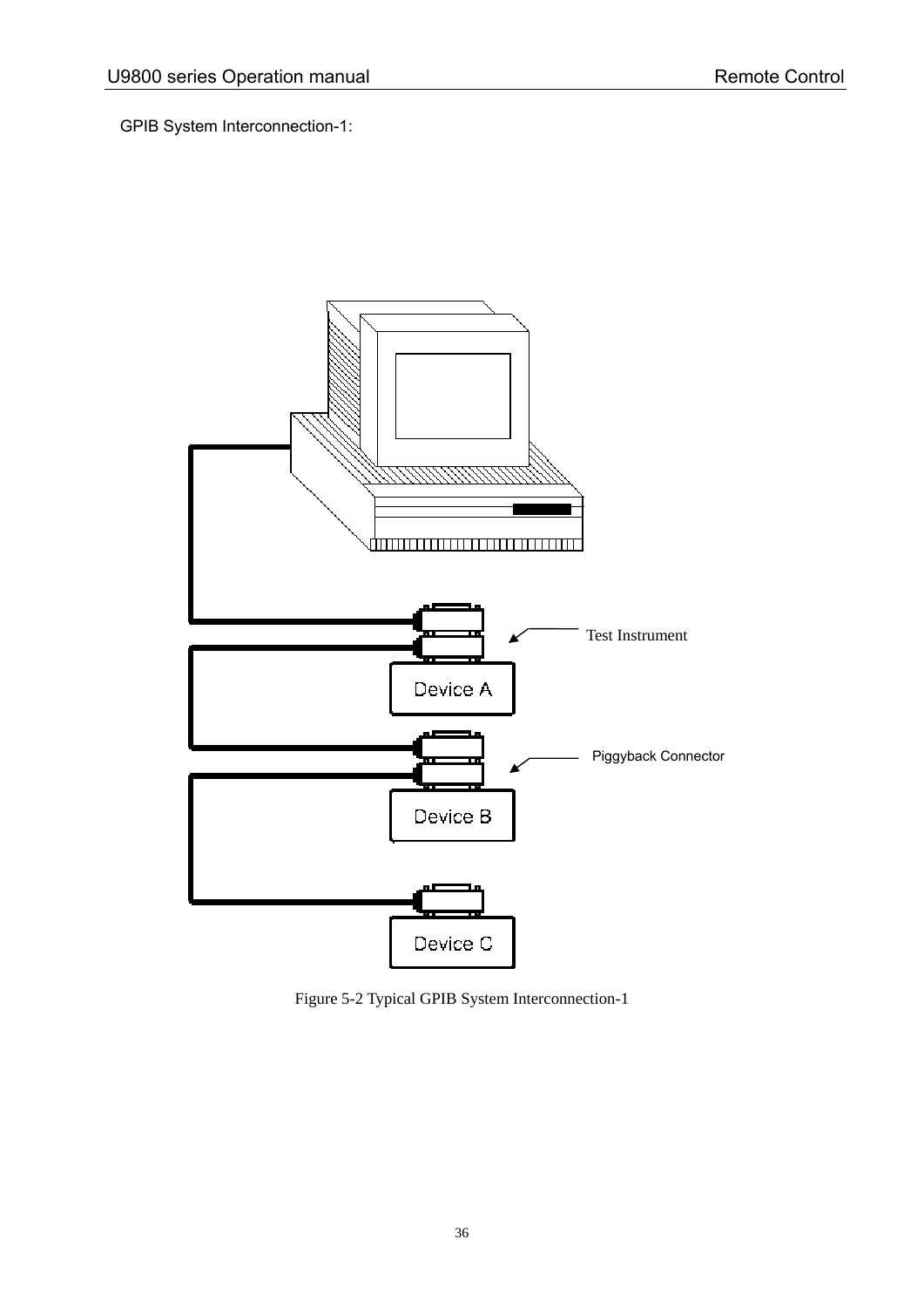GPIB System Interconnection-2:



Figure 5-3 Typical GPIB System Interconnection

### **5.2.2 GPIB Interface Capability**

The following table provides the U9800's GPIB capabilities and functions.

|                 | The following table provides the O3000 3 OF ID capabilities and functi |
|-----------------|------------------------------------------------------------------------|
| Code            | <b>Function</b>                                                        |
| SH <sub>1</sub> | Complete Data Source Handshake capability                              |
| AH1             | Complete Acceptor Handshake capability                                 |
| T5              | Basic Talker; Talk-Only; Unaddressed if MLA; no serial poll.           |
| L <sub>4</sub>  | Basic Listener; Unaddressed if MTA; no Listen Only.                    |
| RL <sub>1</sub> | Remote/Local capability                                                |
| DC <sub>1</sub> | Device Clear capability                                                |
| DT <sub>1</sub> | Device Trigger capability                                              |
| C <sub>0</sub>  | No controller capability                                               |
| E1              | Drivers are open-collector                                             |
|                 |                                                                        |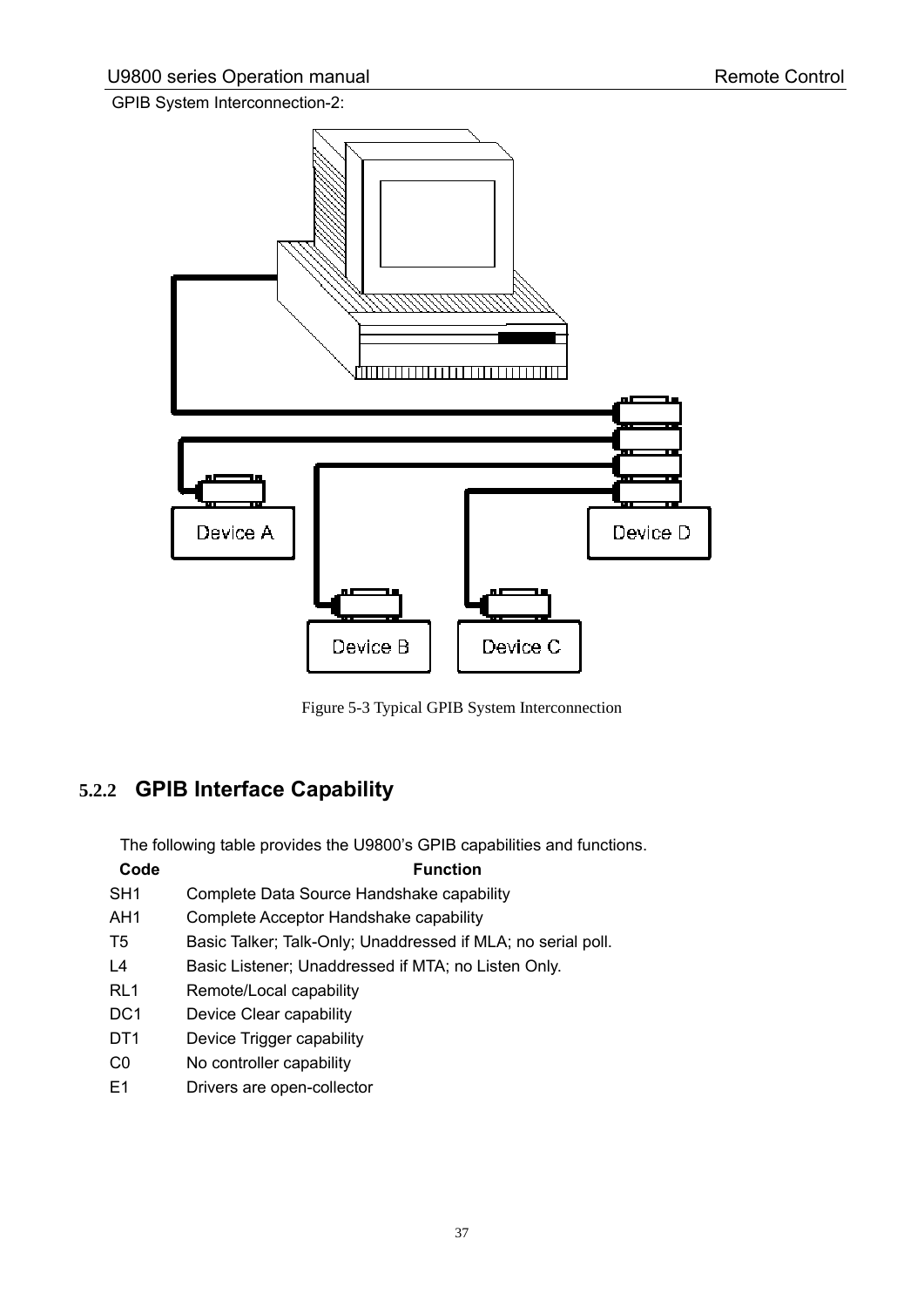#### **5.2.3 GPIB Addressing**

The addressing mode provided by U9800 is single address. U9800 is shipped from the factory with a GPIB address of 8. User can set the address to a value of 0 to 30 and the address is saved in the non-volatile memory. For more details about address setup, please refer to 4.2.4.11 BUS ADDR.

#### **5.2.4 GPIB Bus Commands**

U9800 will respond to the following bus commands.

- $\blacksquare$  ABORT I/O (IFC)
- **DEVICE CLEAR (SDC or DCL)**

As soon as this command is received, the instrument will clear input and output buffer and GPIB interface will be in ready status.

 $\blacksquare$  LOCAL (GTL)

LOCAL returns local control and buttons on the front panel will be valid.

LOCAL LOCKOUT (LLO)

LOCAL LOCKOUT disables the LOCAL operation of all devices on the bus. After this command is sent you will be unable to operate U9800 from the front panel including the soft key LOCAL. Execute the LOCAL command to undo LOCAL LOCKOUT.

 $\blacksquare$  REMOTE (RMT)

REMOTE sets U9800 to the remote mode. When this command is sent, front panel with the exception of LOCAL soft key will be disabled.

 $\blacksquare$  TRIGGER (GET)

This command is used to trigger the U9800 and U9800 will send tested waveform data to the output buffer. This command is equal to the command TRIG + FETCh:TWAVE? or the common command \*TRG.

For SCPI commands please refer to next Chapter: SCPI Command reference.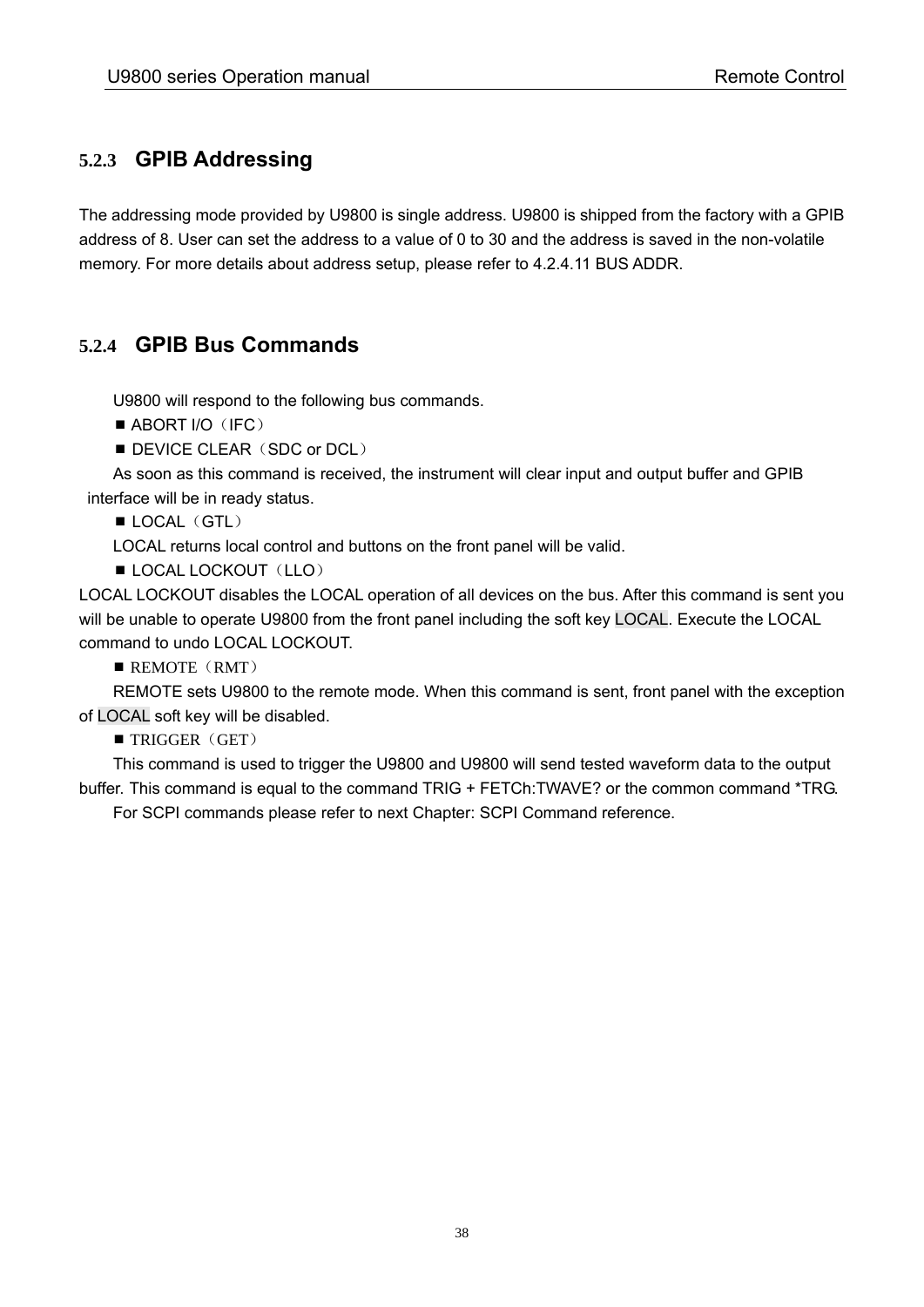## **Chapter 6 Handler Interface**

### **6.1 Basic Information**

For U9845 and U9843, the handler interface employs a 15-pin DB connector. Pin sequence is as follow.



The signal definitions for each pin are described as follows.

- **NOTE:** The / (back slash) in the signal name means that the signal is asserted when low.
- **PIN1** /EOC: End of conversion

 /EOC signal is asserted when the A/D conversion is completed and U9800 is ready for the next DUT to be connected to the test terminals. The measurement data, however, is not valid until BUSY is asserted to low.

- **PIN2** EXGND: Common for external voltage source EXV. When U9800 uses the internal voltage as the power supply for handler interface, U9800' circuit common will be connected to EXGND.
- **PIN3** CH1-OK: Pass signal output for Channel 1.
- **PIN4** CH2-OK: Pass signal output for Channel 2.
- **PIN5** CH3-OK: Pass signal output for Channel 3.
- **PIN6** CH4-OK: Pass signal output for Channel 4.
- **PIN7** ALL-OK: Pass signal output for all Channel.
- **PIN8** VCC: Internal voltage source supply(+5V). Internal source is not recommended for user to use. Make sure the current is lower than 0.1A and keep the signal line be away from interference source when use.
- **PIN9** BUSY: U9800 is in the test state. When calculation, comparison and display are all completed, this signal is asserted to low.

**PIN10** EXV: External DC voltage. DC voltage supply pins for DC isolated open collector outputs, /EOC, /START, /STOP, /PASS, /FAIL, /EOM. The setting of internal jumpers must be changed when using the internal voltage supply.

- **PIN11** /START: External Trigger Signal. U9800 is triggered on the rising edge of a pulse applied to this pin when the trigger mode is set to EXT mode.
- **PIN12~15** NC: Not Defined.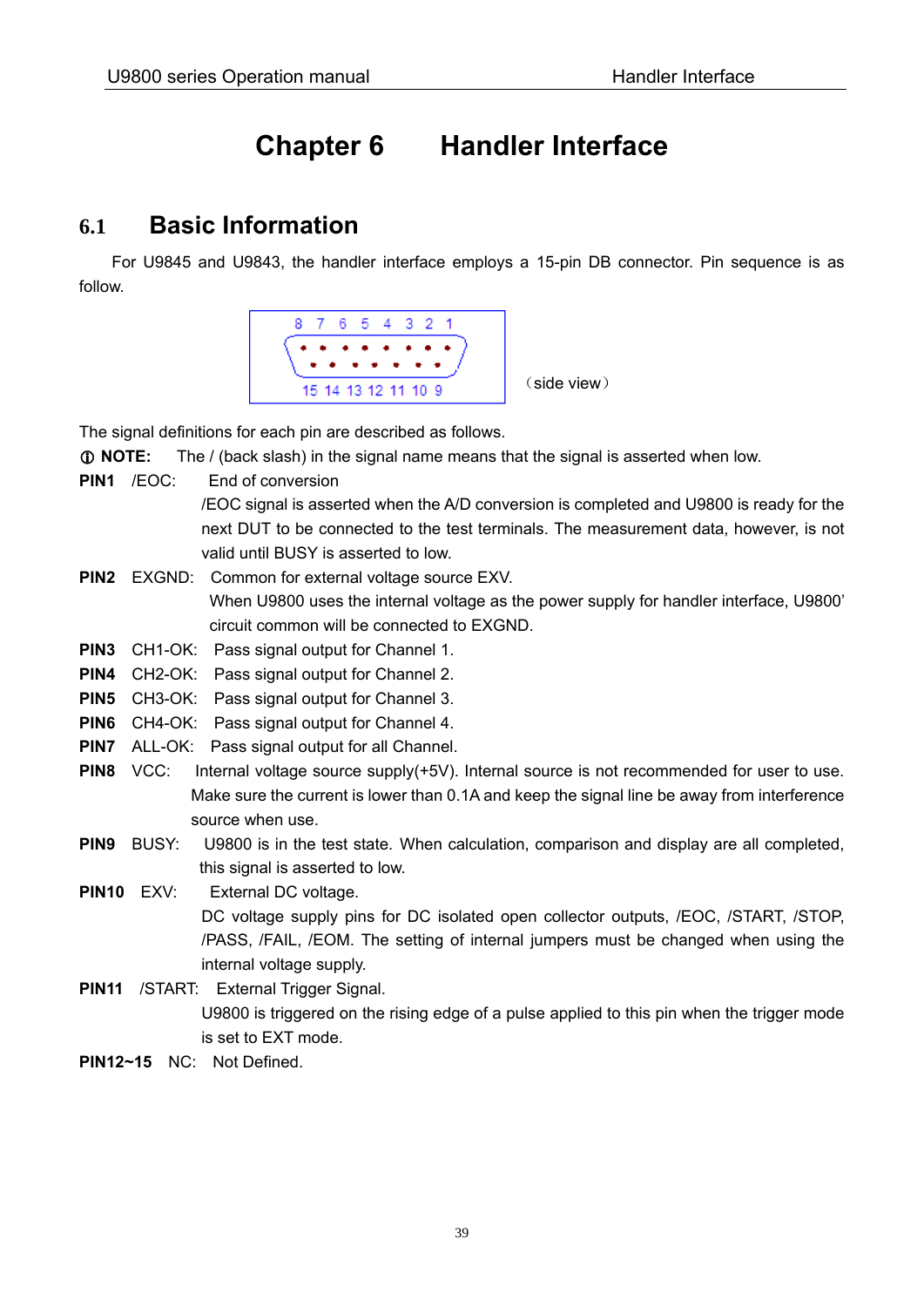For U9815/U9813/U9810/U9912/U9915,the handler interface employs a 9-pin DB connector. Pin sequence is as follow.



The signal definitions for each pin are described as follows.

- **NOTE:** The / (back slash) in the signal name means that the signal is asserted when low.
- **PIN1** EXGND: Common for external voltage source EXV.

valid until BUSY is asserted to low.

When U9800 uses the internal voltage as the power supply for handler interface, U9800' circuit common will be connected to EXGND.

- **PIN2** /EOC: End of conversion /EOC signal is asserted when the A/D conversion is completed and U9800 is ready for the next DUT to be connected to the test terminals. The measurement data, however, is not
- **PIN3** BUSY: U9800 is in the test state. When calculation, comparison and display are all completed, this signal is asserted to low.
- **PIN4** /PASS: Pass signal output.
- PIN5 /FAIL: Fail signal output.
- **PIN6** EXV: External DC voltage. DC voltage supply pins for DC isolated open collector outputs, /EOC, /START, /STOP, /PASS, /FAIL, /EOM. The setting of internal jumpers must be changed when using the internal voltage supply.
- **PIN7** /START: External Trigger Signal. U9800 is triggered on the rising edge of a pulse applied to this pin when the trigger mode is set to EXT mode.
- **PIN8** /STOP: External Stop Signal. Test is interrupted on the rising edge of a pulse applied to this pin.
- **PIN9** VCC: Internal voltage source supply(+5V). Internal source is not recommended for user to use. Make sure the current is lower than 0.1A and keep the signal line be away from interference source when use.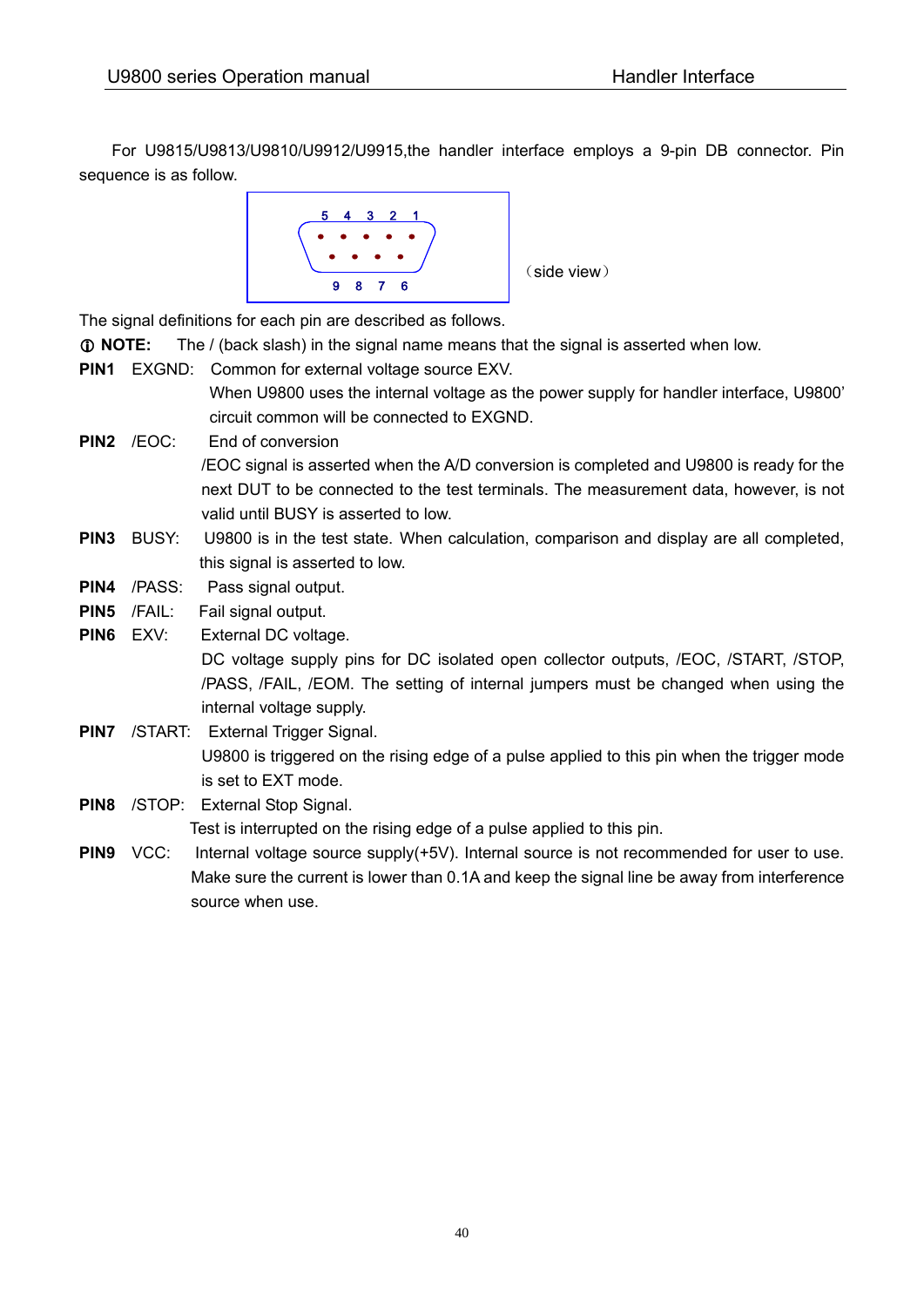

The timing diagram for handler interface is displayed in above figure, T1 is the trigger pulse width and the minimum pulse width is 1us. T2 is the delay time, after the foregoing measurement completed, to next trigger signal; its minimum pulse width is 0us. /PASS and /FAIL signal are asserted after the measurement completed, till next trigger. The request of the /STOP pulse signal is the same as /START pulse signal.

### **6.2 Electrical Characteristics**

#### **6.2.1 DC Isolated Output**

Each DC output (pins 2 through 5) is the collector output of the built-in pull-up resistor and isolated by an opto-coupler. The output voltage of each line is set by a pull-up resistor on the handler interface board. The pull-up resistors can be connected to the internally supplied voltage (+5V), or to an externally applied voltage (EXV: +5V to +24V) by setting jumpers. Table 6-1 shows the electrical characteristics of the DC isolated outputs.

| <b>Output Signal</b> | <b>Voltage Output</b><br>Rating |            | Maximum          | Circuit Common             |  |
|----------------------|---------------------------------|------------|------------------|----------------------------|--|
|                      | Low                             | High       | Current          |                            |  |
| /EOC                 |                                 |            |                  | Internal pull-up voltage:  |  |
| <b>BUSY</b>          |                                 | +5 $V\sim$ |                  | circuit<br>U9800<br>common |  |
| /PASS                | $≤0.5V$                         |            | 6 <sub>m</sub> A | (GND)                      |  |
| /FAIL                |                                 | $+24V$     |                  | External voltage(EXV):     |  |
|                      |                                 |            |                  | <b>EXGND</b>               |  |

Table 6-1 **DC** Isolated Output Electrical Characteristics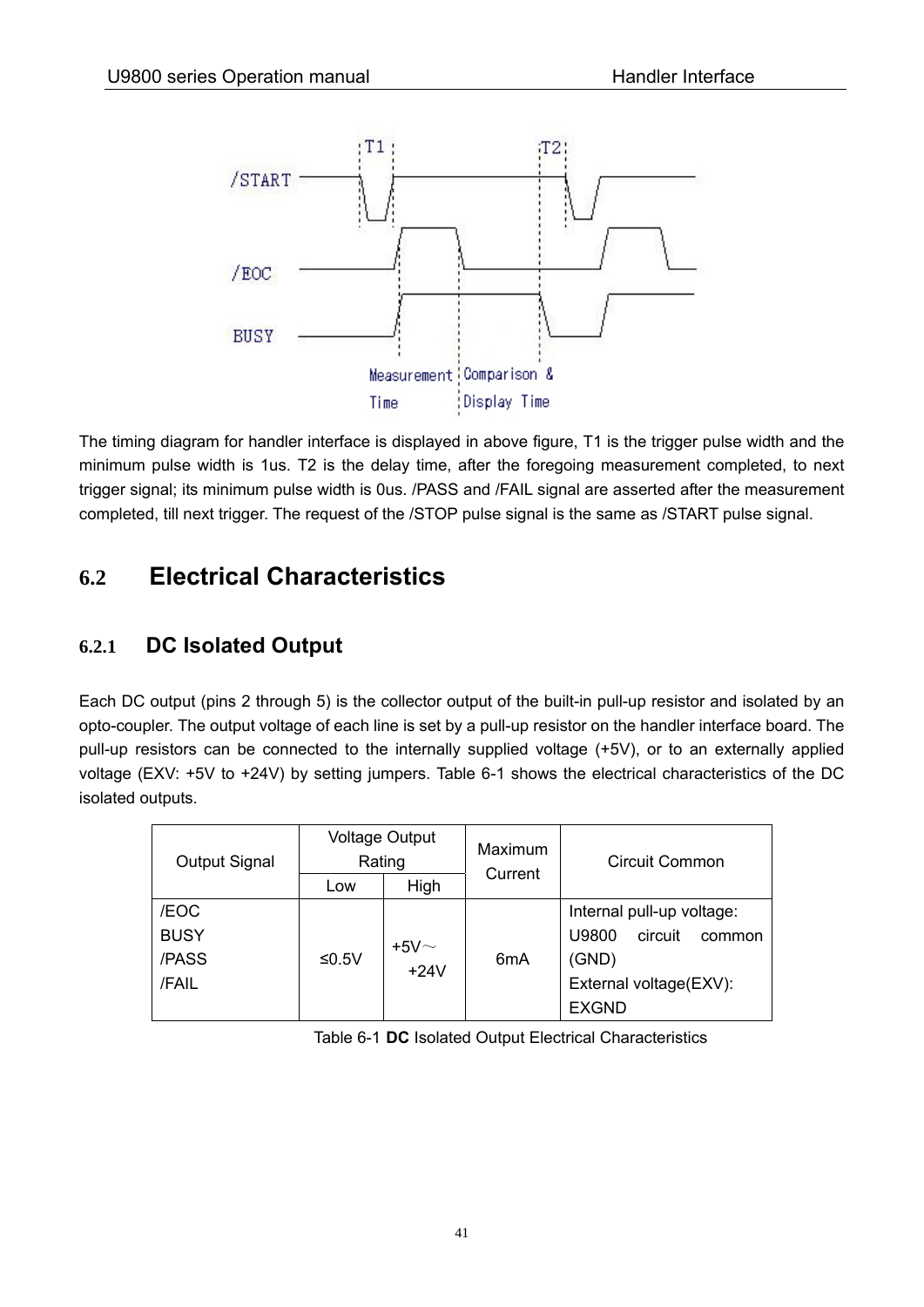

Black area is factory shipped jumper setting.

Figure 6-1 Simplified Diagram of the Output Signals

A simplified diagram of the output signals is shown in Figure 6-1. \* is the default jumper setting when shipped from factory. That is to say, the default jumper setting is to use external voltage source. Refer to the next section Jumper Setup.

#### **6.2.2 DC Isolated Input**

The /START signal (pin 7) and the /STOP signal (pin 8) are connected to the cathode of the LED in an opto-coupler. U9800 is triggered on the rising edge of the /START pulse and stopped on the rising edge of the /STOP pulse. The anode of the LED can be connected to the internal +5V, or an external voltage source EXV (the same external voltage source used for output signal).



Figure 6-2 Simplified Diagram of the Input Signal

In the Figure 6-2, the default jumper setting is to use external voltage source. Actually, the input signals and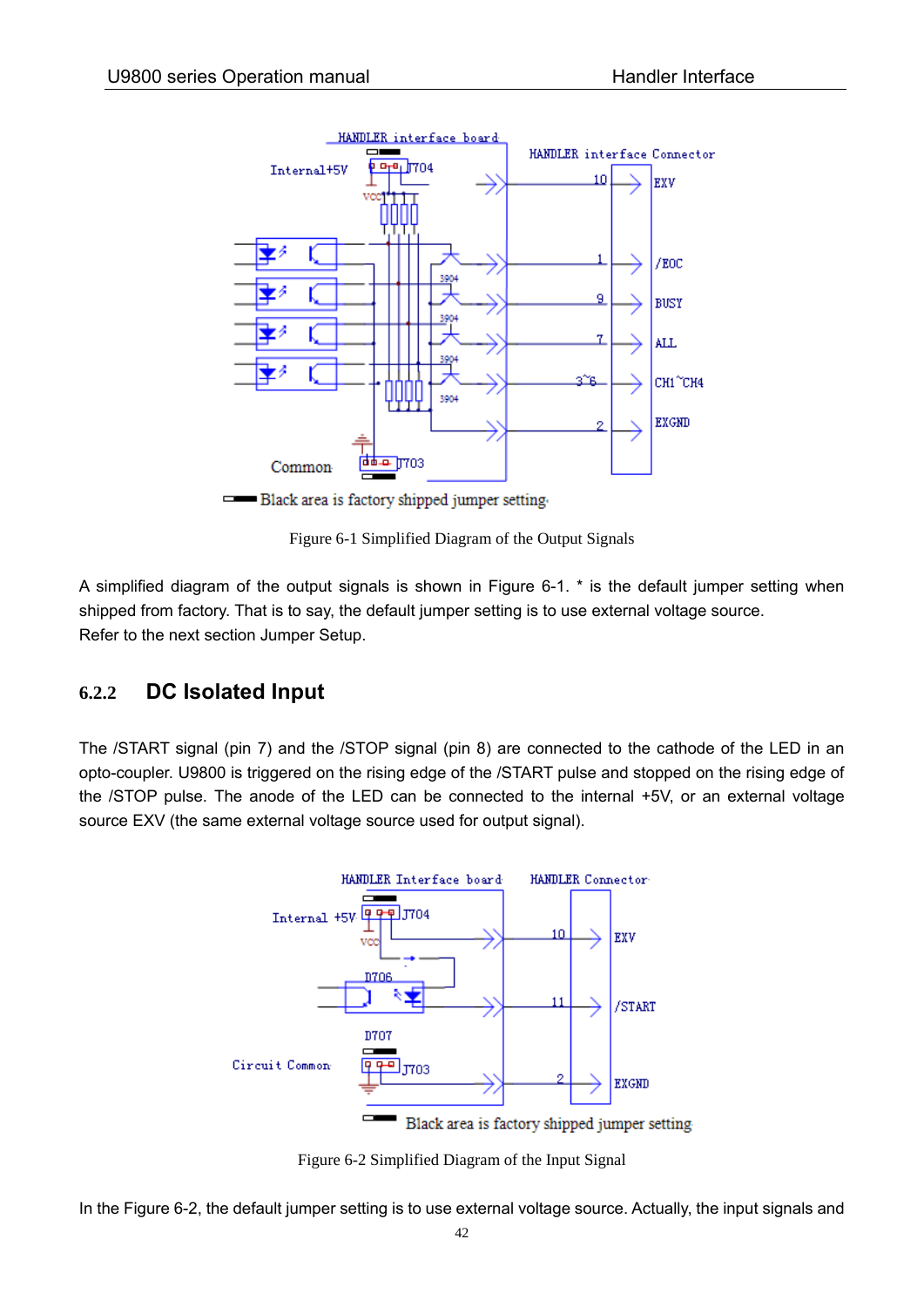the output signals use the same external voltage source together. The CURRENT-LIMITTING RESISTOR is used to limit current and the default resistor is only suitable for external voltage source range from 5V to 8V. If the external voltage source is higher than 8V, you should replace the CURRENT-LIMITTING RESISTOR to avoid damaging circuit components. Current-Limiting resistors R712 and R713 should be both replaced. The detailed replacement information about CURRENT-LIMITING RESISTOR is listed in Table 6-2.

| <b>CURRENT-LIMITTING RESISTOR</b> | Range of external voltage source |
|-----------------------------------|----------------------------------|
| 6800                              | 5V to 8V                         |
| 1 2KO.                            | 8V to 15V                        |
| 2.2 <sub>KO</sub>                 | 15V to 24V                       |

Table 6-2 Current Limiting Resistors for Different Voltages

### **6.3 Jumper Setup on HNADLER Interface**

There are two jumpers on the Handler Interface Board. The two jumpers are used to select the internal voltage source or external voltage source for the output signal and input signal. Their locations are shown in Figure 6-3.



Figure 6-3 Jumper Position on the Handler Interface Board

As above figure shown, when shipped from the factory, both jumpers are set at the upper position. If you want to apply the internal power supply, you must set both jumpers at the lower position. Likewise, when using external power supply to substitute the internal power supply, the two jumpers should be set at the same time.

**Warning:** Make sure the instrument has been powered off and the plug has been removed before opening the case to alter jumper setting.